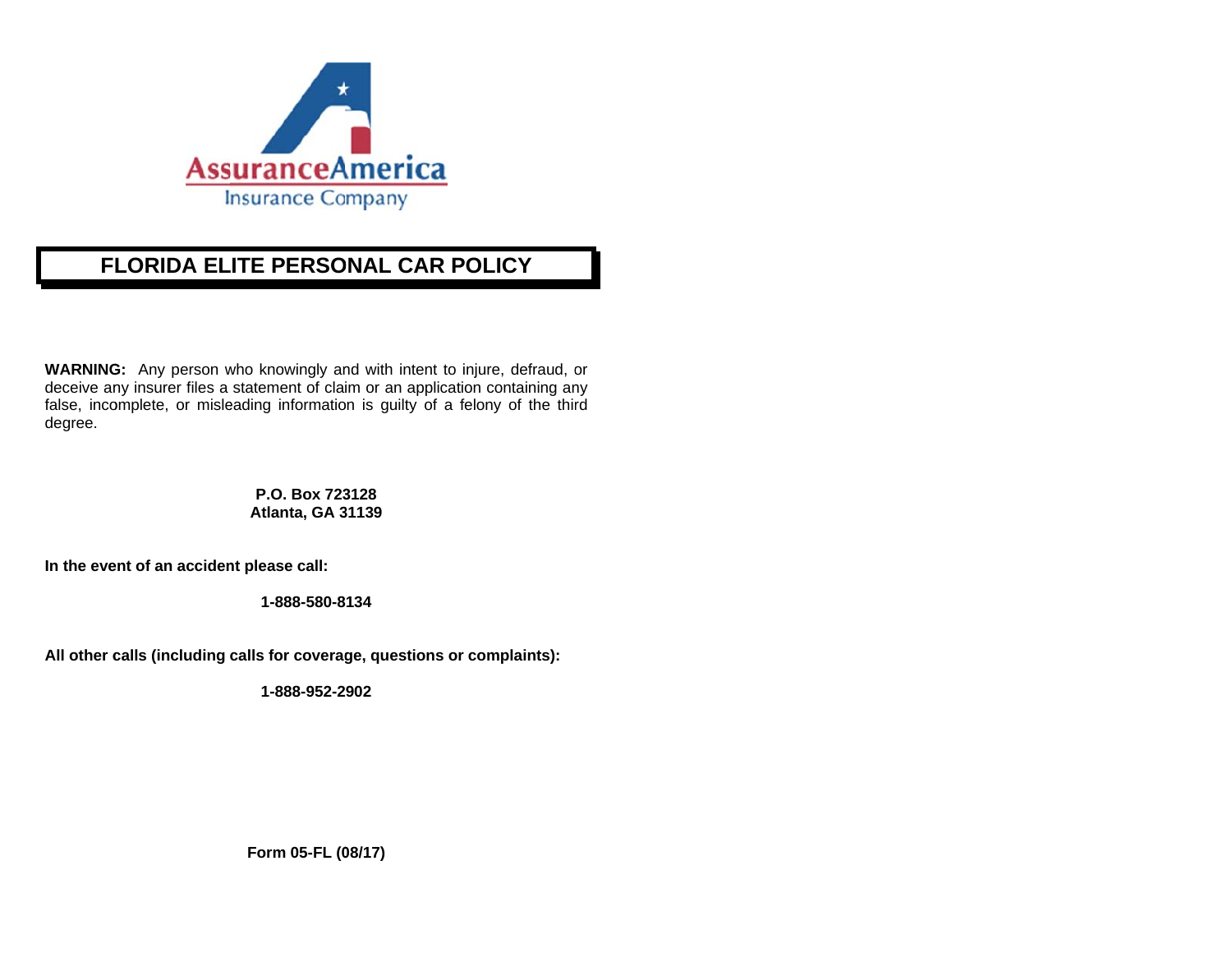### **TABLE OF CONTENTS**

|                           | Page |
|---------------------------|------|
| <b>INSURING AGREEMENT</b> |      |
|                           |      |
| <b>DEFINITIONS</b>        |      |

# **PART I - LIABILITY TO OTHERS**

| <b>Insuring Agreement</b>             |    |
|---------------------------------------|----|
| Additional Definition for Part I Only |    |
| <b>Additional Payments</b>            |    |
| <b>Exclusions</b>                     |    |
| Limits of Liability                   | 9  |
| Out of State Insurance                | 9  |
| Other Insurance                       | 9  |
| <b>Financial Responsibility Laws</b>  | 10 |

# **PART II – PERSONAL INJURY PROTECTION ("PIP")**

| <b>Insuring Agreement</b>               | 10 |
|-----------------------------------------|----|
| <b>Additional Terms for Part II</b>     | 10 |
| Additional Definitions for Part II Only | 11 |
| Exclusions                              | 13 |
| Limits of Liability                     | 14 |
| Other Insurance                         | 15 |
| Conditions                              | 15 |

# **PART III – MEDICAL PAYMENS**

| <b>Insuring Agreement</b>                | 16 |
|------------------------------------------|----|
| <b>Additional Terms for Part III</b>     | 16 |
| Additional Definitions for Part III Only | 16 |
| <b>Exclusions</b>                        | 17 |
| Limits of Liability                      | 17 |
| Other Insurance                          | 18 |
| Assignment of Benefits                   | 18 |

# **PART IV – UNINSURED MOTORISTS ("UM")**

| Insuring Agreement-Bodily Injury Coverage | 18 |
|-------------------------------------------|----|
| Additional Terms for Part IV              | 18 |
| Additional Definitions for Part IV Only   | 18 |
| <b>Exclusions</b>                         | 19 |
| Limits of Liability                       | 19 |
| Other Insurance                           | 20 |

#### **PART V - CAR DAMAGE COVERAGE**

| <b>Insuring Agreement</b>             | 20 |
|---------------------------------------|----|
| Towing and Labor Coverage             | 21 |
| Loss of Use Coverage                  | 21 |
| Additional Definition for Part V Only | 21 |
| <b>Exclusions</b>                     | 21 |
| Limits of Liability                   | 23 |
| No Benefit to Bailee                  | 23 |
| Appraisal                             | 23 |
| Payment of Loss                       | 23 |
| <b>Timeliness of Repairs</b>          | 24 |
| Loss Payees & Lienholder's Rights     | 24 |
| Other Insurance                       | 24 |

### **PART VI - ACCIDENTAL DEATH AND DISMEMBERMENT COVERAGE**

| Limits of Liability                   | 24 |
|---------------------------------------|----|
| Death, Dismemberment or Loss of Sight | 24 |
| <b>Covered Events</b>                 | 25 |
| Seat Belt Coverage                    | 25 |
| Exclusions                            | 25 |
| Additional Terms for Part VI          | 25 |
| Notice of Claim                       | 25 |
| Proof of Loss                         | 25 |
| <b>Payment of Claims</b>              | 25 |
| Physical Examination and Autopsy      | 25 |
|                                       |    |

#### **PART VII - GENERAL PROVISIONS**

| <b>Policy Period &amp; Territory</b>              | 25 |
|---------------------------------------------------|----|
| Two or More Cars Insured                          | 25 |
| Claims Handling                                   | 26 |
| <b>Claims Mediation</b>                           | 26 |
| Suits Against Us                                  | 26 |
| Our Recovery Rights (Subrogation & Reimbursement) | 27 |
| Transfer of Your Interest in This Policy          | 28 |
| <b>Policy Changes</b>                             | 28 |
| Our Right to Re-compute Premium                   | 28 |
| Non-Cancellable Policy                            | 28 |
| <b>Cancellation and Non-Renewal</b>               | 28 |
| Automatic Termination                             | 30 |
| Proof of Notice                                   | 30 |
| Our Right to Void for Fraud or Misrepresentation  | 30 |
| Our Right to Void for Failure of Initial Payment  | 30 |
| <b>Policy Conformed to Statutes</b>               | 30 |
| <b>Fraudulent Claims</b>                          | 30 |
| Bankruptcy                                        | 31 |
|                                                   |    |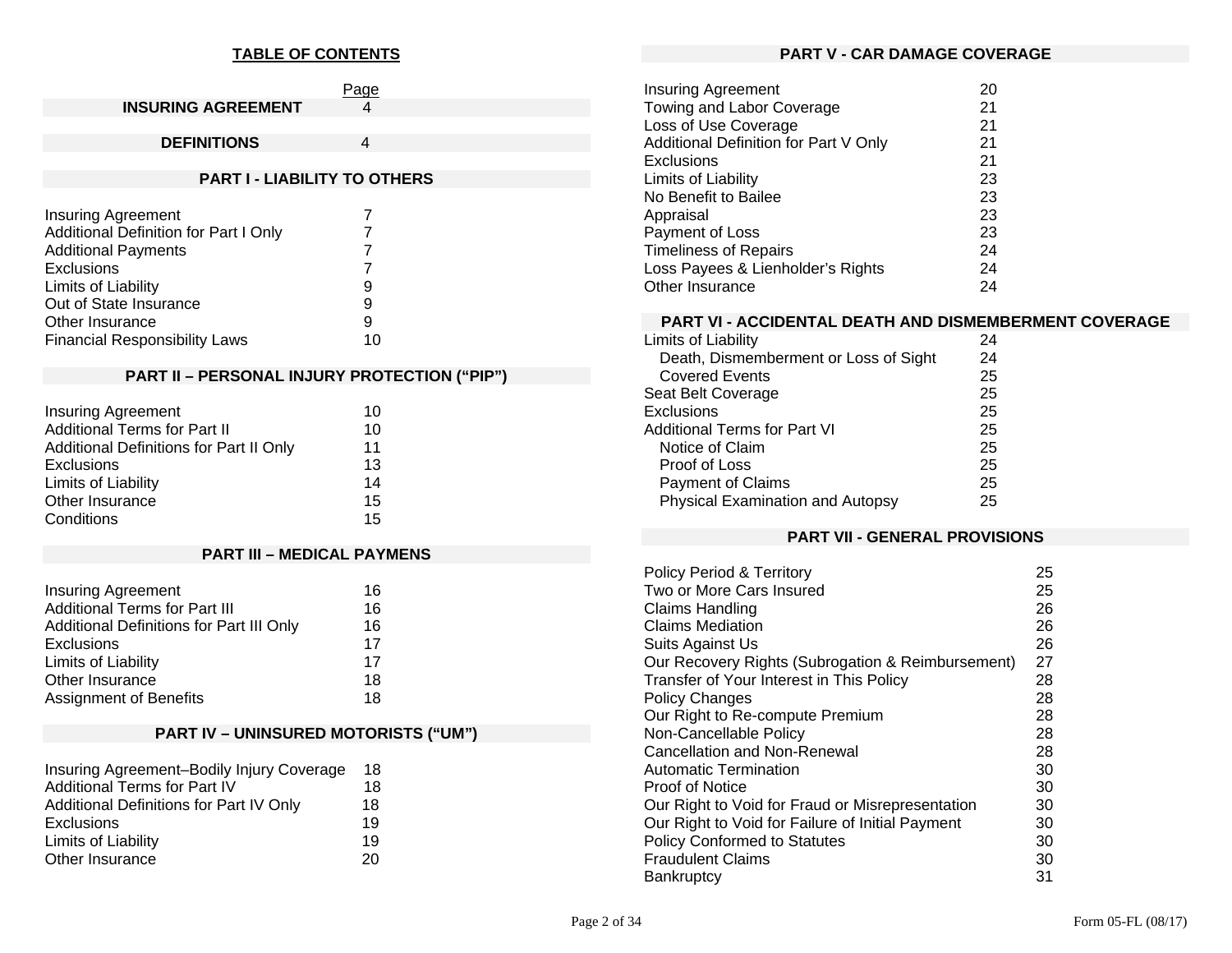#### **YOUR DUTIES & REPORTING ALL ACCIDENTS AND LOSSES**

| Notice of an Accident or Loss |  |
|-------------------------------|--|
| Other Duties                  |  |

#### **ENDORSEMENTS & NOTICES**

| <b>NAMED DRIVER – NON-OWNED VEHICLE COVERAGE</b> | 33 |
|--------------------------------------------------|----|
| <b>NAMED DRIVER EXCLUSION</b>                    | 33 |
| <b>RENTAL CAR COVERAGE ENDORSEMENT</b>           | 34 |
| USE OF MEDICAL FEE SCHEDULE FOR PIP CLAIMS       | 34 |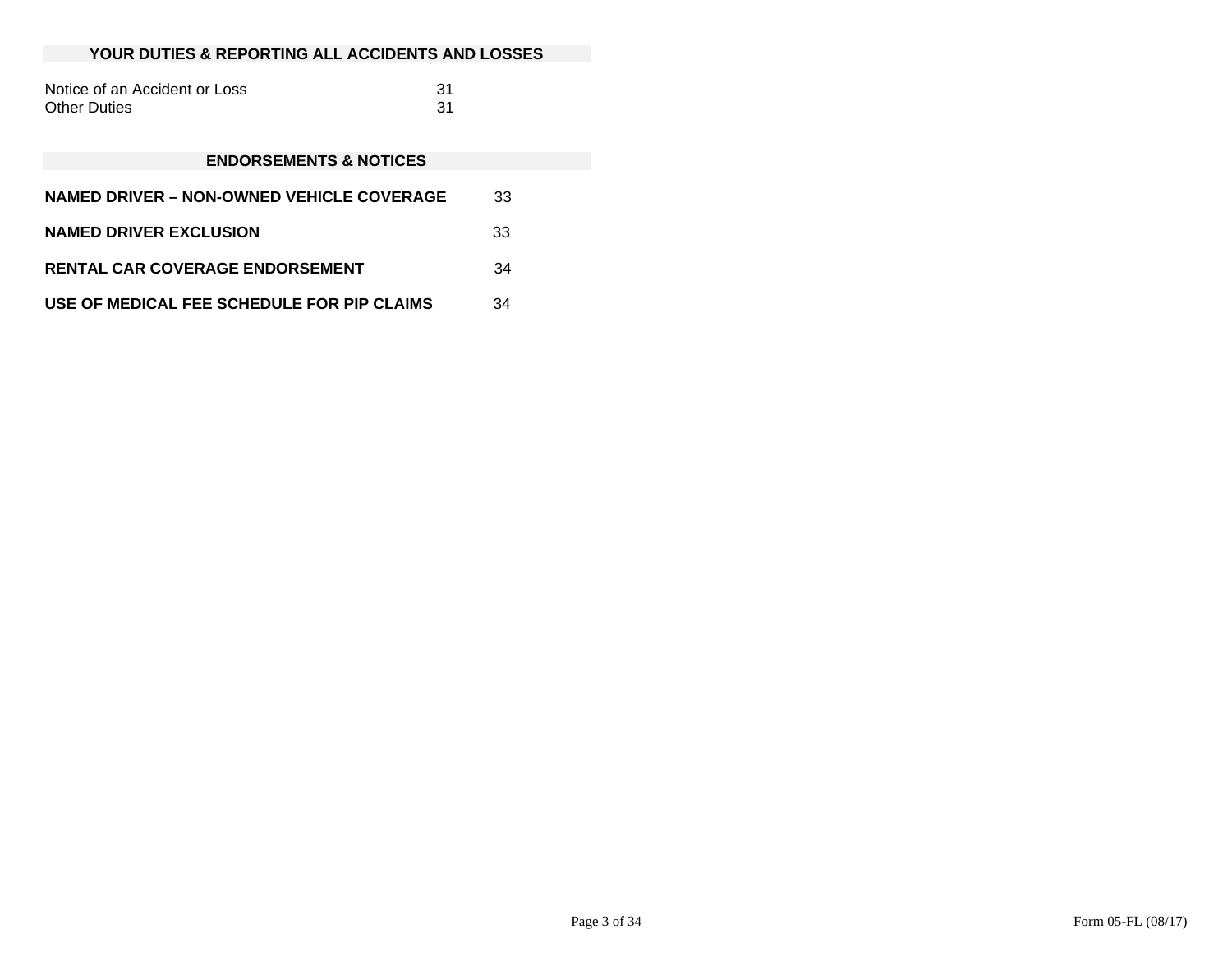Please read **your** Personal Car Policy. It is a binding legal contract between **you** and **us**. The **Application** and **Declarations Page**, and any endorsements issued by **us**, are part of the contract formed by this policy. This policy describes which vehicles and **persons** have coverage, and which vehicles and **persons** do not have coverage. It includes language that excludes, restricts and limits coverage. It also describes the duty to give **us** notice of an **accident** or **loss**, and to notify **us** about changes in vehicles or drivers in **your household**.

**IMPORTANT:** Coverage does not apply under this policy for any **person** who does not comply with all:

- 1. Notice requirements;
- 2. Duties; or
- 3. Policy terms;

if the failure to comply is prejudicial to **us**. Failure to comply may result in a claim or coverage denial.

The last day of any time period required by this policy to make a payment, perform a duty or give notice, may be any day of the year, including a Saturday, Sunday or public holiday.

### **INSURING AGREEMENT**

If **you** pay **your** premium when due, **we** agree to insure **you**, subject to the terms of this policy, for the coverage shown on the **Declarations Page**, up to the limits of liability.

If **you** make **your** initial payment by check or any method other than cash, coverage under this policy is conditioned upon that initial payment being honored when first presented for payment to **your** bank or financial institution unless the initial payment is cured within 15 days after notice of cancellation is sent to **you**.

### **DEFINITIONS**

When shown in this policy in **bold** print the words and phrases listed below have the meaning shown here. These meanings will apply whether the word or phrase appears in the singular, possessive, plural, active or passive forms:

- 1. "**Accident**" means an unexpected and unintended event that causes **bodily injury**, **property damage** or **loss**, which arises out of the ownership, maintenance, or use of a motor vehicle designed for use on public roads.
- 2. "**Actual cash value**" means the fair market value of stolen or damaged property at the time of the **loss**. When determining fair market value:
	- a. The age, mileage and physical condition of the property will reduce its value; and
	- b. **Depreciation** and prior damage will reduce its value.
- 3. "**Application**" means the form(s) provided by **us** to collect the information upon which **we** rely to decide to issue this policy and determine the proper premium to charge for the risk to be insured. This includes any supplemental application and coverage election, selection and rejection forms provided by **us**, and requests for additional information.
- 4. "**Auto business**" means motor vehicle **business** operations, including but not limited to:
	- a. Selling;
	- b. Leasing;
	- c. Transporting;
	- d. Delivering;
	- e. Repairing;
	- f. Servicing;
	- g. Road testing;
	- h. Cleaning;
	- i. Parking;
	- j. Storing;
	- k. Renting; or
	- l. Towing;
	- any motor vehicles.
- 5. "**Bodily injury**" means bodily harm to a **person** and sickness, disease or death that result from it.
- 6. "**Business**" means:
	- a. A job, trade, profession, or occupation, whether full-time or part-time; and
	- b. Any employment or commercial activity of any kind.
- 7. "**Car**" means a motorized passenger type vehicle that is a sedan, passenger van, sport utility vehicle or pick-up truck, of a kind required to be registered under **state** motor vehicle laws for use on the public roads, that has at least four wheels and has a gross vehicle weight rating of 10,000 pounds or less (as determined by the manufacturer). "**Car**" does not include any:
	- a. Motorcycle, dirt bike or all-terrain vehicle (ATVs);
	- b. Golf cart;
	- c. Tractor;
	- d. Farm machinery;
	- e. Step-van or vans with cabs separate from the cargo area;
	- f. Vehicles operated on rails or crawler treads; or
	- g. Vehicle of any type while used:
		- (1) As a residence or premises; or
		- (2) For office, store or display purposes.
- 8. "**Declarations Page**" means the document from **us** with respect to this policy, listing:
	- a. The types of coverage **you** have elected;
	- b. The limit for each coverage;
	- c. The cost for each coverage;
	- d. The listed **cars** covered by this policy;
	- e. The coverage **you** bought for each **car**; and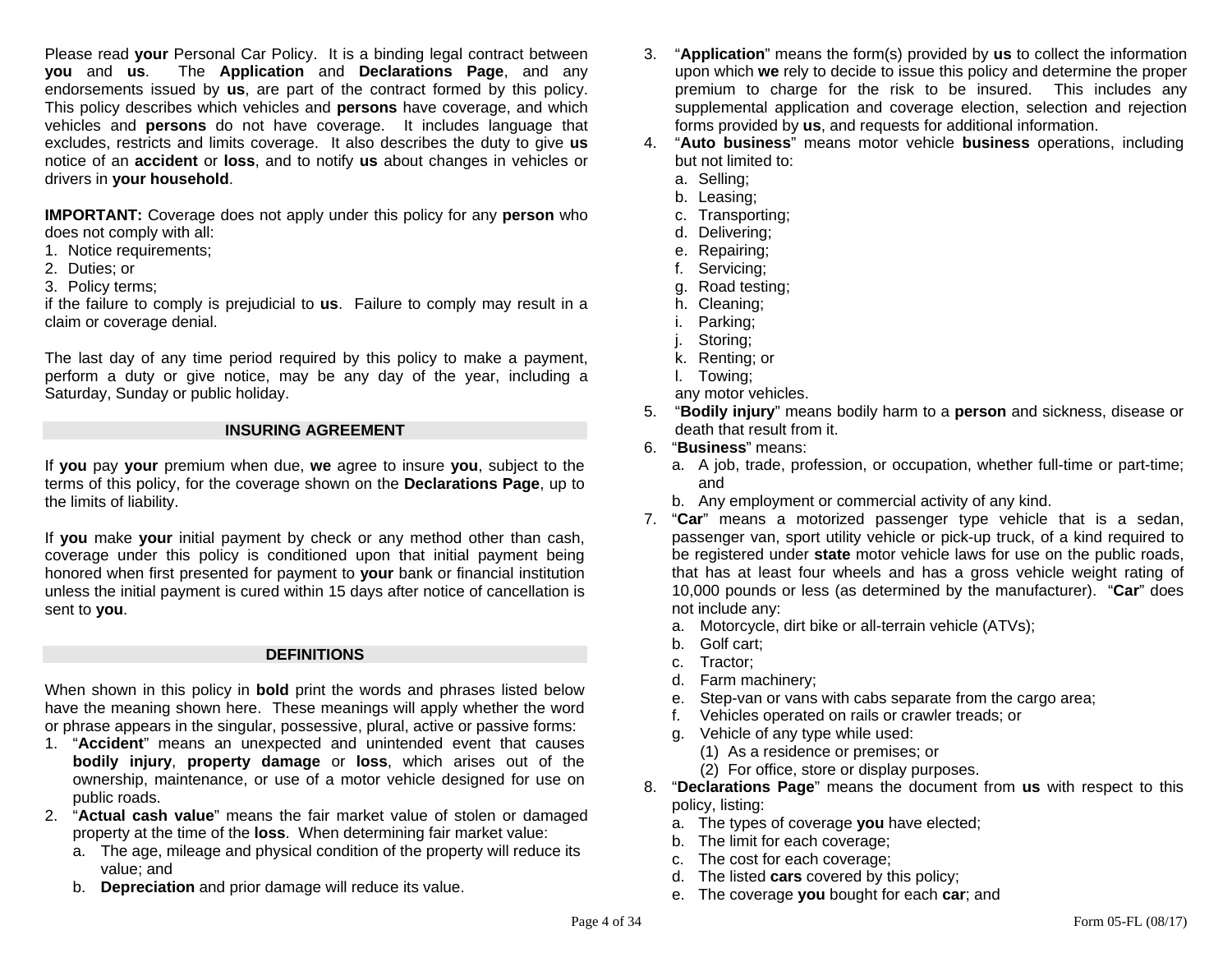- f. Other information that applies to this policy.
- 9. "**Delivery**" means to be engaged in the activity of transporting, delivering or picking up **persons**, property, products, materials or goods for compensation or a fee in the course of any **business**, including going to a pick-up and returning from a drop-off. "**Delivery**" includes but is not limited to delivery of magazines, newspapers, food, and any other products.
- 10. "**Depreciation**" means a decrease in the value of property as occurs:
	- a. Over a period of time in the marketplace;
	- b. Due to wear and tear; and
	- c. Due to obsolescence.
- 11. "**Driver's License**" means a valid and current certificate, permit or license issued by a **state** or governmental agency, authorizing a **person** to operate a motor vehicle.
- 12. "**Failure to pay premium**" means nonpayment, when due, of any premium or other payment due. This includes the dishonor or rejection, or refusal to pay, by a financial institution of any noncash payment made to **us** or made for this policy.
- 13. "**Household**" means the address where **you reside** that is shown on the **Declarations Page**.
- 14. "**Insured car**" means:
	- a. Any **car** described on the **Declarations Page**.
	- b. Any **car you** acquire to replace a **car** described on the **Declarations Page**, subject to the following conditions:
		- (1) The existing coverages on the **car** replaced will apply to a replacement **car** as of the date it is acquired if **you** notify **us**  within 30 days of the date it is acquired by **you**. Car Damage Coverage under Part V shall not apply to the replacement **car**  until after **you** give **us** notice if **we** do not get notice within those 30 days.
		- (2) A replacement **car** will not be provided more coverage than applied to the **car** it replaced until and unless **you** ask **us** to add coverage and **our** conditions are met. If **you** add coverage or increase limits, that added coverage or increased limit does not apply until after **you** have asked **us** to add the coverage or increase limits.
	- c. Any additional **car**, other than a replacement **car**, that **you** acquire during the policy period if **you** notify **us** within 30 days of the date the **car** is acquired by **you**. No coverage will apply to an additional **car** until after **you** give **us** notice if **you** do not notify **us** within 30 days of acquiring that **car**. No Car Damage Coverage under Part V shall apply to an additional **car** until after the time **you** give **us** notice **you**  have acquired the **car**, unless it is a replacement **car** and those conditions have been met.
	- d. For Part I Liability To Others Coverage, Part IV Uninsured Motorists Coverage, and Part V – Car Damage, any **car** or **trailer you** do not **own** while used as a temporary substitute while the **insured**

**car** or **trailer** is out of normal use because of its breakdown, repair, servicing, **loss**, or destruction.

- 15. "**Loss**" means direct, sudden, and loss of, or physical damage to an **insured car**, caused by an **accident**. This definition does not apply in Part VI.
- 16. "**Minimum limits**" means the minimum amount of liability insurance required under the laws of the State of Florida, that applies to the **owner** or operator of a private passenger auto, with a limit for **bodily injury** to one person in any one **accident** (the **bodily injury** "per person" limit), and with a limit for **bodily injury** to two or more persons in any one **accident** (the **bodily injury** "per accident" limit), and for **property damage** with a "per accident" limit.
- 17. "**Named insured**" means, but not in Part II **PIP**, the **person, persons**, or entity shown as the policyholder on the **Declarations Page**.
- 18. "**No-Fault Law**" means, as amended and in effect on the date of an **accident**, the Florida Motor Vehicle No-Fault Law, and all related regulations.
- 19. "**Non-owned car**" means any **car**, other than an **insured car**, that is not **owned** by or furnished or available for regular or frequent use by **you**, any **resident** of **your household** or **your** non-resident spouse. "**Non-owned car**" does not include any **car** rented for more than 30 consecutive days.
- 20. "**Occupying**" means to be in or upon a **car**, or engaged in the act of getting in, on, out of or off.
- 21. "**Owns**" and "**Owned**" means to:
	- a. Hold legal title to the **car**;
	- b. Have legal possession of the **car** subject to a written conditional sales agreement; or
	- c. Have legal possession of the **car** under a lease agreement of six months or longer.
- 22. "**Owner**" means the **person** or entity who:
	- a. Holds legal title to the **car**;
	- b. Has legal possession of the **car** subject to a written conditional sales agreement; or
	- c. Has legal possession of the **car** under a lease agreement of six months or longer.
- 23. "**Person**" means a natural, living human being and not a corporation, partnership, association or **business** name.
- 24. "**PIP**" means the Personal Injury Protection coverage in Part II of this policy, if and when required by the **No-Fault Law**.
- 25. "**Property damage**" means physical damage to, or destruction or loss of use of tangible property.
- 26. "**Punitive damages**" means damages that may be imposed to:
	- a. Punish or deter wrongful, malicious or unlawful conduct; or
	- b. Fine, penalize or impose a statutory penalty;

 other than damages intended to compensate for actual **bodily injury** or **property damage** incurred by a **person**. "**Punitive damages**" include, but are not limited to, damages referred to under any law as punitive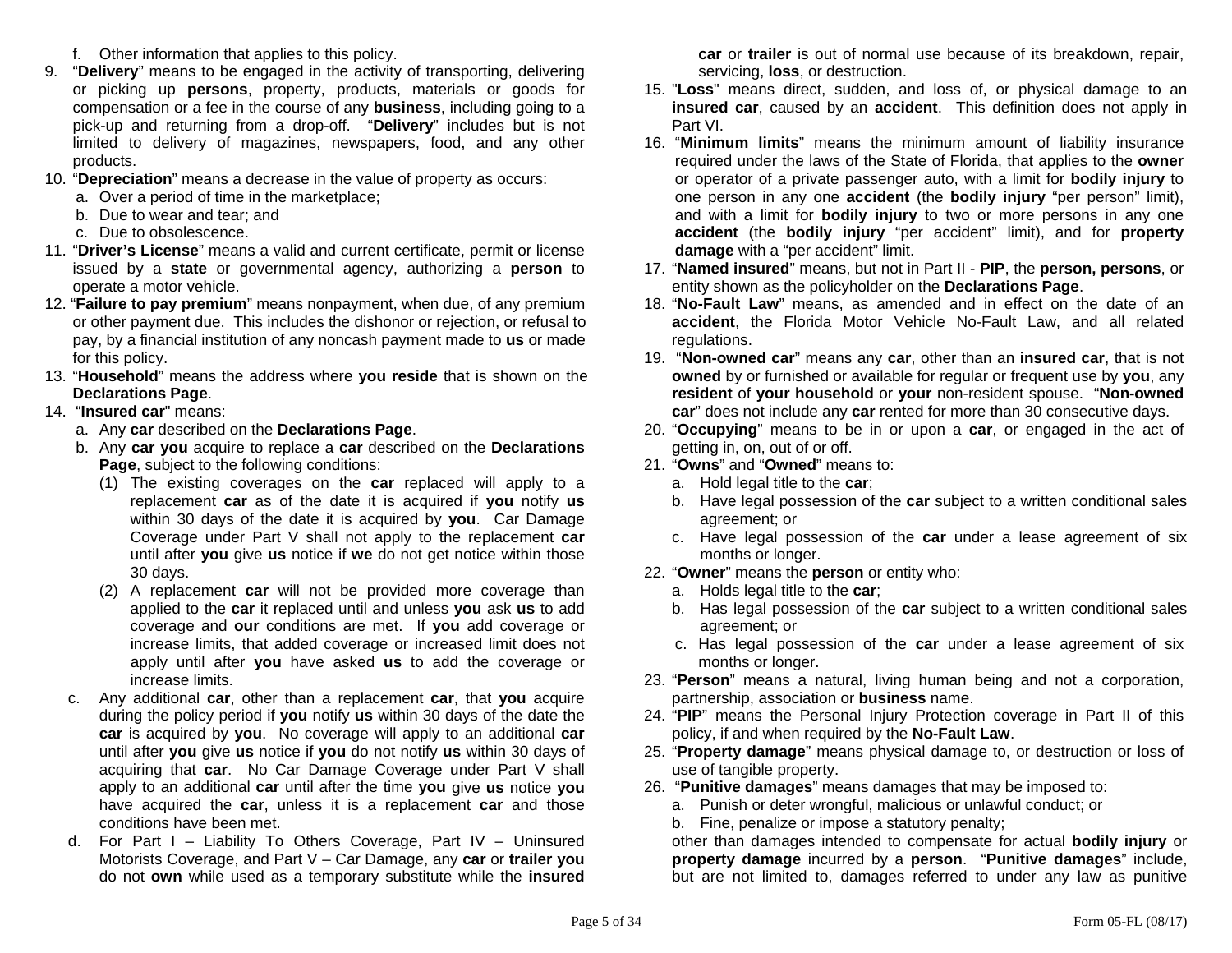damages, exemplary damages, treble damages or statutory multiple damages.

- 27. "**Racing**" means:
	- a. Preparing or participating in any race, speed, demolition, stunt, or timed contest or activity, whether organized or not; or
	- b. Operating an **car** on a track or course designed or used for racing, high performance or high speed driving.
- 28. "**Relative**" means:
	- a. A **person** who **resides** in **your household**, whether or not temporarily living elsewhere, and is related to **you** by blood, marriage or adoption;
	- b. **Your** ward or foster child who primarily **resides** with **you**.

 If the "**named insured**" shown on the **Declarations Page** is not a **person**, no one will be a **relative**.

- 29. "**Reside**", "**resides**" and "**residing**" mean to dwell permanently, as the **person's** primary and legal domicile.
- 30. "**Resident**" and "**residents**" mean any **person** or **persons** who **reside** in the **household** of the **named insured**.
- 31. "**State**" means the District of Columbia, and any state, territory or possession of the United States, and any province of Canada.
- 32. "**Transportation network company**" (from now on referred to as "**TNC**") means an entity operating in Florida using a **TNC digital network** to connect a **TNC rider** to a **TNC driver**, who provides **TNC prearranged rides**.
- 33. "**TNC digital network**" means any online-enabled technology application service, website, or system offered or used by a **TNC** which enables **TNC prearranged rides** with **TNC drivers**.
- 34. "**TNC driver**" means an individual:
	- a. Receives connections to potential **TNC riders** and related services from a **TNC**; and
	- b. In return for compensation, uses a **TNC vehicle** to offer or provide **TNC prearranged rides** to a **TNC rider** upon connection through a **TNC digital network**.
- 35. "**TNC prearranged ride**" means the transportation by a **TNC driver** to a **TNC rider**, beginning when a **TNC driver** accepts a ride requested by a **TNC rider** through a **TNC digital network** controlled by a **TNC**, continuing while the **TNC driver** transports the **TNC rider**, and ending when the last **TNC rider** exits from and is no longer **occupying** the **TNC vehicle**. **TNC prearranged ride** does not include a taxicab, for-hire vehicle, or street hail service and does not include ridesharing (as defined in section 341.031, Florida Statutes), carpool (as defined in section 450.28, Florida Statutes), or any other type of service in which the **TNC driver** receives a fee that does not exceed the driver's cost to provide the ride.
- 36. "**TNC rider**" means an individual who uses a **TNC digital network** to connect with a **TNC driver** in order to obtain a **TNC prearranged ride** in the **TNC driver's TNC vehicle** between points chosen by the **TNC rider**. A person may use a **TNC digital network** to request a **TNC prearranged ride** on behalf of a **TNC rider**.
- 37. "**TNC vehicle**" means a vehicle that is not a taxicab, jitney, limousine, or for-hire vehicle as defined section 320.01(15), Florida Statutes, and that is:
	- a. Used by a **TNC driver** to offer or provide **TNC prearranged rides**; and
	- b. **Owned**, leased, or otherwise authorized to be used by the **TNC driver**.
- 38. "**Trailer**" means a non-motorized vehicle, including a farm wagon or farm implement, designed to be towed on public roads by a **car**. **Trailer** does not include a non-motorized vehicle, farm wagon or farm implement while being used:
	- a. Primarily for **business** purposes while attached to any motor vehicle that is not a **car**;
	- b. As a residence or premises;
	- c. As an office, store, or for display purposes; or
	- d. As a passenger conveyance.
- 39. "**We**", "**Us**" and "**Our**" mean the Company providing this insurance, as shown on the **Declarations Page**.
- 40. "**You**" and "**your**" mean the "**named insured**" shown on the **Declarations Page**, and spouse of that **named insured** if that spouse **resides** in the **household** of the **named insured** at the time of the **accident** or **loss**.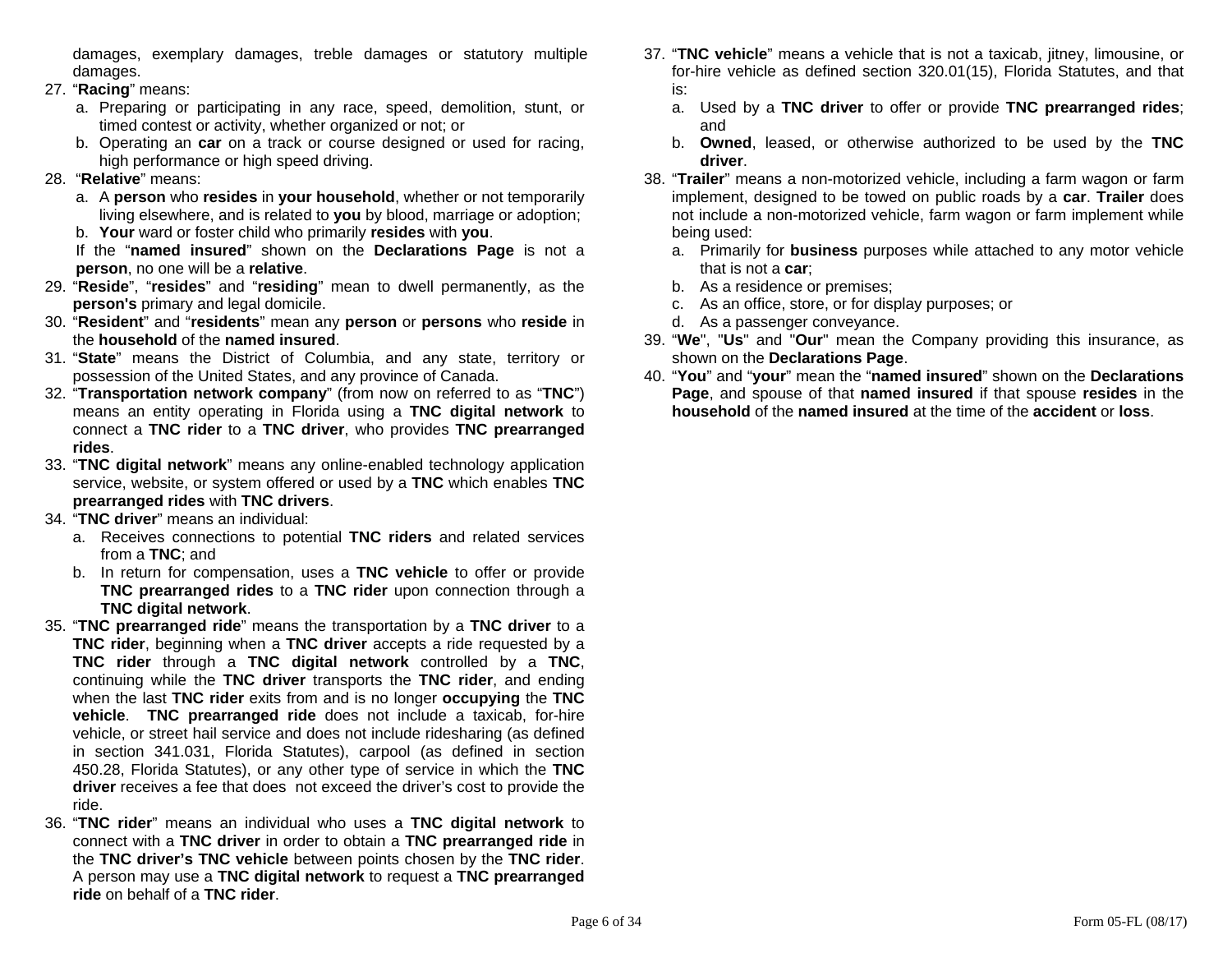### **PART I - LIABILITY TO OTHERS**

#### **Insuring Agreement**

Subject to the limits of liability, **we** will pay damages, other than **punitive damages**, for:

- 1. **Bodily injury**, if **you** paid the premium for **bodily injury** coverage for Liability To Others and it is shown on the **Declarations Page**; or
- 2. **Property damage**, if **you** paid the premium for **property damage**  coverage for Liability To Others and it is shown on the **Declarations Page**; for which any **insured person** becomes legally responsible because of a **car accident**. Damages include prejudgment interest awarded against the **insured person**.

**We** have the right to investigate, negotiate and settle any claim for damages covered by the liability coverage **you** bought as **we** deem appropriate. **We** will settle or defend claims and lawsuits for damages covered under the liability coverage **you** bought as **we** deem proper, with attorneys hired and paid for by **us**.

In addition to **our** limit of liability, **we** will pay all defense costs **we** incur to defend **insured persons** in lawsuits that give rise to claims within the scope of the coverage **you** bought from **us**. **Our** duty to settle or defend ends when **our** limit of liability for damages under the coverage that applies has been paid. **We** have no duty to defend any lawsuit or settle any claim for **bodily injury** or **property damage** not covered under this policy.

### **Additional Definition for Part I Only**

#### As used in Part I:

"**Insured person**" or "**insured persons**" means:

- 1. **You** or any **relative** for the ownership, maintenance or use of any **car** or **trailer**
- 2. Any other **person** using an **insured car** with **your** express or implied permission. This includes an attached **trailer**.
- 3. Any other **person** listed as a driver on the **Declaration Page** while driving an **insured car**. This includes an attached **trailer**.
- 4. For use of an **insured car**, any person or entity, but only with respect to legal responsibility for acts or omissions of a person for whom coverage is afforded under Part I. Coverage for such person or entity does not increase **our** limit of liability.
- 5. For use of any **car** or **trailer**, other than an **insured car**, any person or entity, but only with respect to legal responsibility, for acts or omissions of **you** or a **relative** for whom coverage is afforded under Part I. This provision (5.) applies only if the person or entity does not **own** or hire the **car** or **trailer**.

6. Any additional interest shown on the **Declarations Page**, with respect to liability arising out of the use of the **insured car** by a **person** described above. Inclusion of an additional interest insured shall not increase **our**limit of liability. Coverage for the additional interest insured is excess over any other valid insurance. Coverage for an additional interest insured is limited to the **insured car** for which the additional interest insured has been shown on the **Declarations Page**.

#### **Additional Payments**

When the coverage **you** bought under Part I applies, **we** will pay, for an **insured person**, in addition to **our** limit of liability:

- 1. All expenses **we** incur in the settlement of any claim.
- 2. All expenses **we** incur in the defense of any lawsuit alleging claims against an **insured person** that may be covered by this policy.
- 3. Premiums on appeal bonds and attachment bonds required in any suit **we**  defend. **We** have no duty to:
	- a. Pay the premium for any bonds that are more than **our** limit of liability;
	- b. Apply for or furnish bonds; or
	- c. Pay any premium for any appeal bond after **we** have tendered or offered the policy limit in payment of that portion of any judgment that falls within **our** limit of liability.
- 4. Up to \$250 for the cost of bail bonds required because of a traffic violation or **accident** which results in **bodily injury** or **property damage** covered under Part I. **We** have no duty to apply for or furnish bonds.
- 5. Interest accruing on compensatory damages after a judgment is entered in any suit that **we** defend to which liability coverage under Part I applies. **Our** duty to pay interest ends when **we** offer to pay that part of the judgment which does not exceed the limit of liability on the **Declarations Page** for this coverage. **We** will not make any supplemental payment for such interest if **we** have not been given notice of suit or the opportunity to defend an **insured person**.
- 6. Upon request from an **insured person**, up to \$50 per day for loss of earnings incurred by an **insured person**, but no other type of income, due to attendance at hearings or trials at **our** request.
- 7. Other reasonable expenses, other than loss of earnings, incurred at **our** written request and to which **we** have agreed in advance in writing to pay.

### **Exclusions**

Coverage for Liability to Others and **our** duty to defend do not apply to:

- 1. **Bodily injury** or **property damage** that arises out of the ownership, maintenance or use of a motor vehicle as a livery service or for **delivery**. This exclusion does not apply to shared-expense car pools or delivery by an **insured person** as a volunteer while in an **insured car**.
- 2. **Bodily injury** or **property damage** caused by an intentional act by, or at the direction of, any **insured person**, even if the **bodily injury** or **property damage** that results is not what was intended.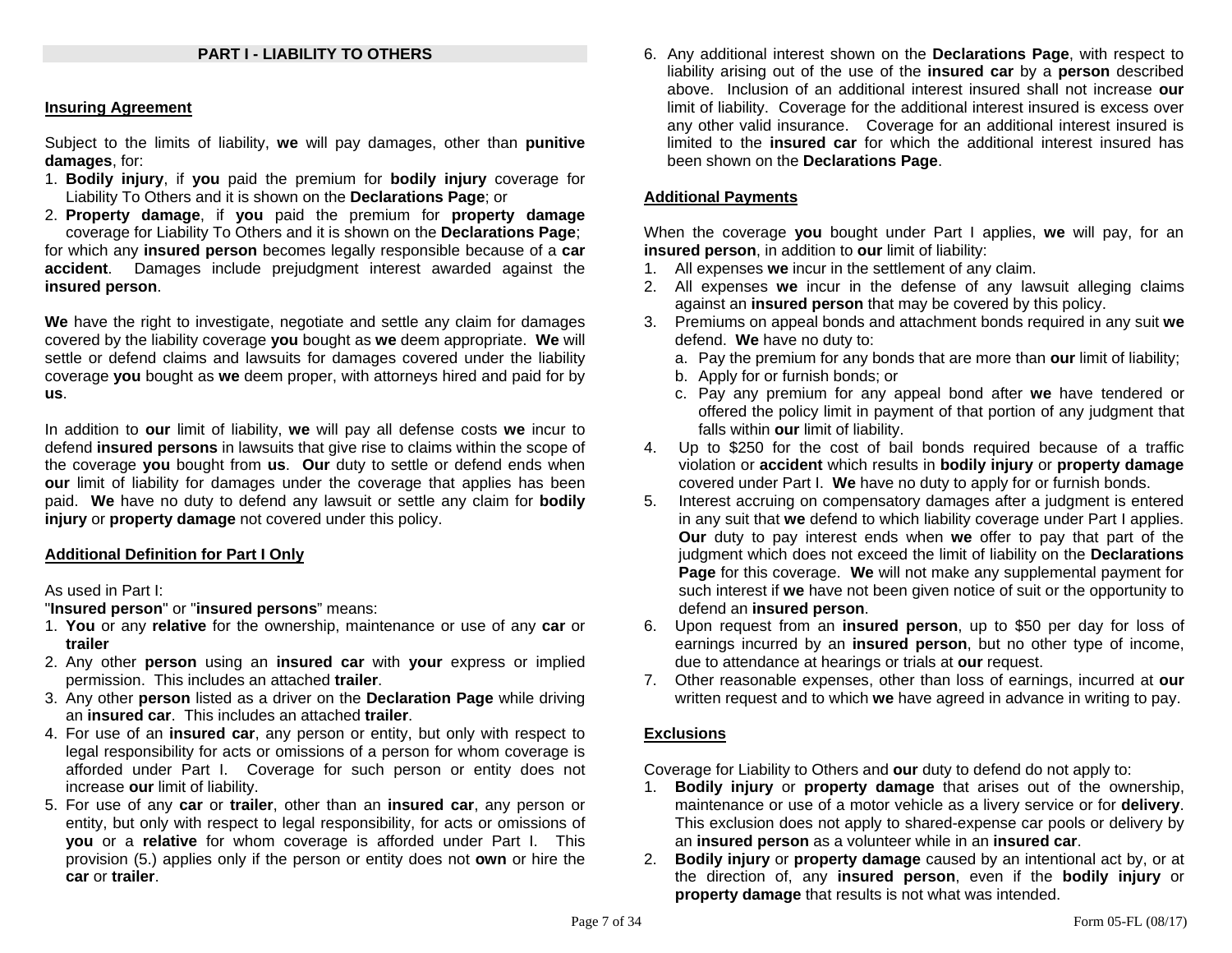- 3. **Bodily injury** or **property damage** caused by any **person**, other than a **relative**, using an **insured car** without **your** express or implied permission.
- 4. Use of a **non-owned car** by an **insured person** without the **owner's** permission.
- 5. **Bodily injury** or **property damage** that arises out of, or is due to:
	- a. The ownership or use of a **car** for transporting any explosive substance, toxic material, flammable substance, or similarly hazardous material but not including household cleaning products used for personal use or fuel, for lawn and yard equipment, being safely transported in a federally approved container;
	- b. Nuclear reaction, radiation, exposure or contamination;
	- c. A peril to which nuclear energy liability insurance policy issued by the American Nuclear Insurers, Mutual Atomic Energy Liability Underwriters, Nuclear Insurance Association of Canada, or any of their successors, applies or is required by law to apply;
	- d. Radioactive contamination or materials; or
	- e. War or warlike action of any kind.
- 6. **Bodily injury** to an employee of any **insured person** that occurs in the course of employment. Coverage does not apply to a domestic employee if benefits are payable or are required to be provided under any workers' compensation or other similar law.
- 7. **Bodily injury** or **property damage** that arises out of the ownership or use of an **insured car** when it is:
	- a. Rented or leased to anyone;
	- b. Entrusted to another **person** or entity for the purpose of subleasing, leasing, renting or selling and is no longer in **your** possession;
	- c. Sold to any **person** or entity other than **you** or a **relative**; or
	- d. Under a conditional sales agreement and is no longer in **your**  possession.
- 8. **Bodily injury** or **property damage** that occurs while a **TNC driver** is logged on to a **TNC digital network** or while a **TNC driver** provides a **TNC prearranged ride**.
- 9. **Bodily injury** or **property damage** arising out of the ownership, maintenance or use of any **car**, other than an **insured car** by an **insured person**, while in the course or scope of employment. This exclusion does not apply to farming, ranching, or while the **insured person** is engaged in an **auto business**.
- 10. **Bodily injury** to **you** or a **relative**.
- 11. Any liability assumed by an **insured person** under any contract or agreement, except when there is a motor vehicle rental or leasing contract that shifts coverage to this policy in compliance with Florida law.
- 12. **Bodily injury** or **property damage** caused by an **insured car** when it is driven by any **person** who:
	- a. is not a listed driver on the **Declarations Page**; and
	- b. does not have a valid **driver's license**;

if **you** or the **relative** who gave permission to the **person** to use the **insured car** knew or should have known such **person** did not have a valid driver's license or driver's permit. This exclusion does not apply to the portion of the damages for **bodily injury** or **property damage** that is less than or equal to the **minimum limits**. This exclusion also does not apply to emergency use of the **insured car**.

- 13. **Bodily injury** or **property damage** caused by an **insured person**  operating an **insured car** or **non-owned car** while **racing**.
- 14. **Bodily injury** or **property damage** arising out of the ownership, maintenance or use of any motor vehicle, other than an **insured car**, which is **owned** by **you** or furnished or available for regular or frequent use by **you** or any **relative**.
- 15. **Bodily injury** or **property damage** for which the United States Government is liable under the Federal Tort Claim Act. This exclusion does not apply to the portion of the damages for **bodily injury** or **property damage** that is less than or equal to the **minimum limits**.
- 16. **Bodily injury** or **property damage** resulting from the ownership, maintenance, or use of any motor vehicle by any **person** while engaged in any **business** other than an **auto business**. This exclusion does not apply to:
	- a. **business** use of an **insured car** that has been declared to **us** and for which **you** have paid the additional premium for that use;
	- b. **you** or a **relative** for the use of an **insured car** while engaged in farming or ranching; and
	- c. incidental **business** use of an **insured car**.
- 17. **Bodily injury** or **property damage** for any **person** while employed or otherwise engaged in any **auto business**. This exclusion does not apply if the ownership, maintenance, or use of an **insured car** is by **you**, <sup>a</sup> **relative**, or any partner, agent or employee of **you** or any **relative**.
- 18. **Property damage** to property:
	- a. Rented to;
	- b. Used by;
	- c. Transported by;
	- d. Owned by; or
	- e. In the care of;
	- the **insured person**.

 This exclusion does not apply to **property damage** to a residence or private garage not owned by an **insured person**, **you** or a **relative**, that is rented by **you**. This exclusion also does not apply to a **non-owned car**.

- 19. **Bodily injury** or **property damage** that occurs while the **insured person** is committing a felony or attempting to elude law enforcement personnel. This does not apply to:
	- a. Misdemeanor violations of the motor vehicle or traffic code;
	- b. The portion of damages for **bodily injury** or **property damage** that is less than or equal to the **minimum limits**; or
	- c. A felony where:
		- (1) The involvement in the felony by the **insured person** is unwillingly and by force; and
		- (2) The **insured person** was not convicted of the felony or a related crime.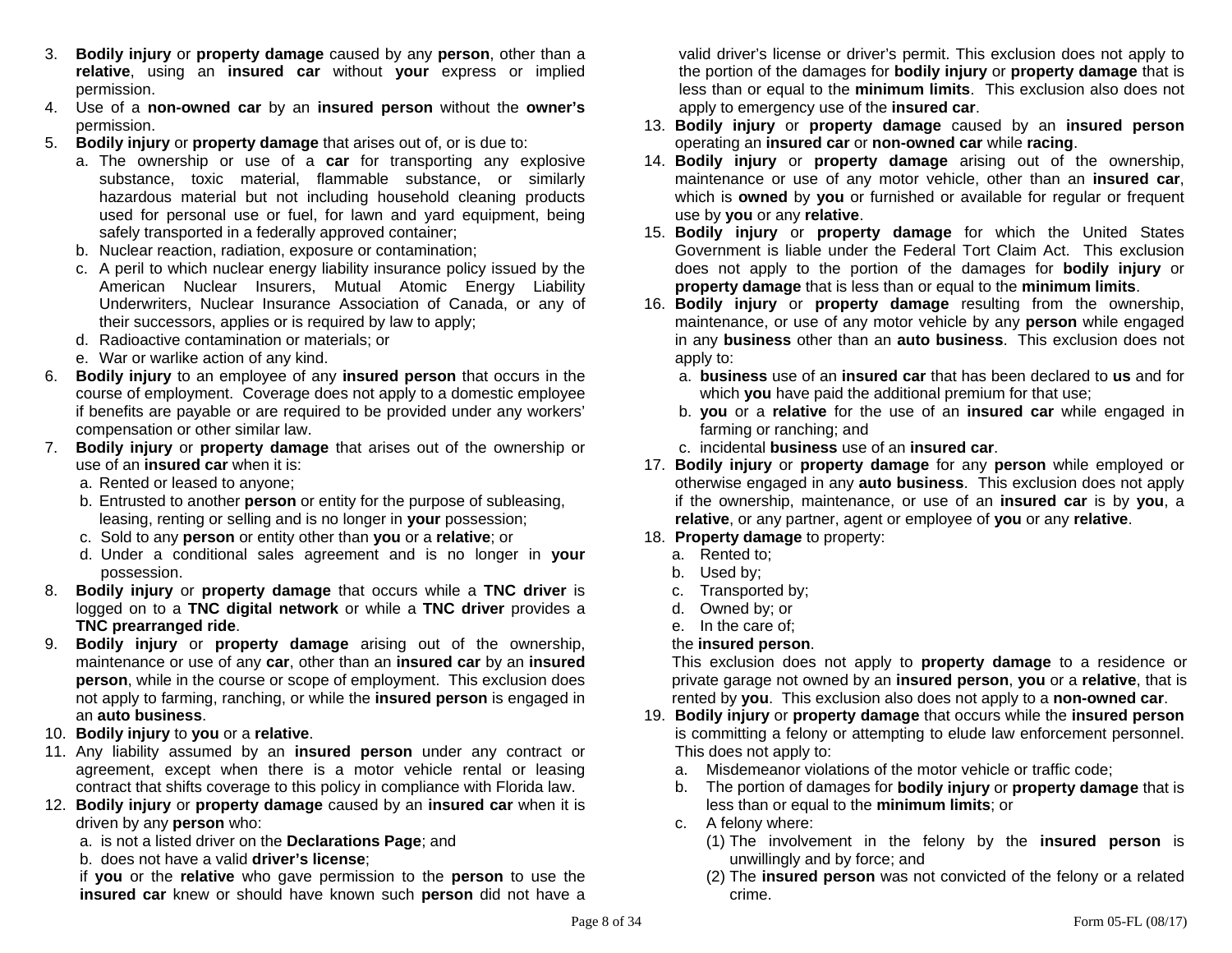- 20. **Punitive damages**.
- 21. **Bodily injury** or **property damage** resulting from the operation of any **car** by a specifically named excluded driver. However, if **you** paid the premium for:
	- a. Property Damage Liability To Others Coverage, the Named Driver Exclusion will not bar liability coverage for **property damage** which would otherwise apply, but such coverage shall only apply in an amount less than or equal to the **minimum limits**.
	- b. Bodily Injury Liability To Others Coverage and the **accident** is caused by an **insured person** for whom **we** have certified this policy as proof of future financial responsibility when required by Florida law following an **accident**, this Named Excluded Driver clause will not prevent recovery for **bodily injury** Liability To Others Coverage up to the minimum certified limit for **bodily injury** Liability To Others Coverage.
- 22. **Bodily injury** to which workers compensation benefits apply.

### **Limits of Liability**

Without regard to the number of:

- 1. **Insured persons**;
- 2. **Cars** insured under this policy;
- 3. Separate premiums paid or shown on the **Declarations Page**;
- 4. Policies issued;
- 5. Claims made;
- 6. Vehicles involved;
- 7. Heirs or wrongful death beneficiaries involved; or
- 8. Lawsuits filed;

**we** will pay no more than the limits of liability shown on the **Declarations Page**. There will be no stacking or combining of coverage afforded to more than one **car** or **insured person** under this policy.

The limit for "each person" is the most **we** will pay due to **bodily injury** sustained by any one **person** in an **accident**, and only the limit for "each **person**" will apply to the total of claims made due to that **bodily injury**, including any and all claims:

- 1. Derived from such **bodily injury** including, but not limited to:
	- a. **Loss** of society;
	- b. **Loss** of companionship;
	- c. **Loss** of service or support;
	- d. **Loss** of consortium; and
	- e. Wrongful death; and
- 2. For mental anguish or emotional distress due to observing the **accident** or **bodily injury** occur.

Subject to the **bodily injury** limit for "each person", the limit for "each accident" is the most **we** will pay for **bodily injury** sustained by two or more **persons** in one **accident**.

The **property damage** liability limit for each occurrence is the most **we** will pay for any damage to property in one **accident**.

No one is entitled to duplicate payments under this coverage for the same element of damages that has been paid by:

- 1. Any other coverage under this policy;
- 2. Workers' compensation or any similar insurance; or
- 3. Any other source.

**Our** limit of liability will not be increased for an **accident** because a **trailer** is attached to an **insured car** or a **non-owned car** at the time of the **accident**.

Any payment to a **person** under this liability coverage shall be reduced by any payments to that **person** under Uninsured Motorist Coverage and/or Underinsured Motorist Coverage.

The damages the at-fault driver is found to be liable for may be reduced by an amount that:

- 1. Would have been paid or payable as **PIP** benefits to the injured **person** had that **person** had or received **PIP** as required by law; and
- 2. Represents the deductible that applies to the injured **person's PIP** benefits;
- as allowed by law.

### **Out of State Insurance**

If an **accident** to which this Part I applies occurs in any state, territory or possession of the United States of America or any territory of Canada, other than Florida, and the state, province, territory or possession has:

- 1. A financial responsibility or similar law requiring limits of liability for **bodily injury** or **property damage** higher than the limits shown on the **Declarations Page**, this policy will provide the higher limit; or
- 2. A compulsory insurance or similar law requiring a non-resident to maintain insurance whenever the non-resident drives a **car** in that state, province, territory or possession, this policy will provide the greater of:
	- a. The required minimum amounts and types of coverage; or
	- b. The limits of liability under this policy.

### **Other Insurance**

If other motor vehicle liability insurance applies to an **accident** covered by this Part I, **we** will pay the proportionate share **our** limit of liability bears to the total of all applicable liability limits.

However, any insurance **we** provide for a **car**, other than an **insured car**, will be excess over any other collectible insurance, self-insurance or bond. Except, **our** duty to pay damages and provide a defense will be primary as to a **car**, other than an **insured car**, when compared to a policy issued to the lessor or **owner** of a rental or leased **car**, but only if and when:

1. **You** rent or lease a **car** that **you** do not **own**; and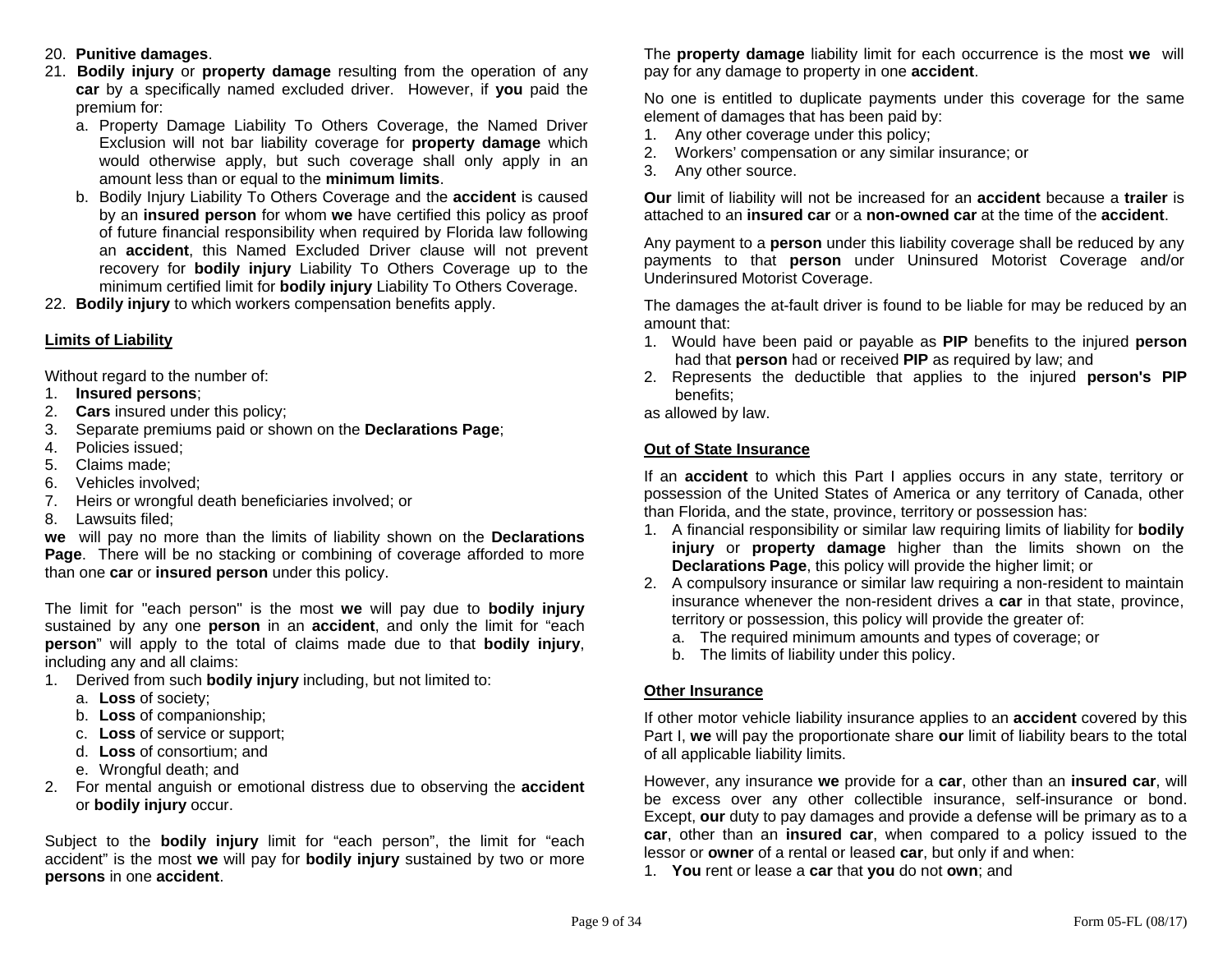2. The rental or leasing contract for that **car** has a notice that meets all the requirements of Florida law by stating, in at least 10-point type, that: "The valid and collectible liability insurance and personal injury protection insurance of any authorized rental or leasing driver is primary for the limits of liability and personal injury protection coverage required by ss. 324.021(7) and 627.736, Florida Statutes."

In this case, **our** duty to pay damages will be primary but only up to the limits of liability for **bodily injury** or **property damage** shown on the **Declarations Page** of this policy. **Our** defense duty will apply only to **you** or a **relative**. **We** have no duty to defend the lessor or **owner** of that **car** under this Part I.

### **Financial Responsibility Laws**

When **we** certify this policy as proof of future financial responsibility, this policy will comply with the minimum Florida financial responsibility laws, as amended, to the extent required for **bodily injury**, **property damage** or both. Part I Coverage is not conditioned upon the **insured person's** satisfaction of any judgment for **bodily injury** or **property damage** liability. **You** must reimburse **us** for any payment **we** make which **we** would not have made under the terms of this policy except for it being certified.

#### **PART II – PERSONAL INJURY PROTECTION ("PIP")**

### **Insuring Agreement**

Subject to the limits shown on **your Declarations** Page and providing **you** paid the premium for Personal Injury Protection ("**PIP**"), **we** will pay:

- 1. 80% of all **medical expenses**. An **insured person** must receive **initial services and care** for **medical expenses** within 14 days after a **motor vehicle accident** to be covered under this Part.
- 2. **Disability benefits** of:
	- a. 60% of **income loss**; and
	- b. **Replacement services**; and
- 3. **Death benefits**;

to or for an **insured person** who sustains **bodily injury** caused by an **accident** arising out of the ownership, maintenance or use of a **motor vehicle**.

If and as required by the **No-Fault Law** in effect on the day of the **accident**, **PIP** benefits will be paid without regard to fault as to who caused the **accident**.

However, if the **named insured** elected to exclude coverage for the **income loss** portion of **disability benefits**, **we** will not pay **income loss** for the **named insured** and/or any dependent **relative**, as elected.

### **Additional Terms for Part II**

**PIP** is subject to the following:

- 1. The coverage territory is:
	- a. The State of Florida; and
	- b. The United States of America, its territories or possessions, or Canada with respect to **accidents** occurring outside the state of Florida and involving:
		- (1) A **named insured** or **relative occupying** an **insured car**; or
		- (2) A **named insured occupying** a vehicle **owned** by a **relative** and for which security is maintained as required by the **No-Fault Law**.
- 2. Any dispute as to **medical expenses** will be resolved between the service provider and **us**. If the **insured person** is sued for payment of any **medical expense** that **we** have refused to pay because:
	- a. The fee is unreasonable as determined by the **Medical Fee Schedule** set forth below;
	- b. The fee exceeds the applicable fee schedules under federal or state law for medical expenses;
	- c. The fee exceeds payment limitations; or
	- d. The service is unnecessary;

**we** will defend the **insured person** with an attorney of **our** choice. **We** will pay defense costs and any judgment against the **insured person** up to **our** limit of liability. However, **we** have no duty to defend the **insured person** if **we** deny an expense charged because it was not caused by a covered **accident**.

- 3. **We** have the right to review medical expenses and records to determine if each expense is reasonable and necessary for the diagnosis and treatment of the **bodily injury**.
- 4. **We** will not pay for any portion of any **medical expense**:
	- a. That is greater than the reimbursement set forth below in the **Medical Fee Schedule**;
	- b. If the fee is unreasonable under the **No-Fault Law**, as amended, or otherwise;
	- c. For treatment of a **bodily injury** that was not caused by the **accident**;
	- d. If the service is not necessary for the diagnosis and treatment of the **bodily injury**; or
	- e. When the care or service(s) rendered is:
		- (1) Not lawfully provided, supervised, ordered, or prescribed by a health care provider or entity who is properly licensed and acting within the scope of that license as authorized or required by the **No-Fault Law**, as amended;
		- (2) By a provider whose care or services are not reimbursable under the **No-Fault Law**, as amended, at the time the service or care is rendered; or
		- (3) Otherwise not required to be paid under the **No-Fault Law**, as amended.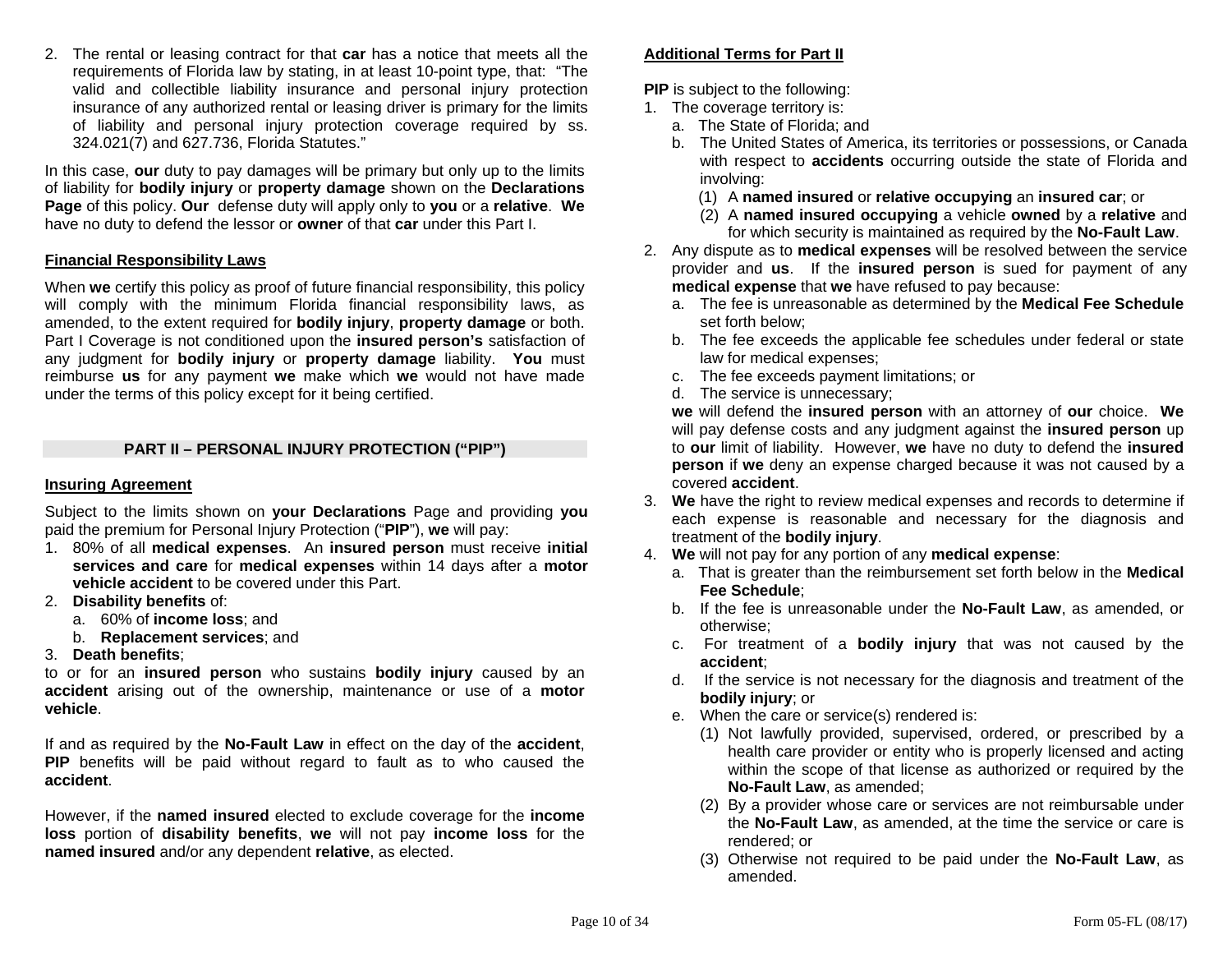When **we** pay only a portion of a claim, or **we** reject a claim, **we** will provide the person making the claim an itemized specification of each item that **we** reduced, omitted, or declined to pay. Upon receiving an itemized specification that was due to an error in the claim, the person making the claim**,** at their option and without waiving any other legal remedy for payment, has 15 days to submit a revised claim, which shall be considered a timely submission of written notice of a claim.

- 5. As authorized by the **No-Fault Law**, **we** may use sources of information selected by **us** to determine if any medical expense is:
	- a. Reasonable and **medically necessary**;
	- b. Caused by the **accident**; and

 c. Greater than the usual and customary charge for **medical expenses**. These sources may include:

- a. Exams by physicians **we** select. **We** will pay for these exams;
- b. Review of medical records and test results by **persons** and services selected by **us**;
- c. Computerized programs for analysis of medical treatment and expenses; and
- d. Published sources of medical expense information.
- 6. After **we** have been given written notice of the fact and amount of a covered loss, **PIP** benefits deemed payable under this coverage will be paid within 30 days of the written notice and in accordance with the **No-Fault Law**.
- 7. **We** may pay for **medical expenses** to either the:
	- a. **Insured person**; or
	- b. **Person** or entity that is lawfully providing the supplies and services for such benefits.
- 8. **We** may pay **death benefits** to:
	- a. The executor or administrator of the deceased;
	- b. Any of the deceased's **relatives** by blood or legal adoption, or by marriage; or
	- c. Any **person** who appears to **us** to be equitably entitled to the **death benefit**.
- 9. Notwithstanding anything to the contrary in the policy, if the **No Fault Law**, as amended:
	- a. Requires a person, entity or facility providing medical services, supplies or care to be licensed under Florida law in order to receive reimbursement under the **No Fault Law**, as amended, such license is required under this **PIP** coverage; and
	- b. Prohibits any type of care or care provider from being included in **PIP** coverage, the coverage under this policy shall conform to that law.
- 10. **We** will provide a copy of **our** log of benefits paid to the **insured person** within 30 days after receiving a request for the log from the **insured person**.
- 11. If there is any dispute between **us** and an **insured person**, or their assignee, upon request from the **insured person** or their assignee that **we** give notice of when the **PIP** policy limits have been reached, **we** will give such notice within 15 days after the limits have been reached.

# **Additional Definitions for Part II Only**

When shown in Part II in **bold** print the words and phrases listed below have the meaning shown here. These meanings will apply whether the word or phrase appears in the singular, possessive, plural, active or passive forms:

- 1. "**Death benefits**" means the \$5,000 limit of liability for the **PIP** death benefits, which is to be paid by **us** if an **insured person** dies due to **bodily injury**.
- 2. "**Disability benefits**" means for an **insured person** who:
	- a. Is disabled because of **bodily injury** caused by a **motor vehicle accident**; and
	- b. Cannot work or perform household services;

the following benefits:

- a. 60% of **income loss**; and
- b. **Replacement services**.

**Disability benefits** will be paid not less than every 2 weeks.

 If the **named insured** made and signed an election to exclude the **income loss** portion of **disability benefits**, **we** will not pay **income loss** for the **named insured** or any dependent **relative** pursuant to the election, which is shown in the **Declarations Page**.

- 3. **"Emergency medical condition"** means a medical condition which manifests itself by acute symptoms of sufficient severity, which may include severe pain, such that the absence of immediate medical attention could reasonably be expected to result in any of the following:
	- a. Serious jeopardy to patient health;
	- b. Serious impairment to bodily functions; or
	- c. Serious dysfunction of any bodily organ or part.
- 4. **"Follow-up services and care"** means follow-up services and care upon a referral by a provider described under **initial services and care**, that is consistent with the underlying medical diagnosis rendered in accordance with **initial services and care**, which may be provided, supervised, ordered, or prescribed only by:
	- a. A physician licensed under Chapters 458 or 459, Florida Statutes;
	- b. A chiropractic physician licensed under Chapter 460, Florida Statutes;
	- c. A dentist licensed under Chapter 466, Florida Statutes; or
	- d. To the extent permitted by applicable Florida law, and under the supervision of a physician, osteopathic physician, chiropractic physician, or dentist, by a:
		- (1) Physician assistant licensed under Chapters 458 or 459, Florida Statutes; or
		- (2) An advanced registered nurse practitioner licensed under Chapter 464, Florida Statutes.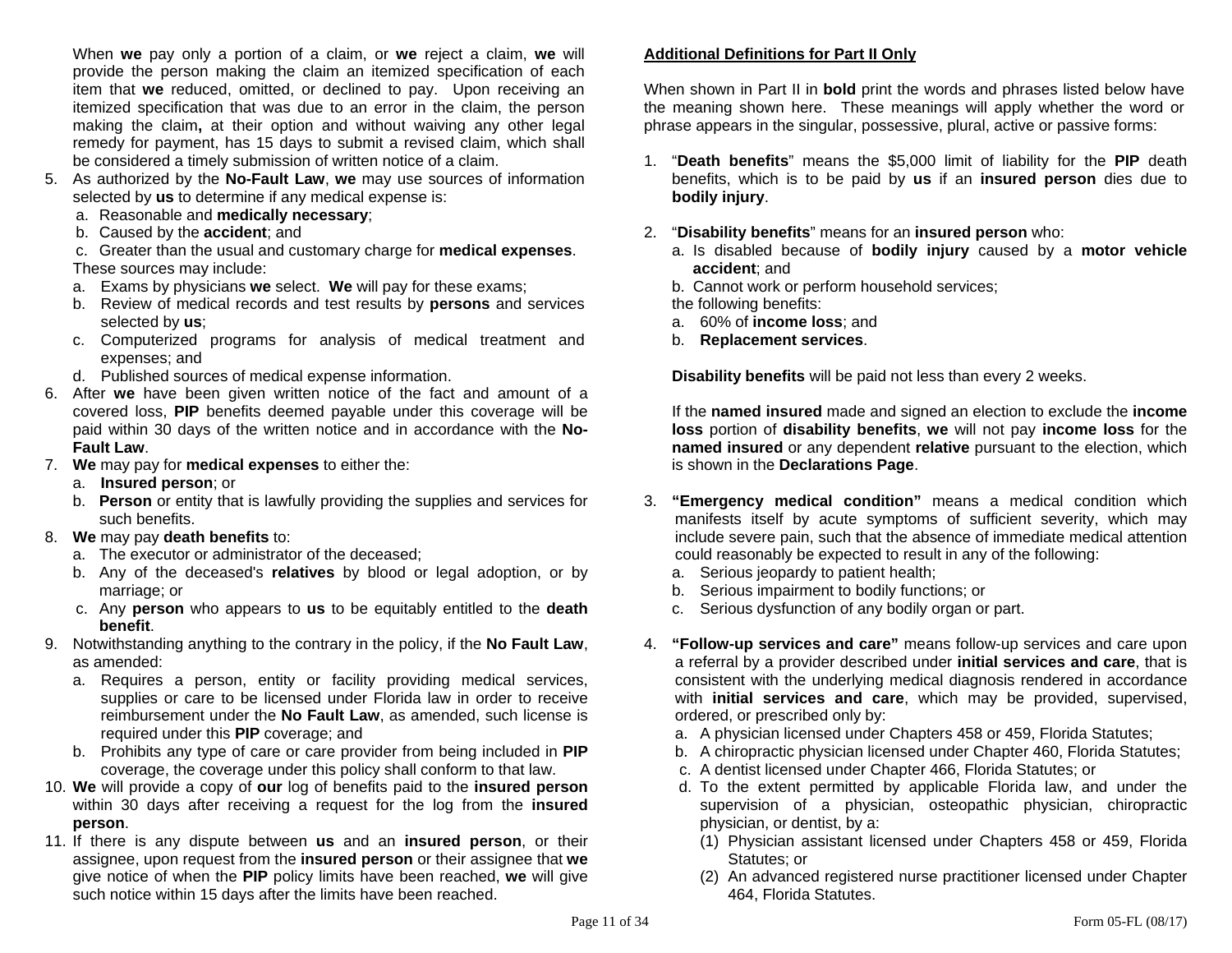**"Follow-up service and care"**, as described above, may also be provided by the following persons or entities:

- a. A hospital or ambulatory surgical center licensed under Chapter 395, Florida Statutes;
- b. An entity wholly owned by one or more physicians licensed under Chapters 458 or 459, Florida Statutes, chiropractic physicians licensed under Chapter 460, Florida Statutes, or dentists licensed under Chapter 466, Florida Statutes, or by such practitioners and the spouse, parent, child, or sibling of such practitioners.
- c. An entity that owns or is wholly owned, directly or indirectly, by a hospital or hospitals.
- d. A physical therapist licensed under Chapter 486, Florida Statutes, based upon a referral by a provider described in this definition (4.).
- e. A health care clinic licensed under part X of Chapter 400, Florida Statutes, which is accredited by an accrediting organization whose standards incorporate comparable regulations required by this state, or
	- (1) Has a medical director licensed under Chapters 458, 459, or 460, Florida Statutes;
	- (2) Has been continuously licensed for more than 3 years or is a publicly traded corporation that issues securities traded on an exchange registered with the United States Securities and Exchange Commission as a national securities exchange; and
	- (3) Provides at least four of the following medical specialties:
		- (a) General medicine.
		- (b) Radiography.
		- (c) Orthopedic medicine.
		- (d) Physical medicine.
		- (e) Physical therapy.
		- (f) Physical rehabilitation.
		- (g) Prescribing or dispensing outpatient prescription medication.
		- (h) Laboratory services.

# 5. "**Income loss**" means both:

- a. Loss of gross income (for employed persons, this will be determined the same way as "average weekly wage" under § 440.14, Florida Statutes, as amended and as in effect at the time the loss of income is incurred); and
- b. Loss of earning capacity (this is the loss of income which the injured **insured person** may reasonably show would have been earned but for the **bodily injury**);

 due to the inability to work that was proximately caused by the **bodily injury** sustained by the **insured person**.

 "**Income loss**" does not include any loss after an **insured person's** death.

6. **"Initial services and care"** means lawfully provided, supervised, ordered, or prescribed by a physician licensed under Chapters 458 or 459, Florida

Statutes, a dentist licensed under Chapter 466, Florida Statutes, or a chiropractic physician licensed under Chapter 460, Florida Statutes, or that are provided in a hospital or facility that owns, or is wholly owned by, a hospital. **Initial services and care** may also be provided by a person or entity licensed under Part III of Chapter 401, Florida Statutes, which provides emergency transportation and treatment.

- 7. "**Insured car**" means a **motor vehicle owned** by the **named insured** for which security is required to be maintained under the Florida Motor Vehicle No-Fault Law and either a premium is charged or it is a **trailer**, other than a mobile home, designed for use with a **motor vehicle**.
- 8. "**Insured person**" means:
	- a. The **named insured** or a **relative** who sustains **bodily injury** while:
		- (1) **Occupying** a **motor vehicle**; or
		- (2) A **pedestrian** struck by a **motor vehicle**.
	- b. Any other **person** who sustains **bodily injury** while:
		- (1) **Occupying** an **insured car**; or
		- (2) A **pedestrian** struck by an **insured car**.
- 9. **"Medical Expenses"** means the properly billed reasonable charges, limited to the **Medical Fee Schedule** set forth in § 627.736(5)(a), Florida Statutes, as amended, and as set forth below, for **medically necessary** medical, surgical, X-ray, dental, ambulance, hospital, professional nursing and rehabilitative services, including prosthetic devices, for:
	- a. **Initial services and care** rendered within 14 days after a **motor vehicle accident**; and
	- b. **Follow-up services and care**, but only if the **insured person** receives **initial services and care** within 14 days after the **motor vehicle** accident;

for which **PIP** benefits are required by the **No-Fault Law**.

However, notwithstanding the foregoing:

- a. If the **No-Fault Law** requires a person, entity or facility providing medical services, supplies or care to be licensed under Florida law in order to receive reimbursement under the **No-Fault Law**, such license is required for payment under this **PIP** coverage;
- b. **"Medical expenses"** do not include, and **we** will not pay for, massage as defined in § 480.033, Florida Statutes, or acupuncture as defined in § 457.102, Florida Statutes, regardless of the person, entity, or licensee providing massage or acupuncture; and
- c. If the **No-Fault Law** provides that any type of care or care provider is or may be excluded from **PIP** coverage, at such time as the law is in effect, this **PIP** coverage shall no longer provide benefits for services, supplies or care from that provider.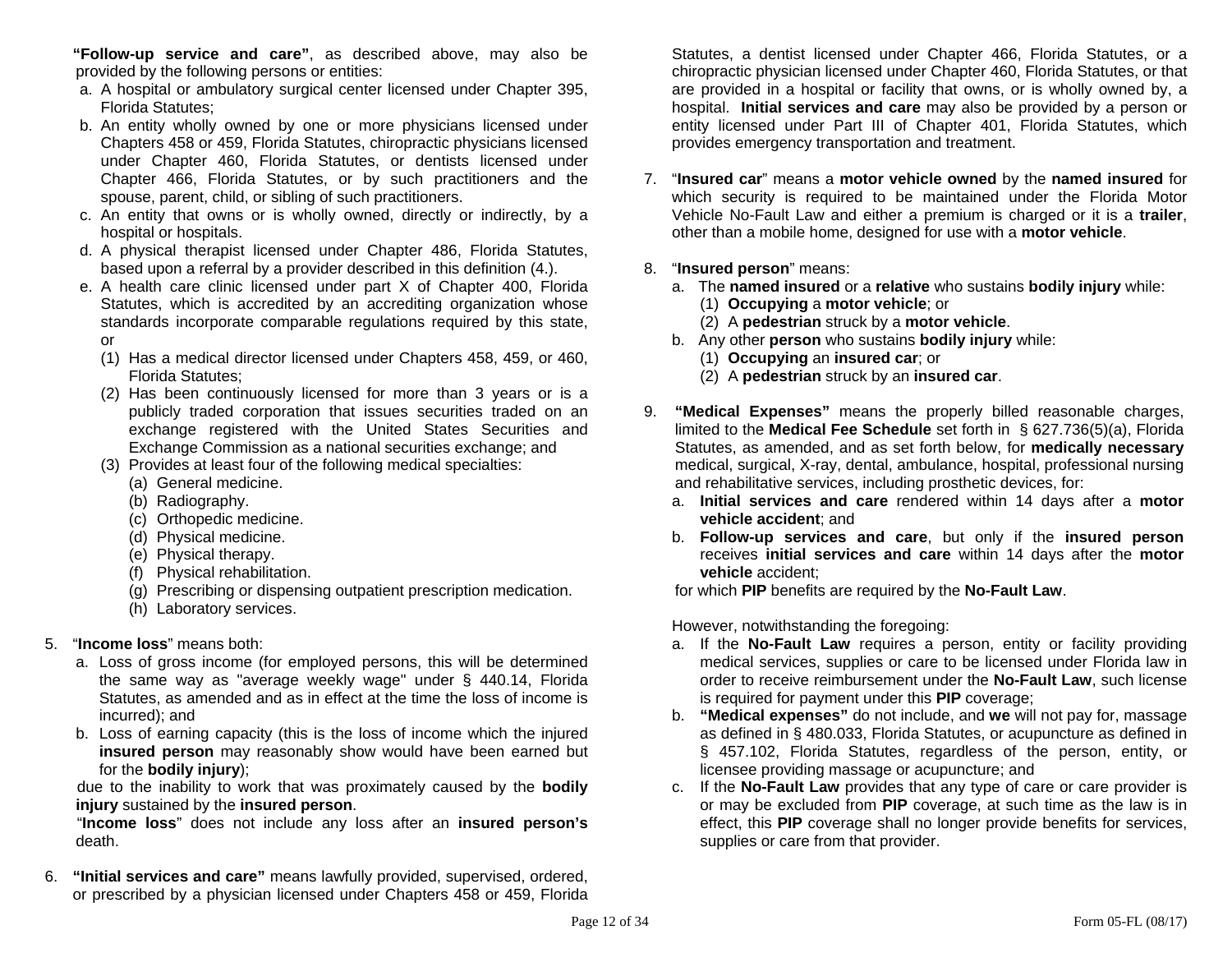- 10. "**Medically necessary**" means a medical service or supply that a prudent physician would provide for the purpose of:
	- a. Preventing;
	- b. Diagnosing; or
	- c. Treating;
	- an illness, injury, disease, or symptom in a manner that is:
	- a. In accord with generally accepted standards of medical practice;
	- b. Clinically appropriate in terms of type, frequency, extent, site, and duration; and
	- c. Not primarily for the convenience of the patient, physician, or other health care provider.
- 11. "**Motor vehicle**" means any self-propelled vehicle with four or more wheels which is of a type that is both designed and required to be licensed for use on Florida highways, and a **trailer** or semi-trailer designed for use with such vehicle.

 "**Motor vehicle**" does not include a mobile home, or any vehicle used in mass transit, other than public school transportation, and that is designed to transport more than five passengers, exclusive of the operator of the motor vehicle, and which is **owned** by a municipality, transit authority or political subdivision of the state.

- 12. "**Named insured**" means:
	- a. The **person** or **persons** identified in this policy by name as the insured under the policy and as shown as the policyholder on the **Declarations Page**; and
	- b. If the **named insured** is a **person**, the **named insured's** spouse if **residing** in the **named insured's household**.
- 13. "**Occupying**" means to be in or upon, entering into or alighting from.
- 14. "**Pedestrian**" means a **person** who is not **occupying** a self-propelled vehicle.
- 15. "**Replacement services**" means all expenses reasonably incurred in obtaining from others ordinary and necessary services in lieu of those that, but for the **bodily injury**, the injured **insured person** would have performed without income for the benefit of his or her household.

# **Exclusions**

This PIP coverage does not apply:

- 1. For **bodily injury** sustained by:
	- a. The **named insured**, or a **relative**, while **occupying** a **motor vehicle owned** by the **named insured** that is not an **insured car** under this policy.
	- b. Any **person** while **operating** an **insured car** without **your** express or implied consent.
- 2. To any injured **person**, if that **person's** conduct contributed to his or her **bodily injury** under any of the following circumstances:
	- a. Causing injury to himself or herself intentionally; or
	- b. Being injured while committing a felony. If a **person** claiming **PIP** is charged with a felony that occurred at the time of the **accident**, **we** shall withhold **PIP** benefits to await the outcome of the case at the trial level. **Our** duty to pay **PIP** benefits will arise only if and when **we** are notified that one of the following actions has occurred at the trial level:
		- (1) The prosecution makes a formal entry on the record that it will not prosecute the case against that **person**;
		- (2) The charge is dismissed; or
		- (3) That **person** is acquitted.
- 3. To any **insured person**, other than the **named insured**, if that **insured person owns** a **motor vehicle** for which security is required under the **No-Fault Law**.
- 4. To any **insured person**, other than the **named insured** or a **relative**, who is a **pedestrian** when injured and not a legal resident of the State of Florida.
- 5. To any **insured person**, other than the **named insured** or a **relative**, who is entitled to **PIP** benefits from the insurer of the **person**, or the **person**, who **owns** a **motor vehicle** which is not an **insured car** under this policy.
- 6. To any **person** while **occupying** a **motor vehicle** located for use as a residence or premises.
- 7. To any **person** who sustains **bodily injury** as a **pedestrian** outside the State of Florida.
- 8. With respect to **medical expenses** when the claim or charge is:
	- a. Made by or on behalf of a broker, as defined in the **No-Fault Law**.
	- b. For any service or treatment that was not lawful at the time rendered.
	- c. Related to any person who knowingly submits a false or misleading statement relating to the claim or charges.
	- d. Requested by or on behalf of a clinic not licensed with the Agency for Health Care Administration as required, or is otherwise operating in violation of the Florida Health Care Clinic Act.
	- e. Associated with a bill or statement that fails to meet the requirements of the **No-Fault Law**.
	- f. For any treatment or service that is up-coded, or is unbundled when the treatment or service should be bundled in accord with the **No-Fault Law**.
	- g. For any medical treatment or services billed by a physician that is not provided in a hospital unless the services or treatment are:
		- (1) Actually performed by the physician or are incidental to the physician's professional services; and
		- (2) Are included on the physician's bill with documentation that verifies that the physician is responsible for the medical treatment or service that was rendered and billed.
	- h. For any invalid diagnostic test as determined by the Florida Department of Health, in accord with the **No-Fault Law**.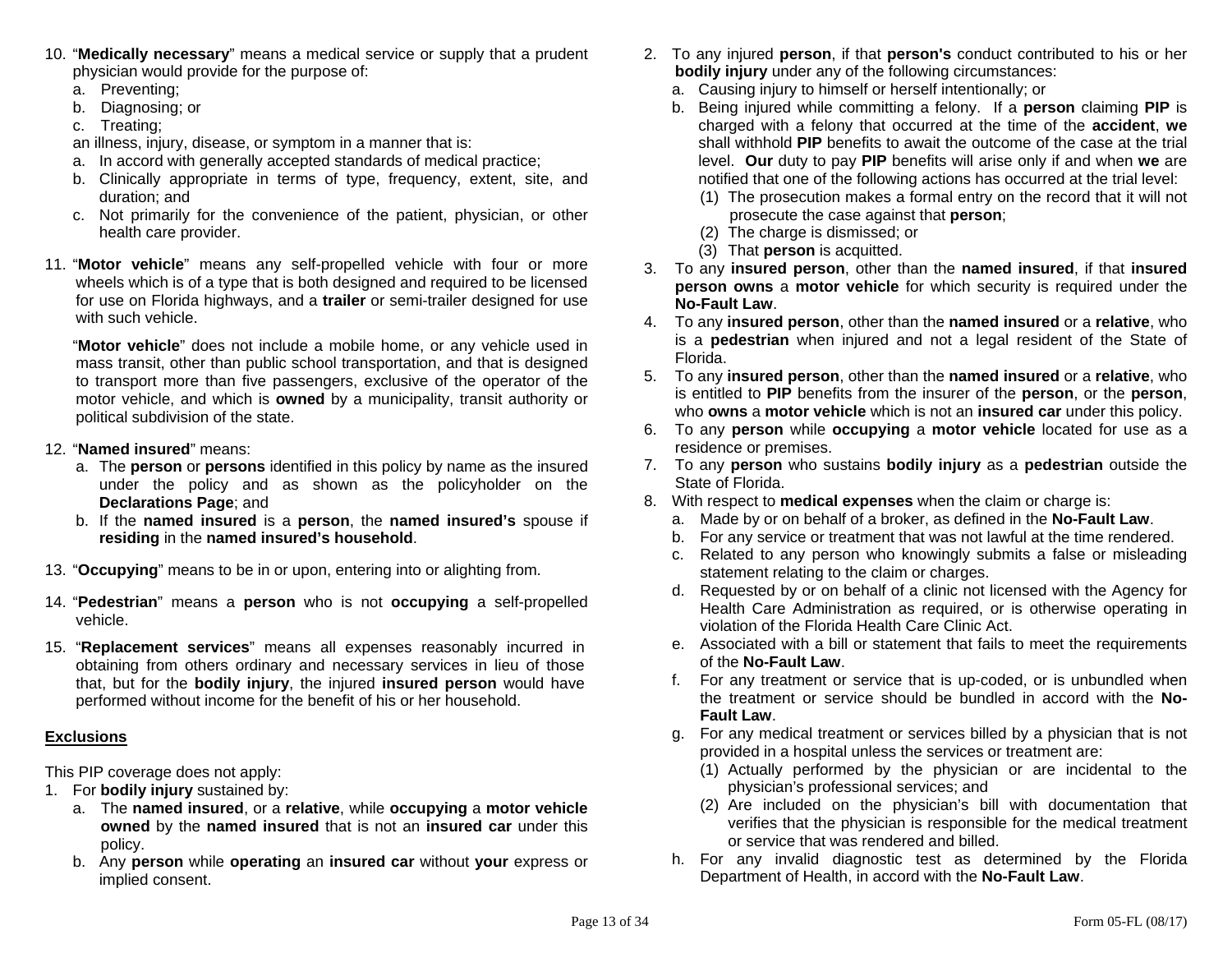- i. For any services performed by any **person** or organization that violates Florida laws prohibiting solicitation of business from a **person**  involved in a **motor vehicle accident** for the purpose of making, adjusting or settling motor vehicle tort claims or claims for personal injury protection benefits.
- 9. For **bodily injury** sustained while a **TNC driver** is logged on to a **TNC digital network** or while a **TNC driver** provides a **TNC prearranged ride**.

### **Limits of Liability**

The limit of liability shown on the **Declarations Page** for **PIP** under the sublimits for emergency or non-emergency **medical expenses** and **disability benefits** is the most **we** will pay for **bodily injury** to each **insured person** in an **accident**. The most **we** will pay as **death benefits** for each **insured person** is the limit for the **PIP death benefit**. **Death benefits** are in addition to the **medical expenses** and **disability benefits** provided under this policy.

Notwithstanding the clause above, payment under Part II for **medical expenses** up to \$10,000 applies only to services and care if a licensed physician, dentist, physician assistant or an advanced registered nurse practitioner has determined that the **insured person** had an **emergency medical condition**.

Reimbursement for **medical expenses** is limited to \$2,500 if a licensed physician, dentist, chiropractic physician, osteopathic physician, physician assistant or an advanced registered nurse practitioner, a person or entity providing emergency transportation and treatment, or a physical therapist has determined that the **insured person** did not have an **emergency medical condition**.

**We** will not pay more than the limit of liability shown on the **Declarations Page** for each **insured person** in any one **accident**, without regard to the number of:

- 1. **Insured cars** under this policy;
- 2. Premiums paid or shown on the **Declarations Page**;
- 3. **Persons** insured;
- 4. Policies or bonds applicable to the **accident**;
- 5. Claims made or **persons** injured;
- 6. Vehicles or **trailers** involved in an **accident**;
- 7. Heirs, survivors or wrongful death beneficiaries; or
- 8. Lawsuits filed;

There will be no adding, stacking or combining of coverage.

**Our** payment will not include the amount of any applicable **PIP** deductible, as shown on the **Declarations Page**. The deductible:

- 1. Will be applied for **bodily injury** to:
	- a. The **named insured**; and
	- b. Any dependent **relative**;
	- as selected by the **named insured**.
- 2. The deductible will be applied to all **PIP** benefits except **death benefits**. For **medical expenses**, the deductible is applied after the application of the **Medical Fee Schedule**, but before the 80% limitation of reimbursement. For **disability benefits**, the deductible is applied before the 60% limitation of reimbursement.
- 3. After the deductible is met, the **insured person** is eligible to receive up to the aggregate limit available under **PIP**, subject to all other limits, terms and conditions.
- 4. A separate deductible shall apply to each **accident**.

No one is entitled to receive duplicate payments from **us** for the same elements of damages that have been paid by **us** or any other source, which may include:

- 1. Any other coverage under this policy;
- 2. Any other policy **we** or another insurer issue; or
- 3. Workers' compensation or any similar insurance.

**PIP** benefits shall be credited by any amounts paid or payable for the same expense or elements of damages under any state workers' compensation law.

If **we**, or an affiliate insurer, have issued more than one policy to **you** with coverage for **PIP**, **we** will not pay more than the highest limit of liability that applies to the **insured person** under one policy. The limit of liability may not be added, combined or stacked with similar coverage under any other policy issued by **us** or an affiliate insurer.

The maximum limit of liability for **PIP** benefits shown on the **Declarations Page** is the total aggregate limit for **PIP** benefits available to or for each **insured person** injured in any one **accident**, from all sources combined, including this policy.

When determining the amount **we** will pay for **medical expenses** under Part II, the following **Medical Fee Schedule** shall apply to limit the amount to be paid by **us**, and shall supersede any conflicting terms in the policy:

**Medical Fee Schedule:** Benefits apply only for reasonable **medical expenses** for **medically necessary** services. Reimbursement for **medical expenses** is limited to no more than 80% of the following schedule of maximum charges, subject to § 627.736(5)(a), Florida Statutes, as amended:

- 1. For emergency transport and treatment by providers licensed under Chapter 401, Florida Statutes, 200% of Medicare.
- 2. For emergency services and care provided by a hospital licensed under Chapter 395, Florida Statutes, 75% of the hospital's usual and customary charges.
- 3. For emergency services and care as defined by § 395.002, Florida Statutes, provided in a facility licensed under Chapter 395, Florida Statutes, rendered by a physician or dentist, and related hospital inpatient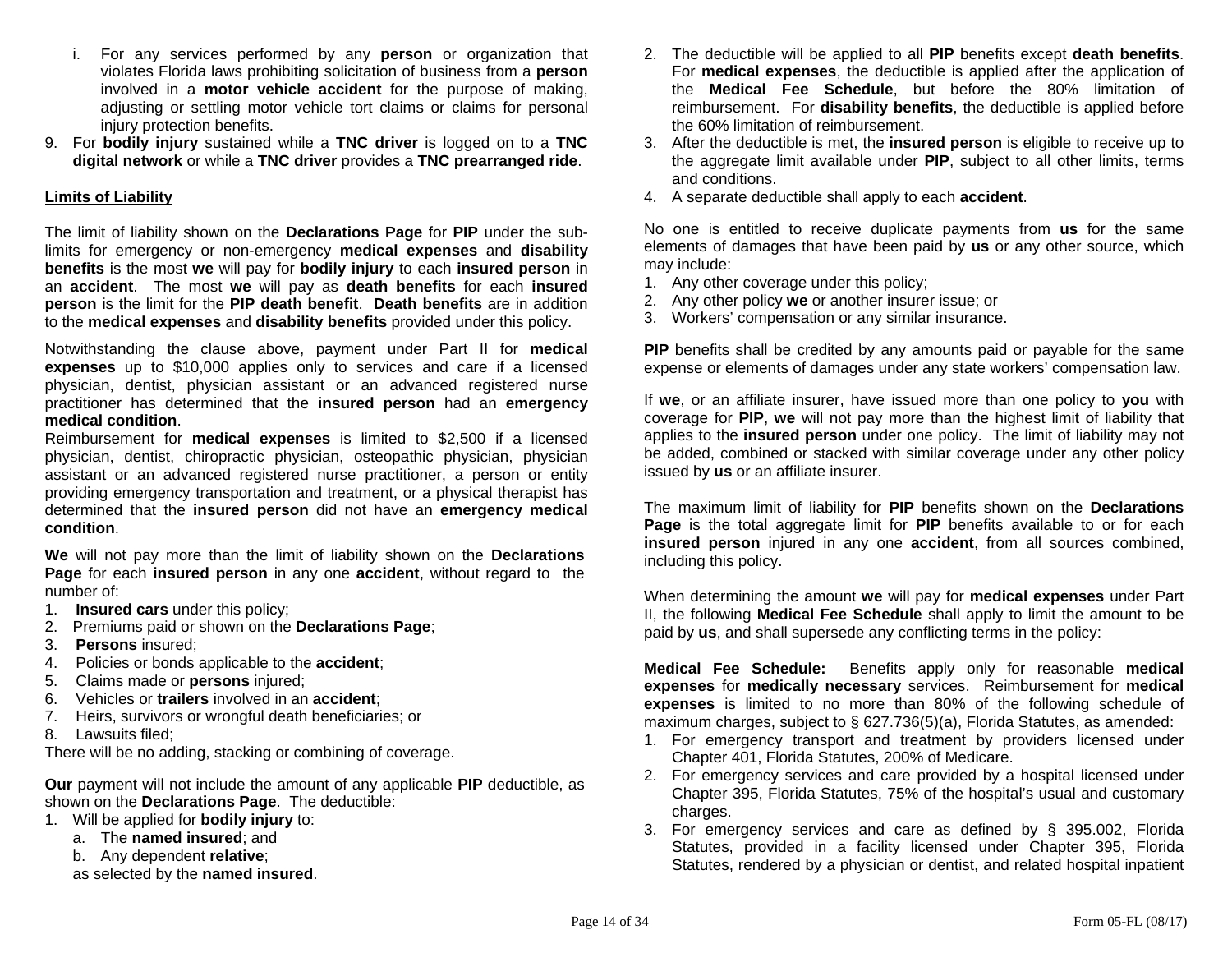services rendered by a physician or dentist, the usual and customary charges in the community.

- 4. For hospital inpatient services, other than emergency services and care, 200% of the Medicare Part A prospective payment applicable to the specific hospital providing the inpatient services.
- 5. For hospital outpatient services, other than emergency services and care, 200% of the Medicare Part A Ambulatory Payment Classification for the specific hospital providing the outpatient services.
- 6. For all other medical services, supplies, and care, 200% of the allowable amount under:
	- a. The participating physicians fee schedule of Medicare Part B, except as provided in 6.b. and 6.c.
	- b. Medicare Part B, in the case of services, supplies, and care provided by ambulatory surgical centers and clinical laboratories.
	- c. The Durable Medical Equipment Prosthetics / Orthotics and Supplies fee schedule of Medicare Part B, in the case of durable medical equipment.

However, if such services, supplies, or care is not reimbursable under Medicare Part B, as provided in this section (6.), **we** may limit reimbursement to 80% of the maximum reimbursable allowance under workers' compensation, as determined under § 440.13, Florida Statutes and rules adopted thereunder which are in effect at the time such services, supplies, or care is provided. Services, supplies, or care that is not reimbursable under Medicare or workers' compensation is not required to be reimbursed by **us.** For the purposes of this **PIP** coverage, the applicable fee schedule or payment limitation under Medicare is the fee schedule or payment limitation in effect on March 1 of the year in which the services, supplies, or care is rendered and for the area in which such services, supplies, or care is rendered. The applicable fee schedule or payment limitation applies until March 1 of the following year, regardless of any subsequent changes made to the fee schedule or payment limitation, except that it may not be less than the allowable amount under the participating physicians schedule of Medicare Part B for 2007 for medical services, supplies, and care subject to Medicare Part B.

If a provider submits a charge for an amount less than the maximum amount under the **Medical Fee Schedule**, **we** will not pay more than the charge submitted.

**We** may change codes that **we** determine have been improperly or incorrectly upcoded or unbundled, and may make payment based on the changed codes, without affecting the right of the provider to dispute the change. **We** will contact the health care provider and discuss the reasons for the change and the health care provider's reason for the coding, or make a reasonable good faith effort to do so.

# **Other Insurance**

This policy's **PIP** coverage is primary to:

- 1. Other coverage available under this policy for Medical Payments and/or Uninsured Motorist Coverage.
- 2. A policy issued to the lessor or **owner** of a **car** that also applies to **your**  operation of that **car**, but only when:
	- a. **You** rent or lease a **car** that **you** do not **own**; and
	- b. The rental or leasing contract for that **car** has a notice that meets all the requirements of Florida law by stating, in at least 10-point type, that: "The valid and collectible liability insurance and personal injury protection insurance of any authorized rental or leasing driver is primary for the limits of liability and personal injury protection coverage required by §§. 324.021(7) and 627.736, Florida Statutes."

 In this case, **our** duty to provide primary **PIP** coverage will only apply if there is in fact **PIP** coverage for the claimant under this policy, and then only to the extent of the minimum amount required by the **No-Fault Law**.

If two or more insurers are obligated to pay **PIP** benefits for the same **bodily injury** to any one **insured person**, the maximum amount payable to or for that **insured person** shall be the minimum amount required by the **No-Fault Law**. Any insurer paying those benefits shall be entitled to recover from each of the other insurers:

1. An equitable pro rata share of the benefits paid; and

2. Expenses incurred in processing the claim.

Except where **PIP** coverage applies on a primary basis as set forth above, when other **PIP** coverage applies, the order of priority set forth in Florida laws, as amended, shall apply.

### **Conditions**

Any person making a claim under Part II, including an omnibus **insured person**, shall:

1. Submit to physical and mental examinations and tests at **our** expense by physicians or other qualified health care providers **we** select as often as **we** may reasonably require. Such examinations shall be conducted within the municipality where the **insured person** is receiving treatment or in a location reasonably accessible to the **insured person**. This means any location within the municipality in the which the **insured person** lives or any location within 10 miles by road from the **insured person's** residence, provided such location is within the county in which the **insured person** resides. If there is no qualified physician to conduct the examination in a location reasonably accessible to the **insured person**, such examination shall be conducted in an area of the closest proximity to the **insured person's** residence.

**We** will reimburse transportation costs that are incurred to get to and from an exam **we** request. This includes reasonable costs for transportation as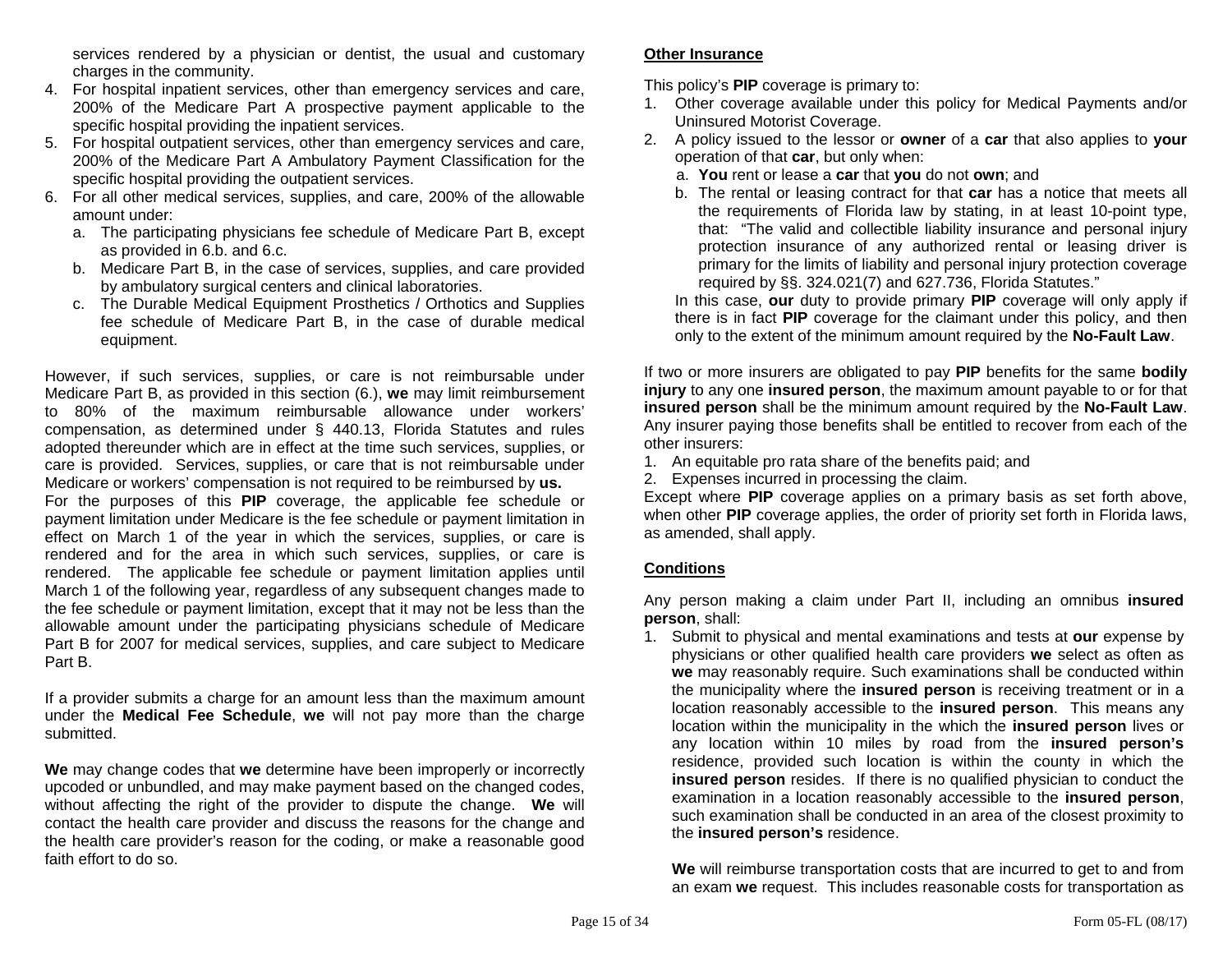shown by receipts and/or mileage. Transportation costs requested by **us** are paid in addition to the **medical expenses** and **disability benefits** provided under this policy.

If an **insured person** unreasonably refuses to submit to, or fails to appear at, an examination, **we** are no longer liable for subsequent personal injury protection benefits. An **insured person's** refusal to submit to, or failure to appear at, two examinations raises a rebuttable presumption that the **insured person's** refusal or failure was unreasonable.

2. At a site picked by **us**, submit to statements or examinations under oath and subscribe to the same as **we** may reasonably require. **We** may require that such statements or examinations be recorded and videotaped, as well as conducted individually or outside the presence of witnesses or other **persons** seeking coverage or benefits under this Part. A personal representative of the **person** claiming coverage may be present so long as that representative is not one who is seeking coverage or benefits. The scope of questioning will be limited to relevant information or information that could reasonably be expected to lead to relevant information.

Compliance with the statements or examinations under oath provisions is a condition precedent to receiving benefits.

#### **PART III – MEDICAL PAYMENTS**

#### **Insuring Agreement**

Subject to the limits of liability, if **you** paid the premium for Medical Payments Coverage when due, **we** will pay the **usual and customary charge** for reasonable and necessary medical and funeral services because of **bodily injury**:

- 1. Caused by an **accident**; and
- 2. Sustained by an **insured person** while operating or **occupying** an **insured car**.

### **Additional Terms for Part III**

Medical Payments Coverage is subject to the following:

- 1. Any dispute as to the **usual and customary charge** will be resolved between the service provider and **us**. If the **insured person** is sued for payment of any medical expense that **we** have refused to pay because:
	- a. The fee is unreasonable or exceeds the **usual and customary charge**; or
	- b. The service is unnecessary;

**we** will defend the **insured person** with an attorney of **our** choice. **We** will pay defense costs and any judgment against the **insured person** up to **our** limit of liability. However, **we** have no duty to defend the insured if **we** deny an expense charged because it was not caused by a covered **accident**.

- 2. **We** will pay only for expenses incurred within 3 years from the date of the **accident**.
- 3. **We** have the right to review medical expenses and records to determine if each expense is reasonable and necessary for the diagnosis and treatment of the **bodily injury**.
- 4. **We** may refuse to pay for any portion of a medical expense:
	- a. That is unreasonable because the fee for the service is greater than the fee that is the **usual and customary charge**.
	- b. That exceeds the maximum reimbursement allowance set forth in any fee schedules and payment guidelines or limitations set forth or allowed under:
		- (1) The **No-Fault Law**; or
		- (2) Federal or state law.
	- c. When the service(s) rendered is:
		- (1) Not provided and prescribed by a state licensed medical or health care provider acting within the scope of that license;
		- (2) Unnecessary for the treatment of the **bodily injury**; or
		- (3) For the treatment of a **bodily injury** that was not caused by the **accident**.
- 5. **We** may use sources of information selected by **us** to determine if any medical expense is:
	- a. Reasonable and necessary;
	- b. Caused by the **accident**; and
	- c. Greater than the **usual and customary charge**.

These sources may include:

- a. Exams by physicians **we** select. **We** will pay for these exams;
- b. Review of medical records and test results by **persons** and services selected by **us**;
- c. Computerized programs for analysis of medical treatment and expenses; and
- d. Published sources of medical expense information.

### **Additional Definitions for Part III Only**

When shown in Part III in **bold** print the words and phrases listed below have the meaning shown here. These meanings will apply whether the word or phrase appears in the singular, possessive, plural, active or passive forms:

- 1. "**Insured person**" means:
	- a. **You**.
	- b. Any **relative**.
	- c. Any **person** listed as a driver on the **Declarations Page**.
	- d. Any other **person occupying** an **insured car** while the **car** is being driven by **you** or any other **person** with **your** permission.
- 2. "**Usual and customary charge**" means the amount **we** determine represents a customary charge for medical services in the geographic area in which the service is rendered. **We** shall determine the **usual and customary charge** through the use of independent sources of **our** choice.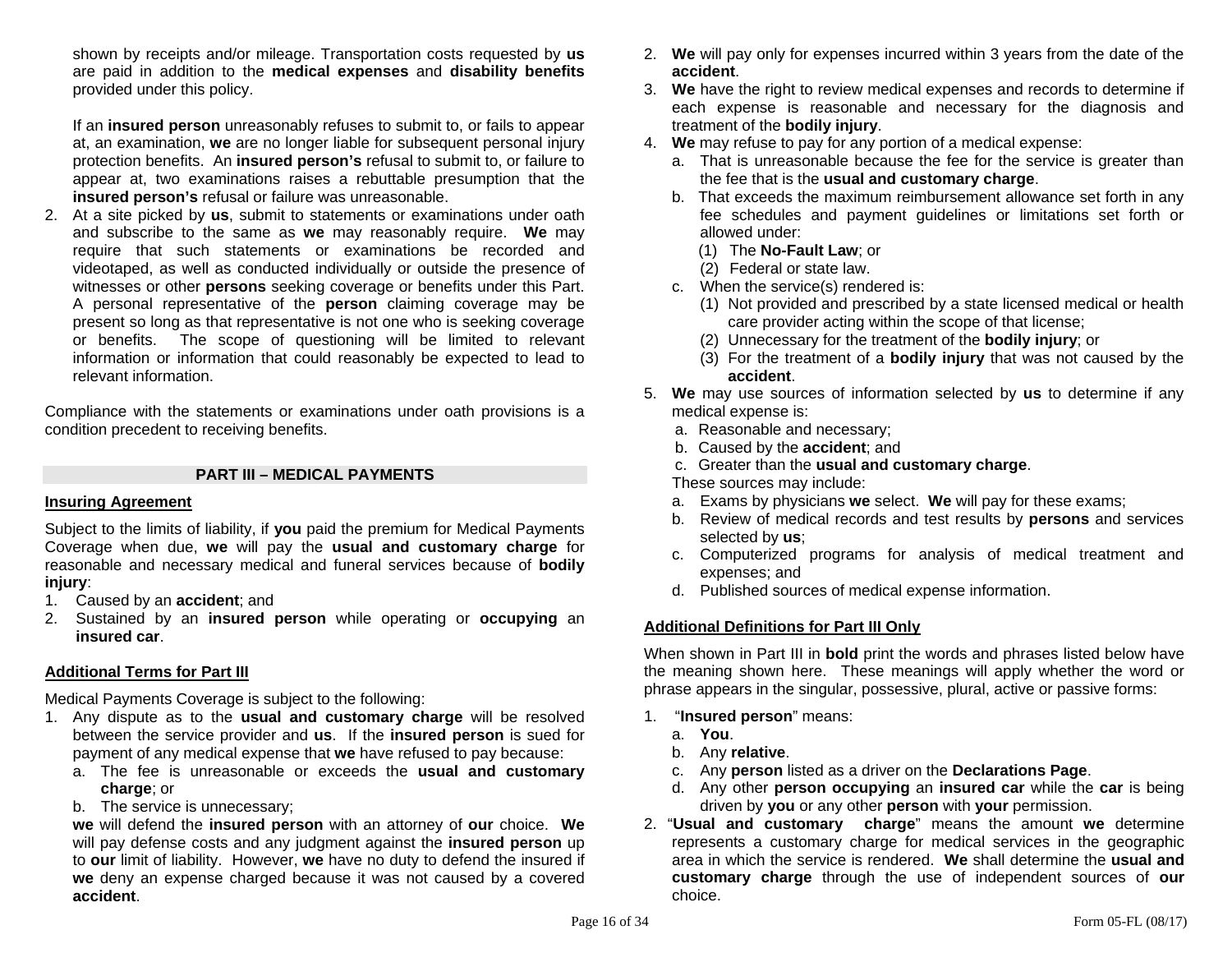# **Exclusions**

This coverage does not apply for **bodily injury** to any **person**:

- 1. While **occupying** an **insured car** when used as a livery service or for **delivery**.
- 2. While **occupying** any motor vehicle while used as a residence.
- 3. While **occupying** a vehicle other than a **car** while the vehicle is being used in the **business** or occupation of an **insured person**.
- 4. During the course of employment if benefits are payable or must be provided under a Workers' Compensation Law or similar law.
- 5. Arising out of an **accident** involving any motor vehicle while being used by a **person** while employed or engaged in any **auto business**. This exclusion does not apply to the use of an **insured car** by **you**, a **relative**, or any partner, agent or employee of **you** or any **relative**.
- 6. Caused by:
	- a. War (declared or undeclared);
	- b. Civil war;
	- c. Insurrection;
	- d. Rebellion;
	- e. Revolution;
	- f. Nuclear reaction, radiation, or radioactive contamination; or
	- g. Any consequence of any of these.
- 7. While **you** or anyone driving with **your** permission is using an **insured car** while committing a crime or fleeing any law enforcement personnel. This does not apply to a felony where:
	- a. The involvement in the felony by the **insured person** is unwillingly and by force; and
	- b. The **insured person** was not convicted of the felony or a related crime.
- 8. While an **insured car** is being driven by any **person** who is not a listed driver on the **Declarations Page** and who does not have a valid **driver's license**. This exclusion does not apply to emergency use of the **insured car**.
- 9. While an **insured car** is used by an **insured** for **racing**.
- 10. For whom the United States Government or its military services are required (directly or indirectly) to provide similar services or benefits.
- 11. While an **insured car** is:
	- a. Rented or leased to anyone other than **you**;
	- b. Entrusted to another **person** or entity for the purpose of subleasing, leasing, renting or selling and is no longer in **your** possession;
	- c. Sold to any **person** or entity other than **you** or a **relative**; or
	- d. Under a conditional sales agreement and is no longer in **your**  possession.
- 12. That occurs while a **TNC driver** is logged on to a **TNC digital network** or while a **TNC driver** provides a **TNC prearranged ride**.
- 13. Resulting from the ownership, maintenance, or use of any **insured car** by <sup>a</sup>**person** while engaged in any **business** activities. This exclusion

applies to any use of a vehicle for any **business**, including but not limited to livery or **delivery** services. This exclusion does not apply to:

- a. **Business** use of an **insured car** that has been declared to **us** and an additional **business** use premium has been paid;
- b. Use of an **insured car** by **you** or a **relative** in an **auto business**; and
- c. Incidental **business** use of an **insured car**.

# **Limits of Liability**

Without regard to the number of:

- 1. **Insured persons**;
- 2. **Cars** insured under this policy;
- 3. Separate premiums paid or shown on the **Declarations Page**;
- 4. Policies issued;
- 5. Claims made;
- 6. Vehicles involved;
- 7. Heirs or wrongful death beneficiaries involved; or
- 8. Lawsuits filed;

**we** will pay no more than the limit of liability shown for this coverage on the **Declarations Page** for each **insured person**. There will be no stacking or combining of coverage afforded to more than one **car** under this policy. Any amounts payable to an **insured person** under this Part III will be reduced by any amounts paid or payable for the same expense under any Liability to Others Coverage, Personal Injury Protection or Uninsured Motorist Coverage provided by this or any other policy or source of recovery.

Any payment **we** make under this coverage to or for an **insured person**:

- 1. May apply towards any co-payment obligation that applies under **PIP**;
- 2. Shall not apply towards any deductible that applied under PIP; and
- 3. Shall be excess insurance over benefits paid or payable under the provisions of any disability benefits or similar law.

No payment will be made under this coverage unless the **insured person** or his legal representative agrees in writing that any payment shall be applied toward any settlement or judgment that the **insured person** receives for the same cause of **loss** under any Liability to Others Coverage or Uninsured Motorist Coverage provided by this policy.

When determining the amount **we** will pay under this coverage, **we** will apply any limitation and federal or state medical fee schedules applicable to automobile or other insurance coverages permitted by law. No one shall be entitled to payment for medical expenses incurred for services, supplies, treatment or care in any amount that is more than the maximum reimbursement allowance set forth in the fee schedules, payment limitations, and other payment guidelines of the **No-Fault Law** and/or any schedules and limitations under federal or state law for medical expenses.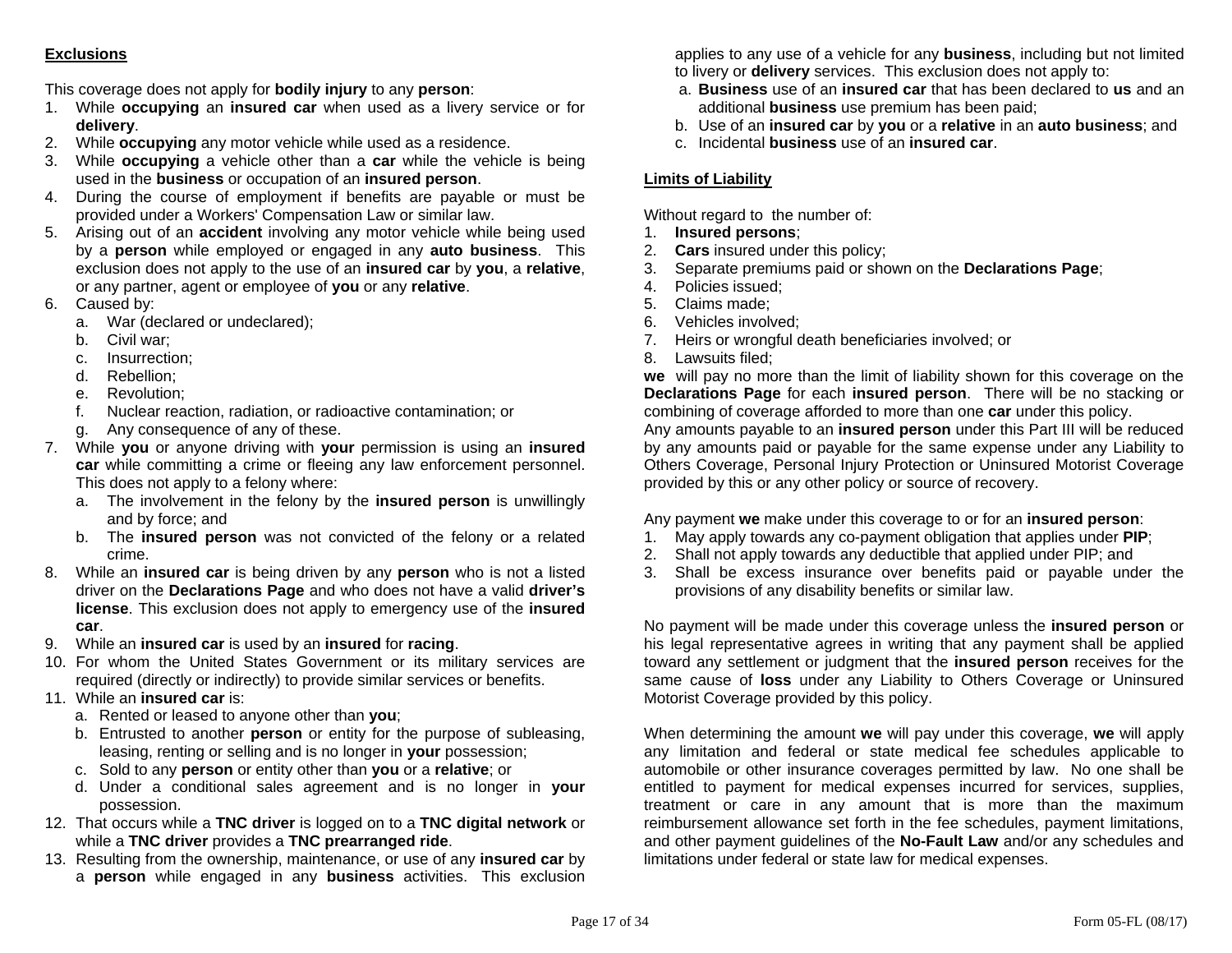### **Other Insurance**

If there is other applicable motor vehicle medical payments insurance (other than personal injury protection benefits under this or any other policy) on a loss covered by this part **we** will not pay more than **our** share. **Our** share is the proportion that **our** limit of liability bears to the total of all applicable medical payment insurance limits.

Any medical payments insurance **we** provide will be excess over any personal injury protection benefits under this or any other policy.

### **Assignment of Benefits**

Payment for medical expenses will be paid directly to a physician or other health care provider if **we** receive a written assignment signed by the **insured person** to whom such benefits are payable.

If **we** pay benefits directly to a physician or other health care provider, as directed by the written assignment, **we** have no duty to pay those same benefits to the **insured person**.

### **PART IV – UNINSURED MOTORISTS ("UM")**

#### **Insuring Agreement - UM Bodily Injury Coverage**

Subject to the limits of liability, if **you** paid the premium for **Uninsured Motorist Bodily Injury Coverage ("UM")** and it is shown on the **Declarations Page**, **we** will pay compensatory damages **insured person** is legally entitled to recover from the **owner** or operator of an **uninsured motor vehicle** or **underinsured motor vehicle** due to **bodily injury**:

- 1. Sustained by an **insured person**; and
- 2. Caused by an **accident**;

that arises out of the ownership, maintenance or use of the **uninsured motor vehicle** or **underinsured motor vehicle**.

#### **Additional Terms for Part IV**

The following Additional Terms apply to this Part IV:

- 1. The liability of the **owner** or operator of an **uninsured motor vehicle** or **underinsured motor vehicle** for **bodily injury** must arise out of the ownership or use of an **uninsured motor vehicle** or **underinsured motor vehicle**.
- 2. If an offer of settlement has been made to an **insured person** by the insurer of the **underinsured motor vehicle**, **we** will pay under this Part only if **we** have been given:
	- a. Not less than 30 days written notice, by certified or registered mail, of that offer to pay; and
	- b. An opportunity to advance payment to the **insured person** in an amount equal to the offer settlement within 30 days after receipt of notice.
- 3. **We** are not bound by any judgment that arises out of a lawsuit with respect to:
	- a. The liability of an **owner** or operator of an **uninsured motor vehicle** or **underinsured motor vehicle**; or

 b. The amount of **bodily injury** damages that result from an **accident**; if that lawsuit occurs without prior notice to **us**.

- 4. **We** are not bound by any settlement agreement entered into with the **owner** or operator of an **uninsured motor vehicle** or **underinsured motor vehicle** that occurs without prior notice to **us** and if that settlement prejudices **our** rights.
- 5. **Our** legal liability to an **insured person** does not include, and **we** will not pay, damages for pain, suffering, mental anguish, or inconvenience unless the **bodily injury** sustained by the **insured person** is a "serious injury" as defined in the **No-Fault Law**, and consisting of:
	- a. Significant and permanent loss of an important bodily function;
	- b. Permanent injury within a reasonable degree of medical probability, other than scarring or disfigurement;
	- c. Significant and permanent scarring or disfigurement; or
	- d. Death.

### **Additional Definitions for Part IV Only**

When shown in Part IV in **bold** print the words and phrases listed below have the meaning shown here. These meanings will apply whether the word or phrase appears in the singular, possessive, plural, active or passive forms:

- 1. "**Insured person**" means:
	- a. **You**;
	- b. A **relative**;
	- c. Any other **person** who is **occupying your insured car** with the express permission of **you** or its **owner**; and
	- d. Any person, for damages that person is legally entitled to recover because of **bodily injury** sustained by a person listed in a., b., or c. above.

However, this shall not increase **our** limit of liability in any **accident** to an amount greater than the limit that applies to the person for whom uninsured motorists coverage is provided under a., b., or c. above.

- 2. "**Motor vehicle**" means a self-propelled land motor vehicle designed for use on public roads and highways, and required to be registered under the motor vehicle registration laws. **Motor vehicle** includes a **trailer** designed for use with such vehicle.
- 3. "**Underinsured motor vehicle**" means a **motor vehicle** for which one or more **bodily injury** liability bonds, policies or self-insurance apply at the time of the **accident** but all amounts paid under those sources of recovery for **bodily injury** liability are less than the total damages sustained by the **insured person** who is legally entitled to recover those damages due to the **accident**.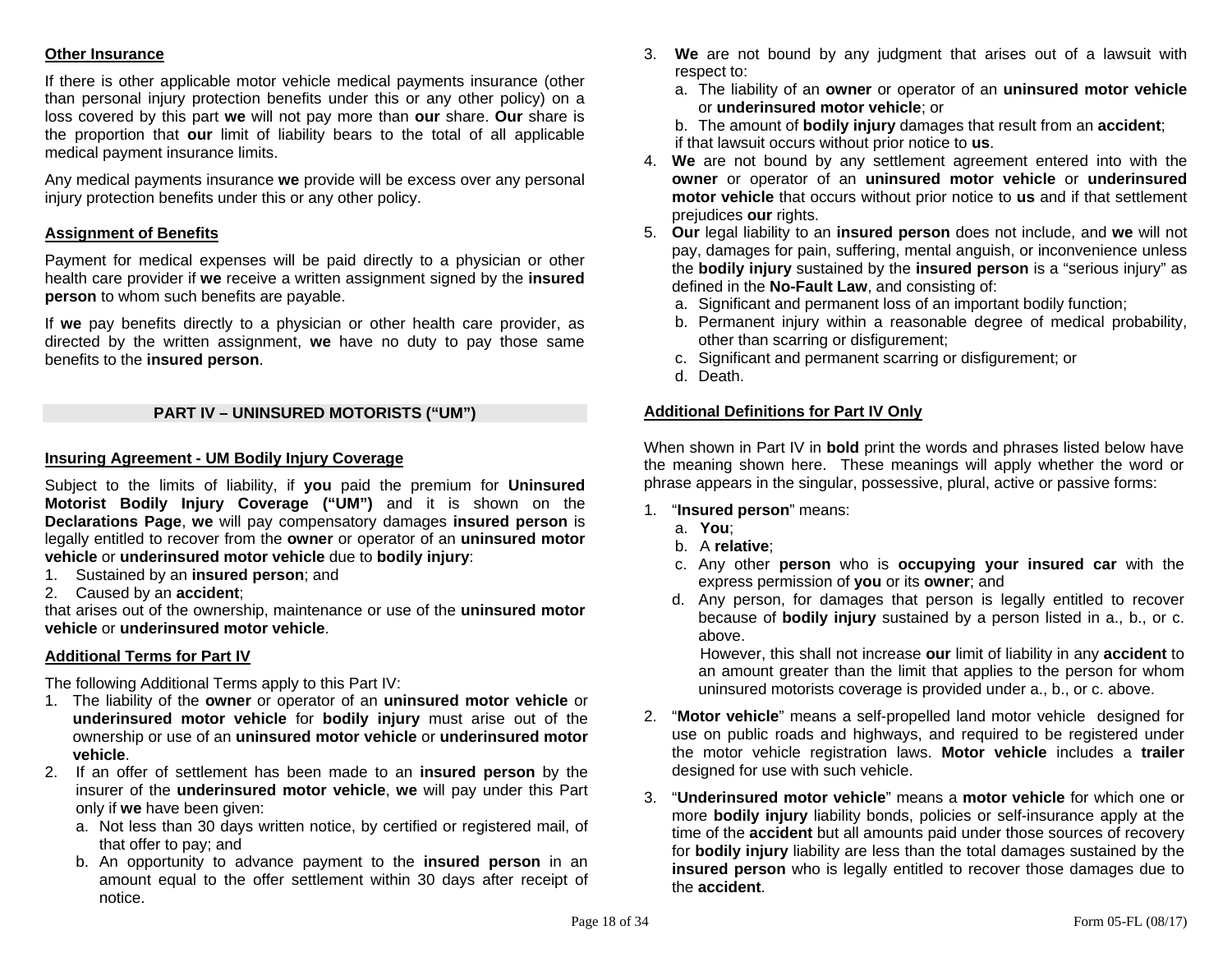"**Underinsured motor vehicle**" does not include any vehicle or its equipment that is:

- a. **Owned** by, or furnished or available for the regular use of, **you** or a **relative**;
- b. Operated on rails or crawler treads;
- c. Designed for **use** mainly off public roads, while not on public roads; or
- d. Located for use as a residence or premises; or
- e. Insured under Part I of this policy.

# 4. "**Uninsured motor vehicle**" means a **motor vehicle** for which:

- a. No **bodily injury** liability bonds, policies or self-insurance apply at the time of the **accident**.
- b. There is liability insurance, but the **motor vehicle** is an **underinsured motor vehicle**.
- c. There is liability insurance, but the liability insurer has legally denied coverage under its policy, including when liability coverage is excluded to a non-family member under this policy and that **person's** operation of an **insured car** results in **bodily injury** to the **named insured** or a **relative**.
- d. There is liability insurance, but the insurer writing the policy is or becomes insolvent within four years of the date of the **accident**.
- e. The **owner** or operator cannot be identified, and that **motor vehicle** hits or otherwise causes **bodily injury** to that **insured person**.

 "**Uninsured motor vehicle**" does not include any vehicle or its equipment that is:

- a. **Owned** by, or furnished or available for the regular use of, **you** or a **relative**, unless it is an **insured car** to which the Liability To Others Coverage of this policy applies but is excluded for any **person**, who is not **you** or a **relative**, for damages sustained in the **accident** by **you** or a **relative**;
- b. Operated on rails or crawler treads;
- c. Designed for **use** mainly off public roads, while not on public roads;
- d. Located for use as a residence or premises; or
- e. Insured under Part I of this policy, unless it is an **insured car** to which the Liability To Others Coverage of this policy applies but is excluded for any **person**, who is not **you** or a **relative**, for damages sustained in the **accident** by **you** or a **relative**.

# **Exclusions**

- 1. **We** do not provide coverage under this Part IV for any **insured person**:
	- a. If that **person**, or that **person's** legal representative, settles the claim without **our** consent, and **our** right to recover payment from any liable party has been prejudiced by such act. However, this exclusion (1.a.) does not apply to a settlement made with an insurer of an **underinsured motor vehicle**.
	- b. While **occupying your insured car** while it is being used for livery or **delivery** services. This exclusion does not apply to a share the expense car pool.
- c. While using or **occupying** any **motor vehicle owned** by **you** or a **relative**, if that vehicle is not an **insured car** under this policy. This does not apply if **you** have elected and paid the extra premium for Stacked UM.
- d. Using or **occupying** a vehicle without the permission of the **owner**. This does not apply to the use of the **insured car** by **you** or a **relative**.
- e. For **punitive damages**.
- f. While a **TNC driver** is logged on to a **TNC digital network** or while a **TNC driver** provides a **TNC prearranged ride**.
- 2. This coverage shall not apply directly or indirectly to benefit any:
	- a. Insurer or self-insurer under any of the following or similar laws:
		- (1) Workers compensation law; or
		- (2) Disability benefits law; or
	- b. Government entity, unit or agency.

# **Limits of Liability**

If **you** have paid the premium for Non-Stacked UM, then without regard to the number of:

- 1. **Insured persons**;
- 2. **Cars** insured under this policy;
- 3. Separate premiums paid or shown on the **Declarations Page**;
- 4. Policies issued;
- 5. Claims made;
- 6. Vehicles involved;
- 7. Heirs or wrongful death beneficiaries involved; or
- 8. Lawsuits filed;

**we** will pay no more than the limit of liability shown for this coverage on the **Declarations Page**. There will be no stacking or combining of coverage afforded to more than one **car** under this policy when **you** buy Non-Stacked UM.

The amount shown on the **Declarations Page** for "each person" is the most **we** will pay for all damages due to a **bodily injury** to one **person** in any one **accident**, and only the limit for "each person" will apply to the total of claims made for **bodily injury** and any and all claims:

- 1. Derived from such **bodily injury** including, but not limited to:
	- a. **Loss** of society;
	- b. **Loss** of companionship;
	- c. **Loss** of service or support;
	- d. **Loss** of consortium; and
	- e. Wrongful death.
- 2. For mental anguish or emotional distress due to seeing the **accident** or **bodily injury** occur.

Subject to the "each person" limit the amount shown for "each accident" is the most **we** will pay for all damages due to **bodily injury** sustained by two or more **persons** in any one **accident**.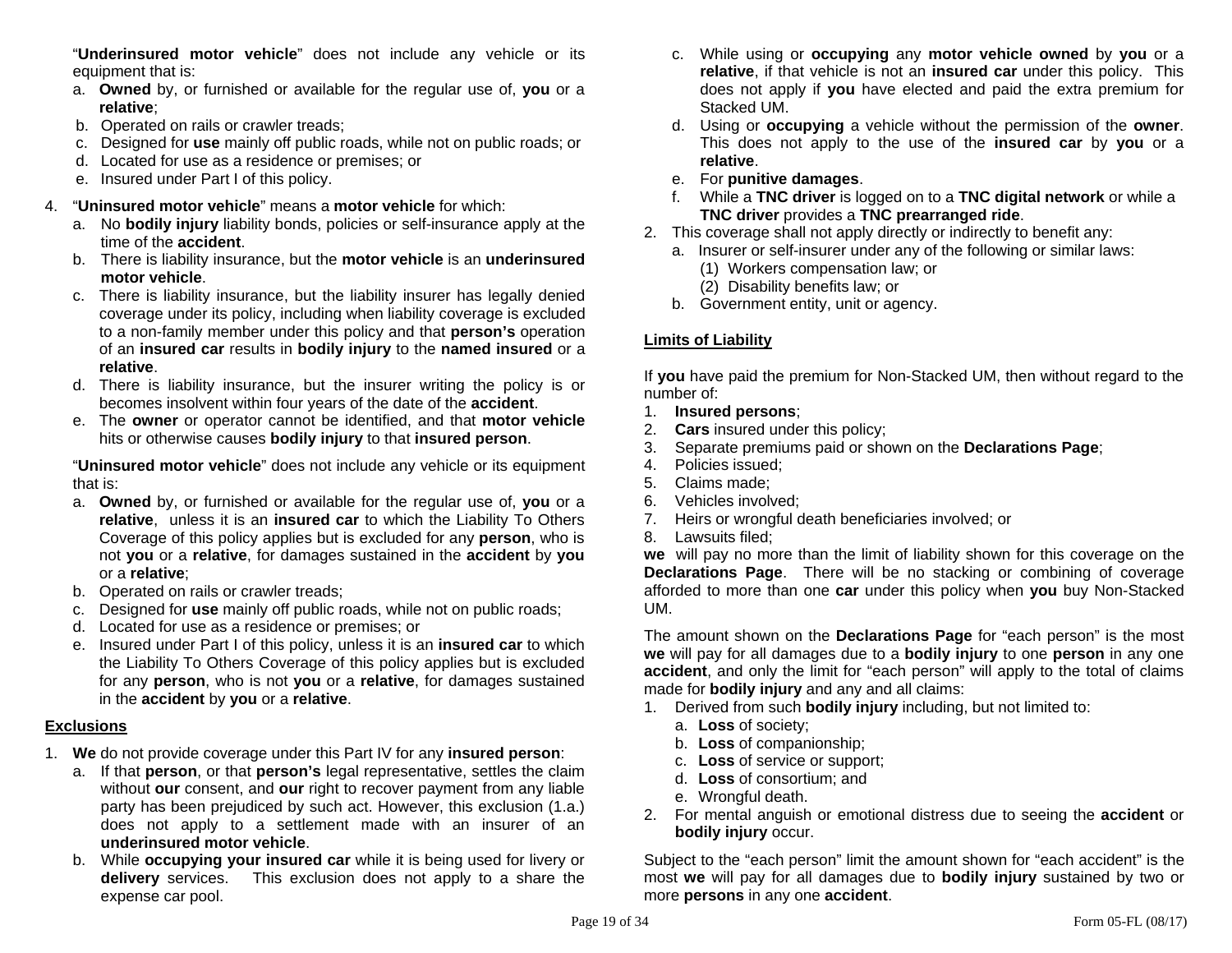However, if **you** have paid the extra premium for Stacked UM, then without regard to any terms to the contrary in this Part or policy, the most **we** will pay for all damages arising out of **bodily injury** sustained by **you** or a **relative** in any one **accident** is the limit of liability that applies as shown in the **Declarations Page** for this Part IV coverage and described above, multiplied by the number of **insured cars** shown on this policy with Stacked UM coverage.

No one will be entitled to duplicate payments for the same elements of damages under this policy or from any other source.

Any amount to be paid under this coverage, to or for an **insured person** for the same elements of damages, will reduce any amount that the **person** is entitled to recover under Part I - Liability To Others.

The total damages an **insured person** is entitled to recover for **bodily injury** from the **owner** or operator of the **uninsured motor vehicle** or **underinsured motor vehicle** shall be reduced by:

- 1. Any amount paid or to be paid because of **bodily injury** by or on behalf of any **persons** or organizations that may be legally responsible, including, but not limited to all sums paid under Part I of this policy;
- 2. The amounts of the full limits of liability for all liability bonds or policies available to the **owner** and operator of the **underinsured motor vehicle**, even if that **insured person** enters into a settlement agreement for an amount less than the sum of the full limits of liability under all applicable **bodily injury** liability bonds and policies. Any reduction of the **insured person's** total damages will not reduce the limit of liability for this coverage. This limitation does not apply if **we** advance payment to the **insured person** in an amount equal to the tentative settlement with the insurer of the **uninsured motor vehicle**.
- 3. Any amount paid or to be paid because of **bodily injury** as personal injury protection benefits or any automobile medical expense coverage, including, but not limited to, all sums paid under Part II – **PIP** and under Part III – Medical Payments; and
- 4. Any amount paid or to be paid because of **bodily injury** under any workers' compensation law, disability benefits law, or similar laws.

The most **we** will pay, subject to all other limits of liability, for **bodily injury** damages to an **insured person** caused by the **owner** or operator of an **underinsured motor vehicle** will be no more than the amount by which the **bodily injury** damages are more than the sum of the amounts of the full limits of liability for all liability bonds or policies available to the **owner** and operator of the **underinsured motor vehicle**, even if that **insured person** enters into a settlement agreement for an amount less than those full limits. Any reduction of the **insured person's** total damages will not reduce the limit of liability for this coverage. This limitation does not apply if **we** advance payment to the **insured person** in an amount equal to the tentative settlement with the insurer of the **uninsured motor vehicle**.

### **Other Insurance**

When an **insured person** occupies any vehicle, other than **your insured car**, this insurance shall be excess over any other similar insurance, bonds or selfinsurance available to the **insured person**. The insurance, bonds or selfinsurance which applies to the occupied **motor vehicle** is primary.

If there is other applicable similar insurance, bonds or self-insurance with the same priority of payment available under more than one policy or provision for coverage on an **accident** covered by this Part, **we** will pay only **our** share of the damages. **Our** share is determined as the proportion that **our** limit of liability bears to the total of all limits applicable on the same level of priority.

If **you** have paid the premium for Non-Stacked UM, then:

- 1. Any coverage provided as to two or more **motor vehicles** shall not be added together to determine the limit of insurance coverage available to an **insured person** for any one **accident**, except as described here in clause 2.b., below.
- 2. If at the time of the **accident** the **insured person** is:
	- a. **Occupying** a **motor vehicle**, the Uninsured Motorist Coverage, or similar insurance, available to that **insured person** shall be the coverage available as to that **motor vehicle**.
	- b. **Occupying** a **motor vehicle** which is not **owned** by her or him or by a **relative**, the **insured person** is entitled to select the highest limits of Uninsured Motorist Coverage, or similar insurance, afforded for any one vehicle as to which she or he is a **named insured** or insured resident of the **named insured's** household. But, such coverage shall be excess over the coverage on the vehicle the **insured person** was **occupying** at the time of the **accident**.
	- c. Not **occupying** a **motor vehicle**, she or he is entitled to select the highest limits of Uninsured Motorist Coverage, or similar insurance, for any one vehicle afforded by a policy under which she or he is insured as a **named insured** or as an insured resident of the **named insured's** household.

### **PART V - CAR DAMAGE COVERAGE**

### **Insuring Agreement**

If **you** paid the premium for coverage under Part V, **we** will pay for a **loss** described below to an **insured car** for which coverage has been purchased. **We** will pay for **loss** to an **insured car** caused by:

- 1. A comprehensive **loss**, other than collision, only if the **Declarations Page** shows that Other Than Collision coverage applies for that **insured car**.
- 2. Collision, only if the **Declarations Page** shows that Collision Damage applies for that **insured car**.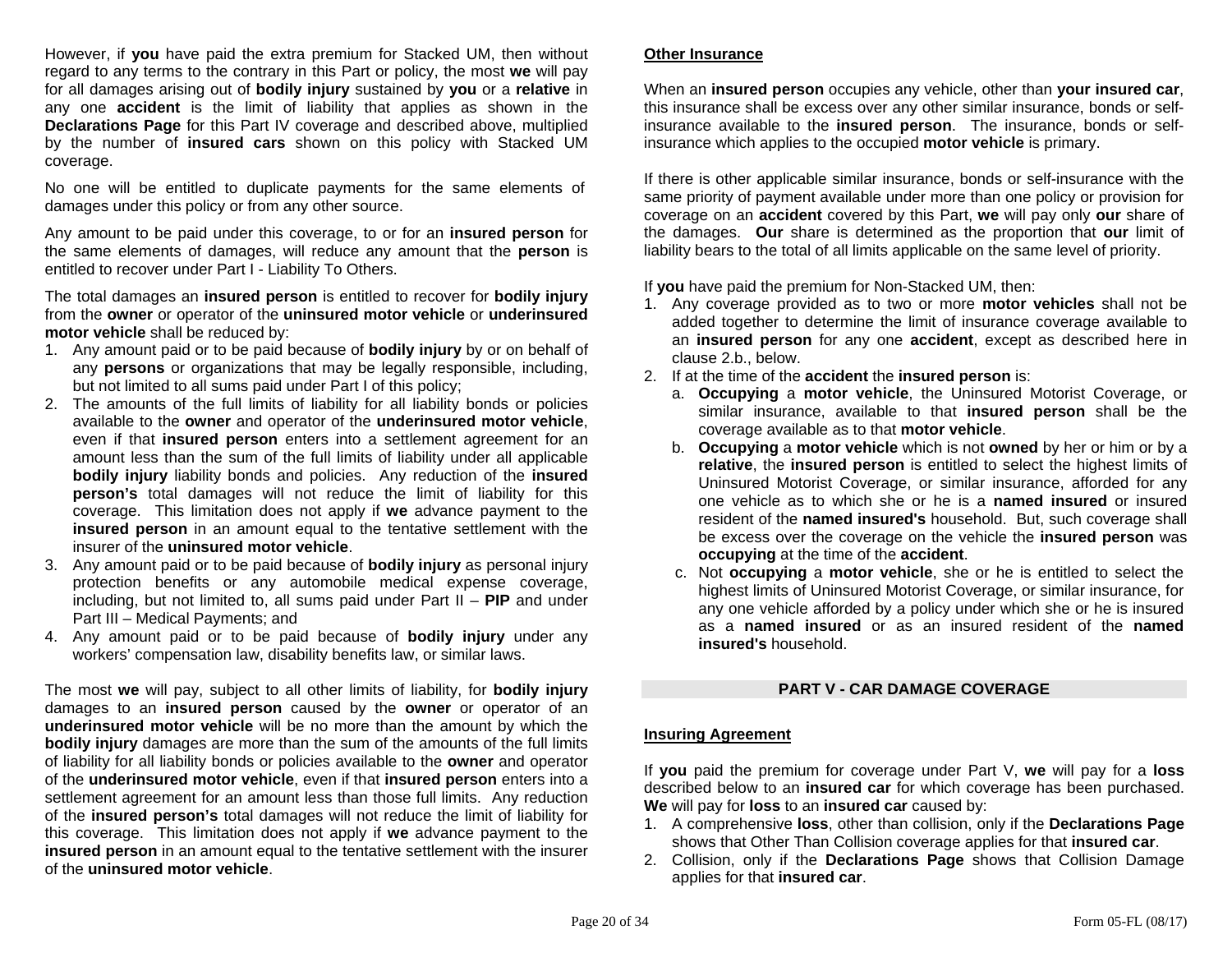**Loss** caused by:

- 1. Missiles;
- 2. Falling objects;
- 3. Fire;
- 4. Theft;
- 5. Malicious mischief or vandalism;
- 6. Riot or civil commotion;
- 7. Explosion;
- 8. Earthquake;
- 9. Windstorm, hail, water or flood; or
- 10. Accidental glass breakage;

are comprehensive losses to be paid under Other Than Collision coverage. A comprehensive **loss** shall not include any **loss** covered as a collision.

# **Loss** caused by an **insured car:**

- 1. Overturning; or
- 2. Colliding with or being hit by another object;

are collision losses to be paid under Collision Coverage. A collision **loss** shall not include any **loss** covered as a comprehensive **loss**.

# **Towing and Labor (Roadside Assistance) Coverage**

If **you** paid the premium for Towing and Labor Coverage and it is shown on the **Declarations Page**, **we** will pay up to the limits shown on the **Declarations Page** for towing and labor costs incurred each time an **insured car** for which **you** bought this coverage is disabled. This includes the costs associated with emergency flat tire change, tire repair, battery jump, battery repair, fuel delivery (but not the fuel) and locksmith services each time an **insured car** is disabled, subject to the limits shown on the **Declarations Page** for that **insured car**. Covered labor must be performed at the time and place of disablement and does not include routine maintenance of the **insured car**. The maximum amount **we** will pay for any single disablement will be the amount shown on the **Declarations Page** for this coverage for that **insured car**. **You** must provide **us** with a verifiable receipt of the towing or labor charges incurred. This coverage does not apply to towing from entrapment in snow, mud, water or sand, more than 100 feet from a public road or highway.

# **Loss of Use Coverage**

If **you** paid the premium for Loss of Use Coverage and it is shown on the **Declarations Page**, when an **insured car** for which **you** bought this coverage sustains a covered **loss** due to a collision or comprehensive **loss, we** will reimburse **you** for necessary **car** rental charges **you** incur from a licensed rental car agency, while that **insured car** is inoperable due to that **loss**. **We**  will pay no more than the limit shown on the **Declarations Page.**

Loss of Use Coverage is limited to the reasonable period of time **we** determine is required to repair or replace the **insured car**.

Loss of Use Coverage will end 72 hours after **we** offer to pay the amount **we** determine is due for a total loss.

No deductible applies to Loss of Use Coverage. The limits set forth above are the most **we** will pay as the result of any one **loss**, regardless of the number of **insured cars** listed on this policy or premiums paid.

# **Additional Definition for Part V Only**

When shown in Part V in **bold** print the words and phrases listed below have the meaning shown here. These meanings will apply whether the word or phrase appears in the singular, possessive, plural, active or passive forms:

"**Special/additional equipment**" means any of the following equipment which was not installed at the factory by the original manufacturer of the **insured car**  or sold by the manufacturer's dealer as a manufacturer's new car option or equipment on the **insured car**:

- 1. Parts, accessories, ground effects and any other equipment or enhancement;
- 2. Any modified suspension equipment, modified engines, modified carburetor systems, modified equipment, or custom wheels, including, but not limited to:
	- (a) Aluminum, magnesium, chrome or alloy wheels;
	- (b) Special wide-tread tires or slicks;
- 3. Custom paint, murals, decals or graphics; special carpeting or furnishings; sunroofs, moon roofs, t-bar or height extending roofs; bubble domes or similar windows; refrigeration or cooking equipment and any equipment used for sleeping;
- 4. Electronic video, audio, digital or data transmitting, receiving, recording and playback device, including but not limited to:
	- (a) Communication and audio devices, including citizen band radios, two way mobile radios, televisions, VCR, mobile cellular and other telephones, blue tooth devices, scanning monitor receivers, audio devices that record and/or play sound, including: radios; satellite radios; stereos; cassette tape decks; compact disk systems; MP3 devices; internet audio streaming devices; audio interface devices; radio scanners; and similar devices for reproducing sound;
	- (b) GPS and other navigation systems;
	- (c) Personal computers and internet access systems;
	- (d) Video devices, including DVD devices, VCR's; monitors; cameras and televisions; and
	- (e) Any accessories, cables, connectors or antennas used with any of these types of equipment.

# **Exclusions**

Coverage does not apply to **loss**:

1. To an **insured car** while used for livery or **delivery** services. This exclusion does not apply to shared expense car pools.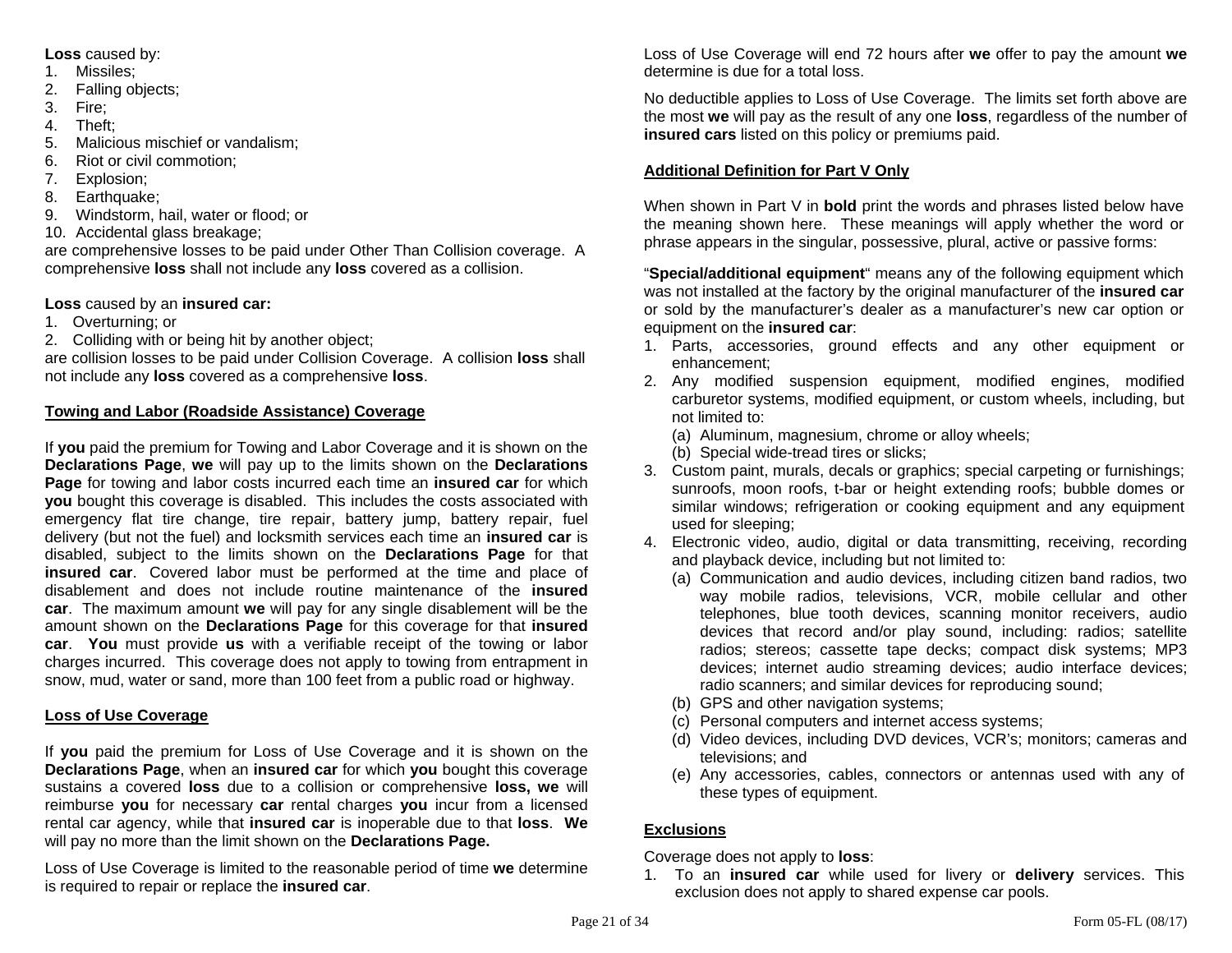- 2. Caused by:
	- a. War (declared or undeclared);
	- b. Civil war;
	- c. Insurrection;
	- d. Rebellion;
	- e. Revolution;
	- f. Nuclear reaction, radiation, or radioactive contamination; or
	- Any consequence of any of the items listed above.
- 3. To any **special/additional equipment**. However, if **you** have paid the premium for Special/Additional Equipment Coverage and it is shown on the **Declarations Page**, this exclusion shall not apply to the **special/ additional equipment** listed on the schedule of **special/additional equipment** in **our** records. If **you** change the **special/additional equipment** on an **insured car**, **you** must notify **us** to change **your** listed equipment before any added **special/additional equipment** will be covered.
- 4. To any camper body or **trailer**.
- 5. That occurs to any vehicle while it is located for use as a residence or premises.
- 6. That results from off-road recreational use of a vehicle.
- 7. Resulting from:
	- a. Prior **loss** or damage;
	- b. Damage due and confined to any of the following: (1) Wear and tear;
		- (2) Freezing;
		- (3) Mechanical or electrical breakdown or failure;
		- (4) Road damage to tires; or
		- (5) Mold, mildew, fungi or any by-product of these;
	- unless the damage is the result of other **loss** covered by this policy.
- 8. To paint or discoloration of paint resulting from:
	- a. Acid rain;
	- b. Smoke;
	- c. Smog;
	- d. Chemicals;
	- e. Salt;
	- f. Tree sap; or
	- g. Animal or bird droppings;
	- unless the **loss** is the direct result of other **loss** covered by this policy.
- 9. To any personal property, including but not limited to wearing apparel, personal effects, and tools.
- 10. That occurs while **you**, or anyone driving with **your** permission, is using an **insured car**:
	- a. In an illegal trade or transportation;
	- b. While committing a felony (other than a violation of a traffic law or similar law governing the ownership or operation of a vehicle); or
	- c. While fleeing any law enforcement personnel.
	- This shall not apply if **your** involvement, or that of a **relative's**, in the felony is unwilling and by force.
- 11. Arising out of or due to the use of an **insured car** for transportation of any explosive substance, flammable liquid or similarly hazardous material, except transportation, incidental to ordinary residential or farm activities. This shall not apply to the fluids necessary for the operation of the vehicle.
- 12. That occurs while an **insured car** is **racing**. This shall not apply to operation of an **insured car** by a person other than **you** or a **relative**  unless the **racing** is with the knowledge or permission, express or implied, of **you** or a **relative**.
- 13. That occurs while an **insured car** is subject to any bailment lease, conditional sale, mortgage or other encumbrance not specifically declared and described on this policy. This exclusion only applies if **you** do not have possession of the **insured car**.
- 14. Due to theft or conversion by **you**, or a **relative**. However, this does not apply to the interest of a **named insured** or the spouse of the **named insured** who **resides** in the same **household** as the **named insured** if that **person** did not consent to, direct, contribute to, or participate in the theft or conversion.
- 15. To an **insured car** caused intentionally by or at the direction of any **person** listed on the **Declarations Page**. Except as set forth below as to **loss** that results from domestic violence, when a **loss** is otherwise caused intentionally, or is reasonably expected, by a **person** listed on the **Declarations Page**, this exclusion:
	- a. Shall apply to all **persons** having any interest in the property;
	- b. Is not limited to only the interest of the **person** causing the **loss**; and
	- c. Means that there is no physical damage coverage for any part of the **loss**.

 However, this exclusion will not apply to the interest of **named insured** or a **relative** if the **loss** arises from an act of domestic violence and:

- a. The state law protects that interest;
- b. That **person** has not:
	- (1) Participated in;
	- (2) Contributed to;
	- (3) Directed; or
	- (4) Consented to;
	- the intentional act causing the **loss**;
- c. A complaint has been filed with law enforcement and signed by the innocent **person** to make an arrest for violation of a family violence or similar law; and
- d. That **person** cooperates in any investigation relating to the **loss**.
- 16. That occurs while an **insured car** is driven by any **person** who is not a listed driver on the **Declarations Page** and who knowingly operates the **insured car** with an invalid **driver's license**. This exclusion does not apply to emergency use of the **insured car**.
- 17. That occurs while an **insured car** is:
	- a. Rented or leased to any **person** or organization, other than a **person** listed on the **Declarations Page** of this policy.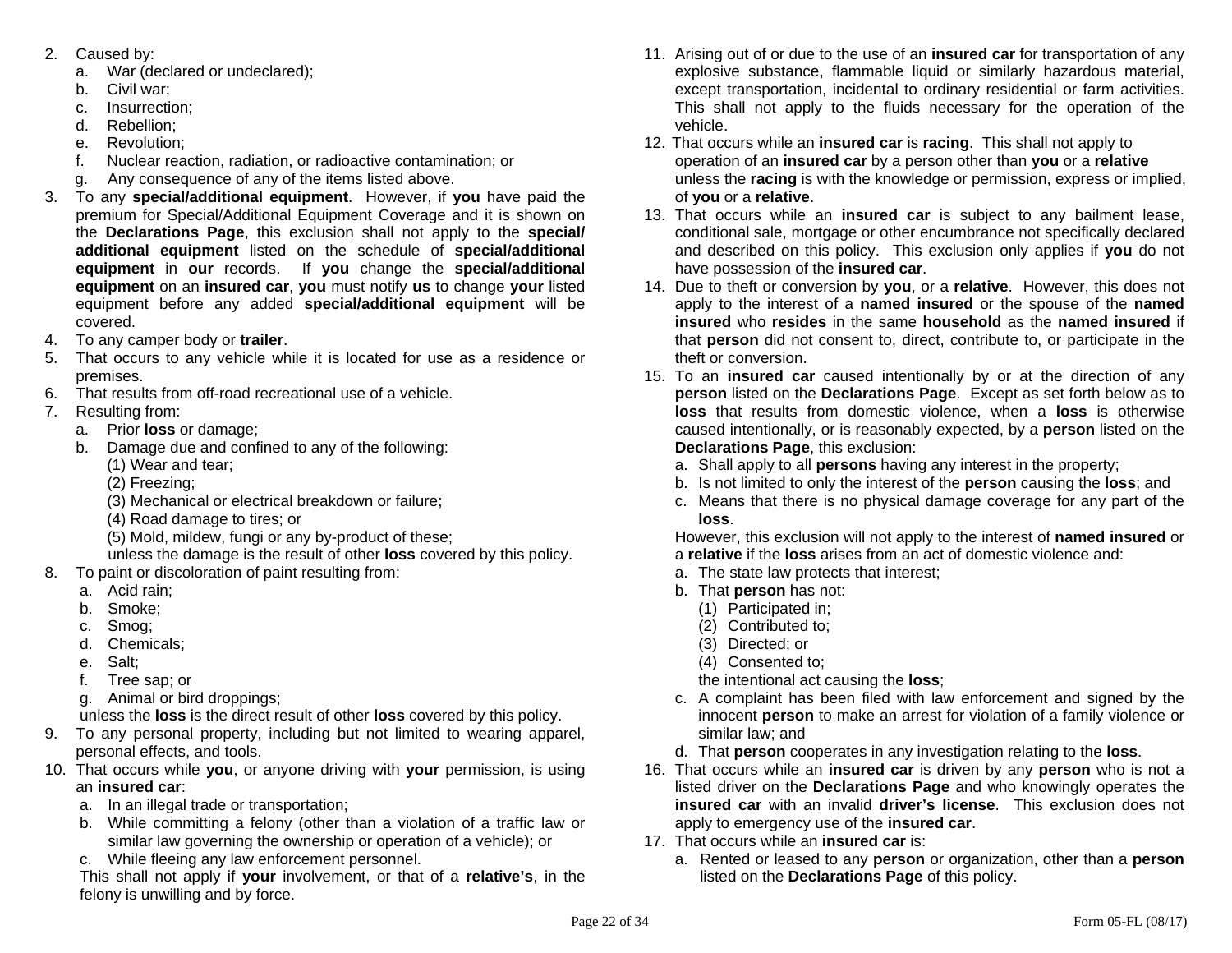- b. Entrusted to another **person** or entity for the purpose of subleasing, leasing, renting or selling and is no longer in **your** possession;
- c. Sold to any **person** or entity other than a **person** listed on the **Declaration Page** of this policy.
- d. Under a conditional sales agreement and is no longer in **your** possession.
- 18. That occurs while a **TNC driver** is logged on to a **TNC digital network** or while a **TNC driver** provides a **TNC prearranged ride**.
- 19. Due to the legal seizure or destruction of an **insured car** by any government or civil authority for any reason.
- 20. Due to the repossession of the **insured car** by a **person** or entity legally entitled to do so.
- 21. Resulting from the ownership, maintenance, or use of an **insured car** while a **person** is engaged in any **business** other than **auto business** activities. This exclusion includes use of a vehicle for livery and **delivery** services. This exclusion does not apply to:
	- a. **Business** use of an **insured car** that has been declared to **us** and an additional premium has been paid; and
	- b. Incidental **business** use of an **insured car**.
- 22. To an **insured car** while being maintained or used by an **auto business**.
- 23. To an **insured car** due to diminution of value or any loss or reduction in market or resale value..
- 24. To an **insured car** resulting from the operation by a specifically named excluded driver.
- 25. Resulting in loss of use to a rental vehicle.

### **Limits of Liability**

- 1. **Our** Limit of Liability for **loss** shall not exceed the lowest of:
	- a. The **Actual Cash Value** of the stolen or damaged property at the time of **loss**, reduced by the deductible shown on the **Declarations Page**;
	- b. The amount necessary to repair the property to its pre-**loss** physical condition, reduced by the deductible shown on the **Declarations Page**;
	- c. The amount necessary to replace the property with property of like kind and quality, reduced by the deductible shown on the **Declarations Page**; or
	- d. Any Stated Amount Limit of Liability shown on the **Declarations Page**, including but not limited to any value listed for **special/additional equipment**.
- 2. If **you** buy Other Than Collision coverage and it applies to a comprehensive **loss** to a windshield, no deductible will apply.
- 3. If **you** or the **owner** of the **insured car** keep the salvage, the amount **we** pay will be reduced by the salvage value.
- 4. If **loss** is sustained by more than one **insured car** in the same collision, only the highest applicable deductible will apply.
- 5. The amount **we** will pay under this Part will be adjusted and reduced for **depreciation**, physical condition and betterment as applicable. **We** do

not pay for the amount of any betterment. **You** are responsible to pay for any betterment.

- 6. The amount **we** will pay to repair an **insured car** or replace parts will be based on the cost of parts which may be new, used, reconditioned, remanufactured or refurbished parts, that are original and/or non-original manufacturer parts or equipment.
- 7. There shall be no duplicate recovery for the same elements of **loss** under this coverage and any other coverage under this policy or any other source.
- 8. Each covered **loss** of **special/additional equipment** shall be subject to the deductible shown on the **Declarations Page** for **special/additional equipment**. No other deductible shall apply to **special/additional equipment**.

# **No Benefit to Bailee**

These coverages shall not directly or indirectly benefit any **person** or entity other than **you** for **loss** to an **insured car**.

### **Appraisal**

If **you** and **we** do not agree on the amount of **loss**, either may request an appraisal of the **loss** or demand mediation of the dispute in accordance with the Claims Mediation provision contained in Part VI - General Provisions of the policy. If requested, the mediation must be completed before a request for an appraisal can be made.

In the event of a request for an appraisal, each party will select a competent and impartial appraiser. The appraisers will state separately the actual cash value and the amount of the **loss**. If they fail to agree, the two appraisers will select an umpire and will submit their differences to the umpire. A decision agreed to by any two will be binding. Each party will:

- 1. Pay its chosen appraiser; and
- 2. Bear the expenses of the appraisal and umpire equally.

**We** do not waive any of **our** rights under this policy by agreeing to an appraisal of the amount of **loss**. Coverage issues or disputes under this policy may not be determined by the appraisers.

### **Payment of loss**

At **our** option, **we** will pay the **loss** in money, or repair or replace the damaged or stolen property. With **your** consent, payment for repairs may be made directly to a repair shop if damage is repaired. Under no circumstances will a payment be made under this policy until evidence of satisfactory repairs is presented to **us**. At that time, **we** will have the right, at **our** option, to inspect the repairs prior to making any payment for the loss.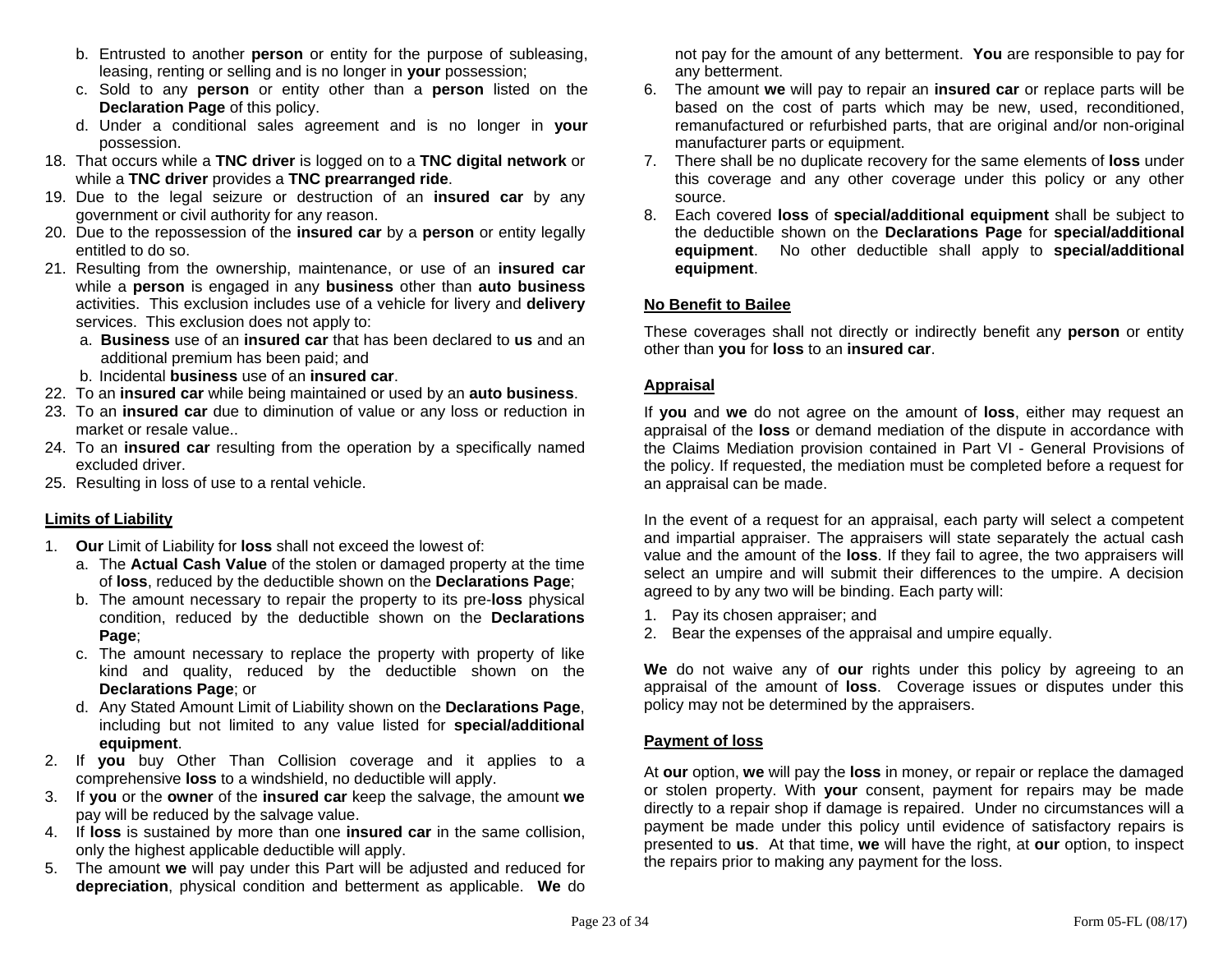**We** may, at any time before the **loss** is paid or the property is replaced by **us**, return, at **our** expense, any stolen property either to **you** or to the address shown in **our** records with payment for the resulting damage. **We** may keep all or part of the property at the agreed or appraised value, but there shall be no abandonment to **us**. **We** have no duty to preserve salvage.

**We** may make payment for a **loss** to **you** or the **owner** of the **car**. No payment is due under Part V until **you** have fully complied with all of the conditions and duties stated in this policy.

#### **Timeliness of Repairs**

If there is a **loss**, **you** must begin repairs to an **insured car** within ninety (90) days from the date payment for the **loss** has been made to **you** unless such delay is due to a widespread catastrophic **loss**. **We** will not be responsible for any **loss** or portion thereof which is caused by **your** delay in commencing such repairs.

#### **Loss Payee & Lienholder's Rights**

If a loss payee or lienholder is shown on the **Declarations Page** with respect to an **insured car**, any amount paid for under this Part V for **loss** to that **car**  will be paid according to **your** interest and that of the loss payee or lienholder. **We** may make separate payments according to those interests. However, with **your** consent, payment may be made directly to a repair shop when the **loss** is being repaired.

**We** will be subrogated to the loss payee or lienholder's rights of recovery to the extent of **our** payment.

Where a claim is denied for non-cooperation or breach of the **Insured**'s duties owed to **us,** the Loss Payee or lienholder's interest will not be protected. Where fraud, misrepresentation, material omission, intentional damage, or conversion, secretion and/or embezzlement of a **car** has been committed by or at the direction of **you** or a **relative**, or where the **loss** is otherwise not covered under the terms of this policy, the Loss Payee or lienholder's interest will not be protected. **We** have no duty to make any payment to a lienholder or Loss Payee unless the **loss** is payable to **you** and all policy terms and conditions have been met.

**We** reserve the right to cancel the policy as permitted by policy terms. Cancellation shall terminate this agreement as to the Loss Payee's interest.

#### **Other Insurance**

If there is other applicable insurance or source of recovery for **loss** to an **insured car**, **we** will pay the proportionate share **our** limit of liability bears to the total of all available sources of recovery.

Other sources of recovery include, but are not limited to any:

- 1. Coverage provided by the **car owner**;
- 2. Other physical damage insurance available; and
- 3. Other source of recovery that applies to the **loss**.

# **PART VI - ACCIDENTAL DEATH AND DISMEMBERMENT COVERAGE**

If Accidental Death and Dismemberment Coverage is shown on the **Declarations Page**, **we** will pay the benefits described under the Limits of Liability in this Part VI with respect to **bodily injury** sustained by the **named insured** as the result of a Covered Event specified in this Part VI.

#### **Limits of Liability**

If a **named insured** sustains death, dismemberment or loss of life, as described below, independent of other causes, that is the result of a Covered Event in an **accident**, **we** will pay the stated benefit to the **named insured**, subject to the aggregate limit of liability shown on the **Declarations Page**.

DEATH, DISMEMBERMENT OR LOSS OF SIGHT: If within 90 days from the date of an **accident** arising out of a Covered Event, **bodily injury** sustained by the **named insured** in that **accident** causes death, dismemberment or loss of sight, **we** will pay, as follows, but no more than the Limit of Liability shown on the **Declarations Page** for all **bodily injury**:

- 1. For accidental loss of life, **we** will pay the limit shown on the **Declarations Page**.
- 2. For loss of both hands or both feet, **we** will pay the limit shown on the **Declarations Page**.
- 3. For loss of one hand and one foot, **we** will pay the limit shown on the **Declarations Page**.
- 4. For loss of sight in both eyes, **we** will pay the limit shown on the **Declarations Page**.
- 5. For loss of either hand or foot, **we** will pay one-half of the limit shown on the **Declarations Page**.
- 6. For loss of sight in one eye, **we** will pay one-half of the limit shown on the **Declarations Page**.
- 7. For loss of a thumb and index finger of the same hand, **we** will pay onehalf of the limit shown on the **Declarations Page**.

The word "loss", as used in this Part VI, means:

- 1. With regard to hand or foot, complete severance through or above the wrist or ankle joint.
- 2. With regard to sight of eyes, entire and irrecoverable loss of sight.
- 3. With regard to thumb and index finger, complete severance through or above metacarpophalangeal joint.

The limit of liability shown for this coverage on the **Declarations Page** is the aggregate limit for all claims under this Part VI, and is the most **we** will pay under this coverage with respect to a **named insured**, without regard to the number of:

- 1. **Bodily injuries** sustained by the **named insured**;
- 2. **Cars** insured under this policy;
- 3. Separate premiums paid or shown on the **Declarations Page**;
- 4. Policies issued;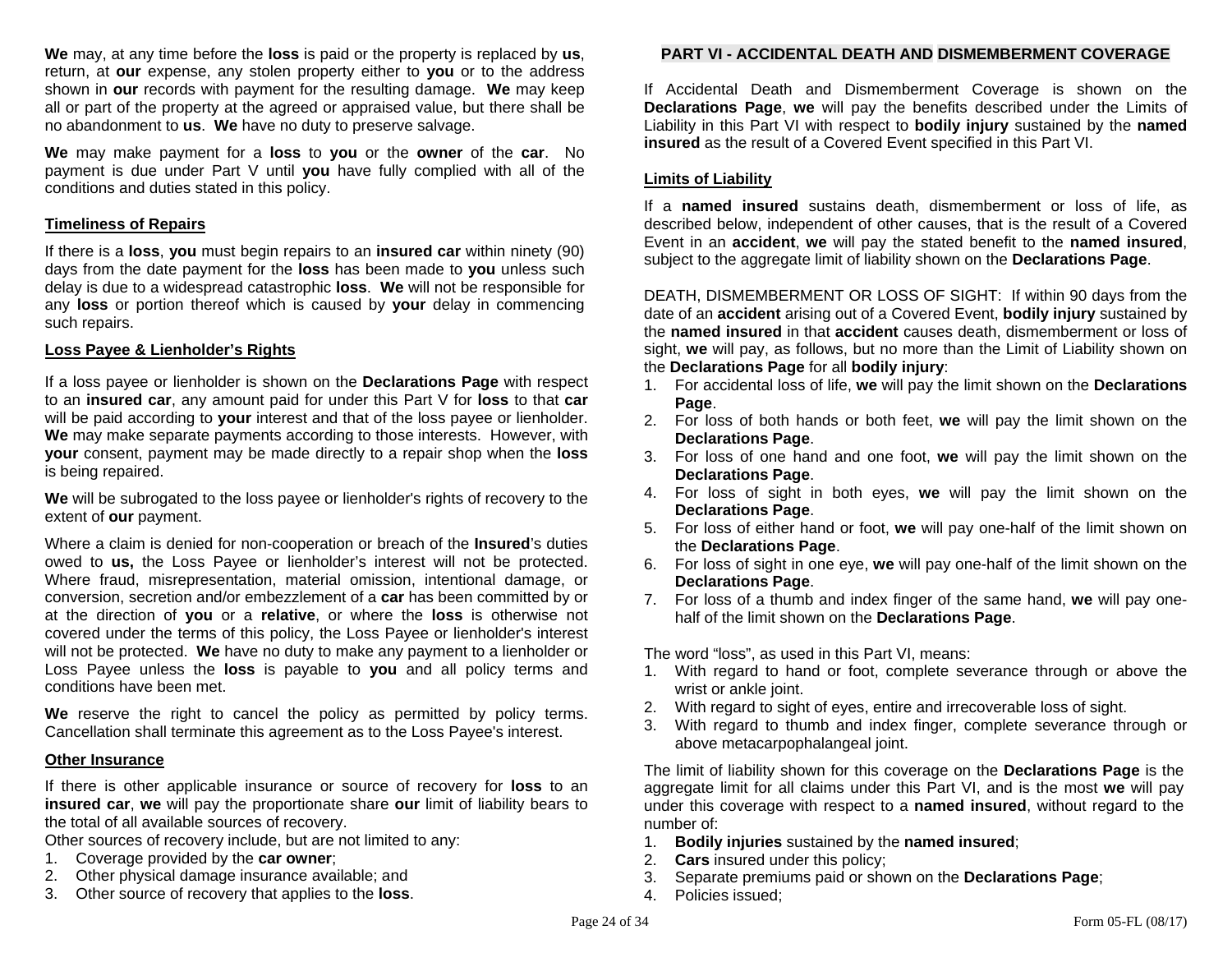- 5. Claims made; or
- 6. Vehicles involved.

There will be no stacking or combining of coverage afforded to more than one **car** under this policy.

# COVERED EVENTS:

- 1. While the **named insured** is riding solely as a passenger in or on, boarding or alighting from any public conveyance, including air, licensed to carry passengers for hire; or
- 2. When the **named insured** sustains injuries caused by unavoidable exposure to the elements following the forced landing, stranding, sinking or wrecking of such means of transportation described above in which the **person** insured has been riding solely as a passenger; or
- 3. While the **named insured** is driving or riding in or on; boarding or alighting from, a four-wheel private passenger automobile.

# **Seat Belt Coverage**

The Principal Sum benefits for Accidental Death under this policy will be increased by an additional 20% of the benefit amount if death results while the **named insured** is a passenger or driver of a four-wheel private passenger automobile and the **named insured's** seat belt is properly fastened about their body.

# **Exclusions**

This coverage does not cover any **loss**, death or **bodily injury** incurred for, or resulting from, any of the following:

- 1. Suicide or attempted suicide.
- 2. Intentional self-infliction of injury or attempted self-infliction of injury.
- 3. Self-destruction or attempted self-destruction.
- 4. Infections except infections that develop from and are caused wholly by a covered **bodily injury**.
- 5. War or any warlike action.
- 6. **Accident** occurring while operating, or learning to operate, or performing duties as a member of the crew of any aircraft.
- 7. Sickness or disease of any kind.
- 8. **Bodily injury** or loss occurring while the **named insured** is intoxicated or under the influence of any narcotic, unless consumed or ingested pursuant to directions from a licensed physician, in the course of treatment, without any warning from the physician or a licensed pharmacist against operating any motorized vehicle while under the influence of the narcotic.
- 9. While the **named insured** is **racing**.
- 10. While operating a motor vehicle when used as a livery service or for **delivery**.
- 11. While a **TNC driver** is logged on to a **TNC digital network** or while a **TNC driver** provides a **TNC prearranged ride**.
- 12. As a result of a hernia of any kind.
- 13. As a consequence of diabetes.
- 14. **Bodily injury** caused by, or contributed to by, the **named insured** committing, participating in or attempting to commit:
	- a. A felony; or
	- b. An act of violence, civil disobedience, civil disorder, riot or insurrection. This does not apply when:
	- a. The involvement by the **insured person** is unwillingly and by force; and
	- b. The **insured person** is not convicted of the felony or a related crime.

# **Additional Terms for Part VI**

- 1. NOTICE OF CLAIM: Written notice of claim must be given to **us** within 20 days after any **bodily injury** covered by this Part VI, or as soon thereafter as is reasonably possible.
- 2. PROOF OF LOSS: Written proof of **loss** must be furnished to **us** within 90 days after the date of a covered event. Failure to furnish such proof within the time required shall not invalidate nor reduce any claim if it was not reasonably possible to give proof within such time, provided proof is furnished as soon as reasonably possible.
- 3. PAYMENT OF CLAIMS: Payment for loss of life will be payable in accord with any beneficiary designation made to **us**, or if none, then to the estate of the **named insured**. Payment of **our** limit of liability to the legal representative of the estate shall be deemed discharge of **our** duties under this Part VI.
- 4. PHYSICAL EXAMINATION AND AUTOPSY: **We** have the right for physical examination or autopsy of the **named insured** who is making a claim under this Part VI by a licensed medical practitioner or pathologist when, and as often as **we** reasonably require, unless barred by law.

# **PART VII - GENERAL PROVISIONS**

# **Policy Period & Territory**

This policy applies only to **accidents** and **losses** that occur:

- 1. During the policy period as shown in the **Declarations Page** unless the policy is cancelled, in which case all coverage ends on the effective date of the cancellation; and
- 2. Within the policy territory. The policy territory is the United States of America, its territories or possessions, or Canada. This policy also applies to an **accident** or **loss** involving an **insured car** while being transported between ports within the policy territory.

# **Two or More Cars Insured**

As to any **accident**, occurrence or **loss** to which this and any other **car** policy issued to **you** by **us**, or an affiliated insurer, applies to provide the same or similar type of coverage, the total limit of **our** liability under all the policies shall not exceed the highest applicable Limit of Liability under any one policy for any one vehicle insured. This does not apply as to Part  $IV -$  Uninsured Motorist Coverage if **you** have paid the extra premium for Stacked UM.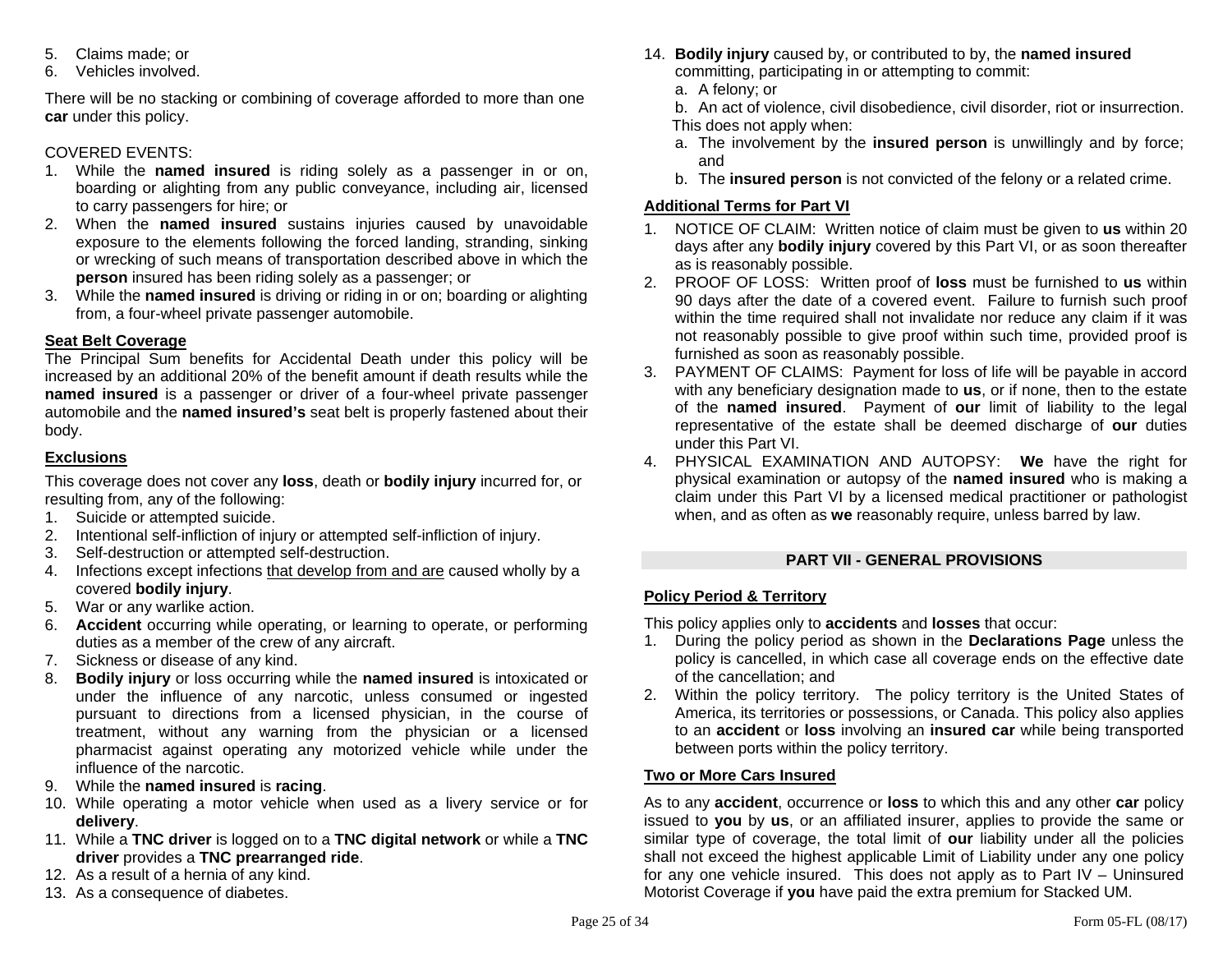# **Claims Handling**

**We** shall use any or all of the following to determine the value of any damages, loss or claim that may be covered by this policy:

- 1. Exams by physicians **we** select, at **our** expense, as often as **we** reasonably request.
- 2. Medical record review and test result review by **persons** and services selected by **us**.
- 3. Estimating, appraisal, or injury evaluation and/or data systems for the analysis of medical treatment and expenses.
- 4. Estimates by vehicle repair shops.
- 5. Computer programs, databases and published sources for vehicle values and cost of repair.
- 6. Third-party vendors providing estimating, appraisal, injury evaluation, earnings calculators, and analysis.

# **Claims Mediation**

Before the start of a legal action as to a claim under this policy for:

- 1. **Bodily injury** in an amount of \$10,000 or less; or
- 2. **Property damage** or **loss** to property in any amount;

either **we** or the claimant may demand mediation of the claim. The demand for mediation shall:

- 1. Be filed with the Florida Department of Financial Services, on a form approved by that Department; and
- 2. State the reason for the mediation demand and the issues in dispute which are to be mediated.

The filing of a demand for mediation tolls the time requirements that apply for filing a lawsuit for a period of 60 days following the conclusion of the mediation process or the time prescribed under Florida laws for Limitations of Actions other than for the recovery of real property, whichever is later.

The Florida Department of Financial Services shall randomly select qualified mediators approved by the Department. Each party may once reject the mediator selected, either originally or after the opposing side has exercised its option to reject a mediator.

Mediation shall be held no later than 45 days following the demand for it. The date, time, and place of the mediation conference shall be set by the mediator. If so agreed, mediation may be done by telephone. Only one mediation session may be requested for each claim unless the parties agree to further mediation.

Any **person** or party participating in mediation must have the authority to make a binding decision. All parties must mediate in good faith.

The mediation shall be conducted as an informal process in which formal rules of evidence and procedure need not be observed. Disclosures and statements

made during mediation shall not be deemed admissions in any subsequent action or proceeding relating to the claim or cause of action giving rise to the claim.

The costs of mediation shall be borne equally by both parties, unless the mediator determines that one party has not mediated in good faith.

A **person** or party demanding mediation may not demand or request mediation after a suit is filed relating to the same facts already mediated.

### **Suits Against Us**

No legal action may be brought against **us** until there has been full compliance with all terms of this policy.

No one other than an **insured person** under Part I – Liability To Others of this policy shall have any interest in this policy prior to obtaining a verdict against an **insured person**.

No legal action may be brought against **us** for payment under Part I – Liability To Others until:

- 1. **We** agree in writing that the **insured person**, as defined under Part I, has an obligation to pay damages; or
- 2. The amount of the damages due under Part I on behalf of an insured has been determined by final judgment after trial.

No one shall have any right to make **us** a party to a suit to determine the liability of an **insured person** under Part I.

No legal action may be brought against **us** to recover any sum under Part II - **PIP** until, and as required by the **No-Fault Law**:

- 1. The PIP payment being claimed against **us** is overdue, including any additional time allowed by the **No-Fault Law** for **us** to pay;
- 2. The PIP claimant sends **us** written notice of an intent to initiate legal action against **us**. This notice shall be delivered to **us** by United States certified or registered mail with return receipt requested. The notice shall state that it is a "demand letter under Fla. Statute § 627.736(10)", and shall state with specificity:
	- a. The name of the insured upon which such benefits are being sought, including a copy of the assignment giving rights to the claimant if the claimant is not the insured;
	- b. The claim number or policy number upon which such claim was originally submitted to **us**;
	- c. To the extent applicable:
		- (1) The name of any medical provider who rendered to an insured the treatment, services, accommodations, or supplies that form the basis of such claim; and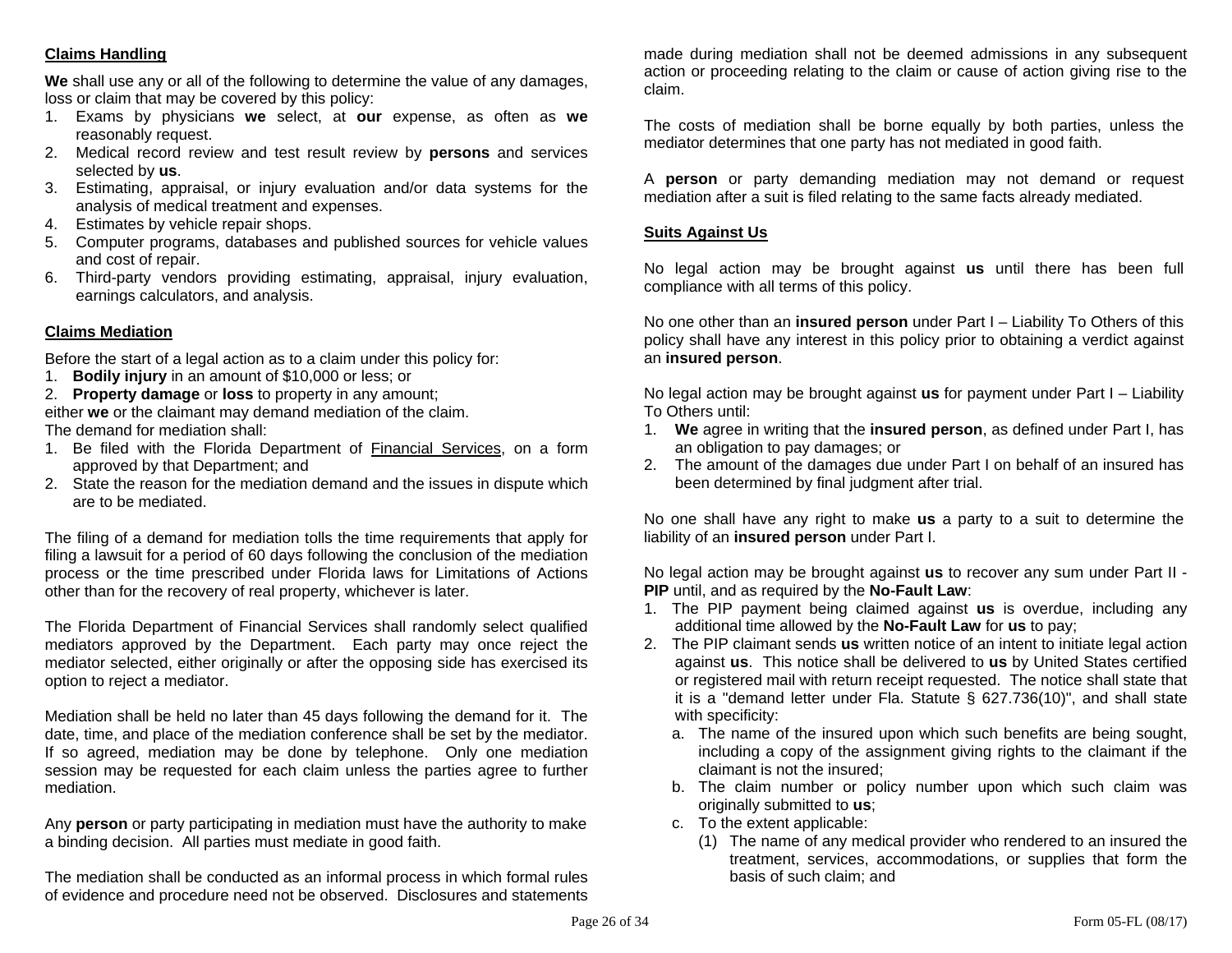- (2) An itemized statement specifying each exact amount, the date of treatment, service, or accommodation, and the type of benefit claimed to be due; and
- d. Any other item(s) so required by the **No-Fault Law**.
- 3. Within 30 days after **our** receipt of the demand letter, **we** have not:
	- a. Paid the overdue claim stated in the demand letter; or
	- b. Agreed to pay in the future for treatment that has not yet been rendered.

In any civil action by a claimant to recover **PIP** benefits from **us**, all claims related to the same health care provider for the same injured person shall be brought in one action, unless good cause is shown why such claims should be brought separately.

**We** have no duty to preserve or otherwise retain any salvage for any purpose, including as evidence for any type of court proceeding.

No one may sue **us** to determine the amount payable under Part VI - Accidental Death and Dismemberment Coverage until at least 60 days after written proof of loss has been furnished to **us**. No such legal action may be brought after the expiration of five years after the time written proof of loss is required to be furnished to **us**.

### **Our Recovery Rights (Subrogation & Reimbursement)**

In the event of any payment under this policy:

- 1. **We** will be subrogated to all rights of recovery of the **person** or entity to or for whom payment was made against another **person** or organization; and
- 2. Any **person** to or for whom a payment is made who recovers damages from a liable **person** or entity, or their insurer, shall hold the proceeds of that recovery in trust for **us**.

These rights shall be only to the extent of payments made under this policy. The **person** or organization to or for whom payment was made under this policy will be required to reimburse **us** out of any monies received from any party or organization liable for damages, or his or her insurance company.

Anyone to whom payment was made under this policy must cooperate with **us**, do whatever is necessary to protect **our** subrogation rights, and do nothing after the **loss** to harm **our** rights. This may include the filing of a lawsuit:

- 1. Against all parties who may be liable for injuries or damages arising out of the **accident**; and
- 2. Within the time frame as required by the statute of limitations that applies.

If **we** seek recovery from a liable party:

1. **You** authorize **us** to seek recovery of any applicable deductible. But, **we**  have no duty to do so, and **we** will notify **you** if **we** do not intend to proceed to collect the deductible; and

2. **You** agree to be bound by any settlement agreement entered into by **us** and the liable party, or the outcome of any arbitration **we** enter into, for those sums.

**We** reserve the right to compromise or settle the deductible and property damage claims against the responsible parties for less than the full amount. If the total recovery is less than the total of **our** payment and the deductible, **we**  will reduce reimbursement of the deductible to **you** based on the proportion that the actual recovery bears to the total of **our** payment and the deductible.

Any reimbursement to **you** by **us** will be reduced by a proportionate share of expenses and attorney fees incurred in connection with the recovery.

If anyone insured under this policy makes recovery from a responsible party without **our** written consent and **our** rights are prejudiced, that insured's rights under any affected coverage will no longer exist.

If payment is made on behalf of anyone insured under this policy to comply with state mandated coverage, and the policy or any subsequent change in coverage was obtained from **us** as a result of **your** material misrepresentation of the risk to be insured by **us**, which otherwise, had it been known to **us** at the time coverage was agreed to by **us**, **we** would have declined coverage or extension of coverage to **you**, **you** agree to reimburse **us** to the full extent of any **loss** and adjustment expense paid on **your** behalf as a result of **your** material misrepresentation to **us**.

Notwithstanding the rights set forth above in this clause, **we** have no right of recovery for payments made by **us** under Part II - **PIP** that **we** are not entitled to recover under the **No-Fault Law**. Except, **we** shall have a right of reimbursement, to the extent of **our** payment, against the **owner** of a commercial **motor vehicle** and the insurer of the **owner** of a commercial **motor vehicle** as defined under the **No-Fault Law**, for benefits paid as a result of an **insured person occupying** the commercial **motor vehicle** or having been struck by the commercial **motor vehicle** while not **occupying** any self-propelled vehicle. **Our** right of reimbursement does not apply to the **owner** or registrant of a **motor vehicle** used as a taxicab.

If **we** have a reasonable belief that a fraudulent insurance act has been committed under Part II – **PIP**, **we** shall give written notice to the **insured person** within 30 days after submission of the **PIP** claim that such claim is being investigated for suspected fraud. **We** shall, no later than 90 days from the submission of the claim, either:

- 1. Deny the **PIP** claim; or
- 2. Pay the **PIP** claim;

in accordance with the **No-Fault Law**.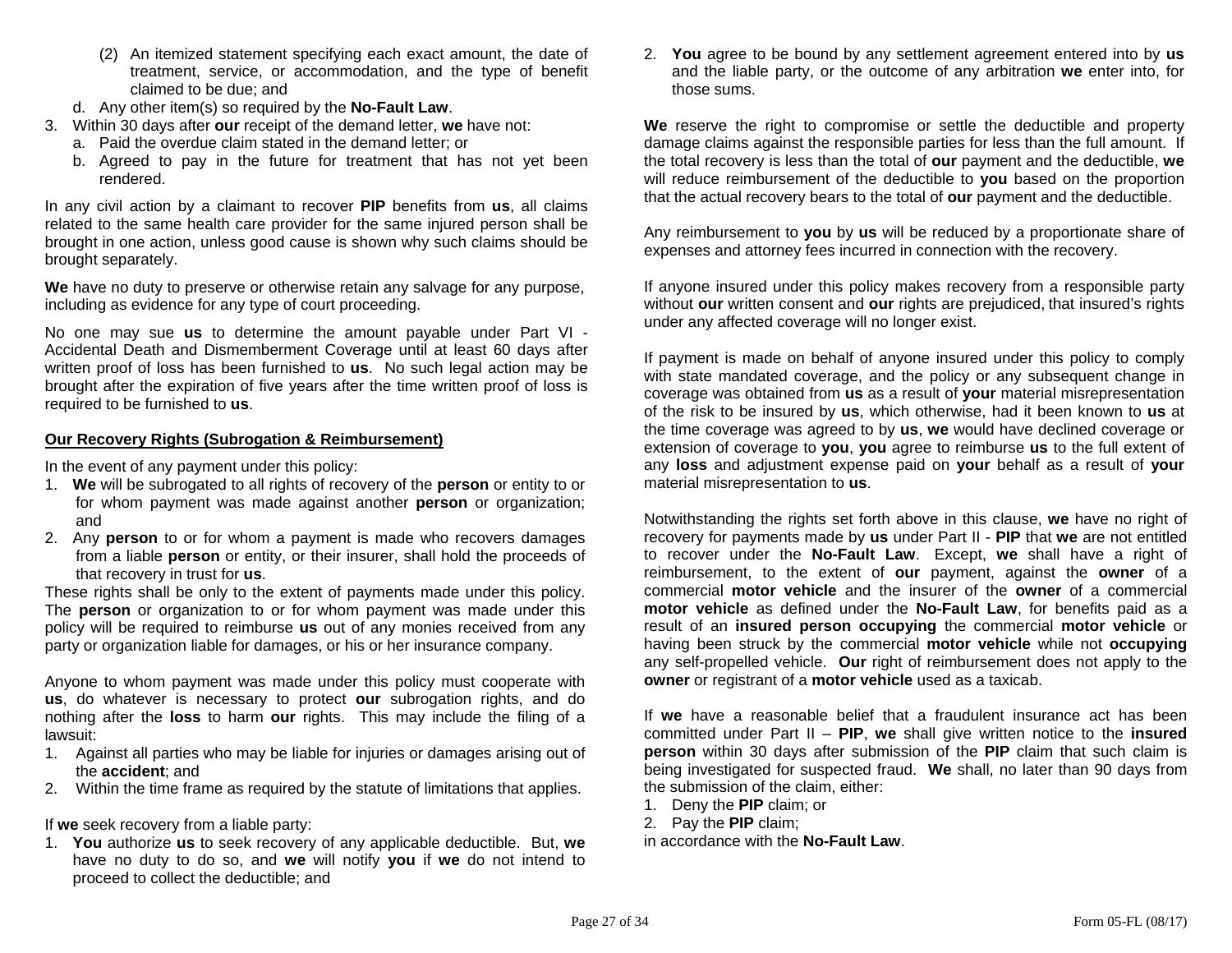# **Transfer of Your Interest In This Policy**

**Your** rights and duties under this policy may not be transferred or assigned to another person without **our** written consent. However, if a **named insured** shown on the **Declarations Page** dies, this policy will provide coverage until cancellation or the end of the policy period shown on the **Declarations Page** for:

- 1. The surviving spouse, if a **resident** of the same household at the time of death; and
- 2. The legal representative of the deceased **named insured**, while acting in that capacity. This only applies to the legal representative's responsibility to maintain or use the **insured car**.

If the **named insured** dies, the mailing of any notice required under this policy will be sufficient if mailed to the decedent's last known address in **our** records.

If the **insured car** is sold, coverage will terminate as to that **insured car** when the buyer takes possession of the **car**. Coverage will not transfer or apply to the new **owner** upon sale or transfer to any person other than a **relative**.

### **Policy Changes**

This policy, which includes the **Declarations Page**, endorsements issued by **us**, the **Application**, and any coverage election and rejection forms, contains all agreements between **you** and **us**. Its terms may not be changed or waived except by written endorsement issued by **us**.

If a change requires a premium adjustment, **we** will adjust **your** premium as of the effective date of the change. **We** may revise this policy form to provide more coverage without additional premium charge. If **we** revise this version of this policy form, **our** policy will automatically provide the additional coverage as to the date the revision is effective.

**We** rely upon the statements made by **you** in the **Application** for insurance to determine the amount of the premium for this policy. **You** agree to cooperate with **us** in determining if this information is correct and complete and **you** will notify **us** if it changes during the policy period. If this information is incorrect, incomplete, or changes during the policy period, **we** may adjust **your** premium during the policy period or take other appropriate action. To properly insure **your car**, **you** must promptly notify **us** when:

- 1. **You** change **your** address;
- 2. Any **resident** operators with a valid driver's license are added or deleted. **We** will allow up to 30 days to add a **resident** operator;
- 3. **You** acquire an additional or replacement **car**;
- 4. Any change in the operators in the household;
- 5. **You** or a **relative** get married or divorced; or
- 6. **You** or a **relative** obtains a driver's license or has a driver's license suspended, revoked, or refused.

If the **named insured** has been charged an incorrect premium for the coverage(s) in the first **Application**, **we** will give notice to the **named insured** that more premium is due. When the **named insured** gets that notice, the **named insured** may:

- 1. Pay the extra amount of premium due and maintain the policy in full force under its original terms. This must be done within 10 days from receipt of the notice from **us** to pay the extra amount of premium due;
- 2. Cancel this policy and request a refund of any unearned premiums. This must be done by giving **us** notice of such within 10 days from receipt of the notice from **us** to pay the extra amount of premium due; or
- 3. To do nothing, in which case **we** will then cancel the policy effective no less than 14 days after the date of the notice from **us** to pay the extra amount of premium due.

#### **Our Right to Re-compute Premium**

**We** established the premium for this policy based on the statements **you** made in **your** application for insurance. **We** have the right to re-compute the premium payable for this policy if **we** later obtain information which affects the premium **we** charged.

#### **Non-Cancellable Policy**

The terms set out here apply when this policy is issued to reinstate the **named insured's** driving privileges in Florida after those privileges have been revoked or suspended.

The minimum coverages required by Florida law may not be cancelled for any reason by either the **named insured** or **us**. A premium shall be collected and coverage shall be in effect for the 60-day period during which **we** complete the underwriting of the policy whether or not the person's driver license, motor vehicle tag, and motor vehicle registration are in effect. However, as allowed by Florida law, **we** may cancel:

- 1. During **our** underwriting period, which is the first 60 days this policy is in effect immediately following the effective date of the first policy period; or
- 2. At any time if the driver's license of:
	- a. The **named insured**; or
	- b. An **operator** who **resides** in the same **household** as the **named insured** or who customarily operates the **insured car**;

is suspended or revoked during the policy period.

#### **Cancellation and Non-Renewal**

The **named insured** may cancel this policy by returning it to **us** or by advising **us** when at a future date the cancellation is to be effective. However, the **named insured** may not cancel a policy that has **PIP** and/or property damage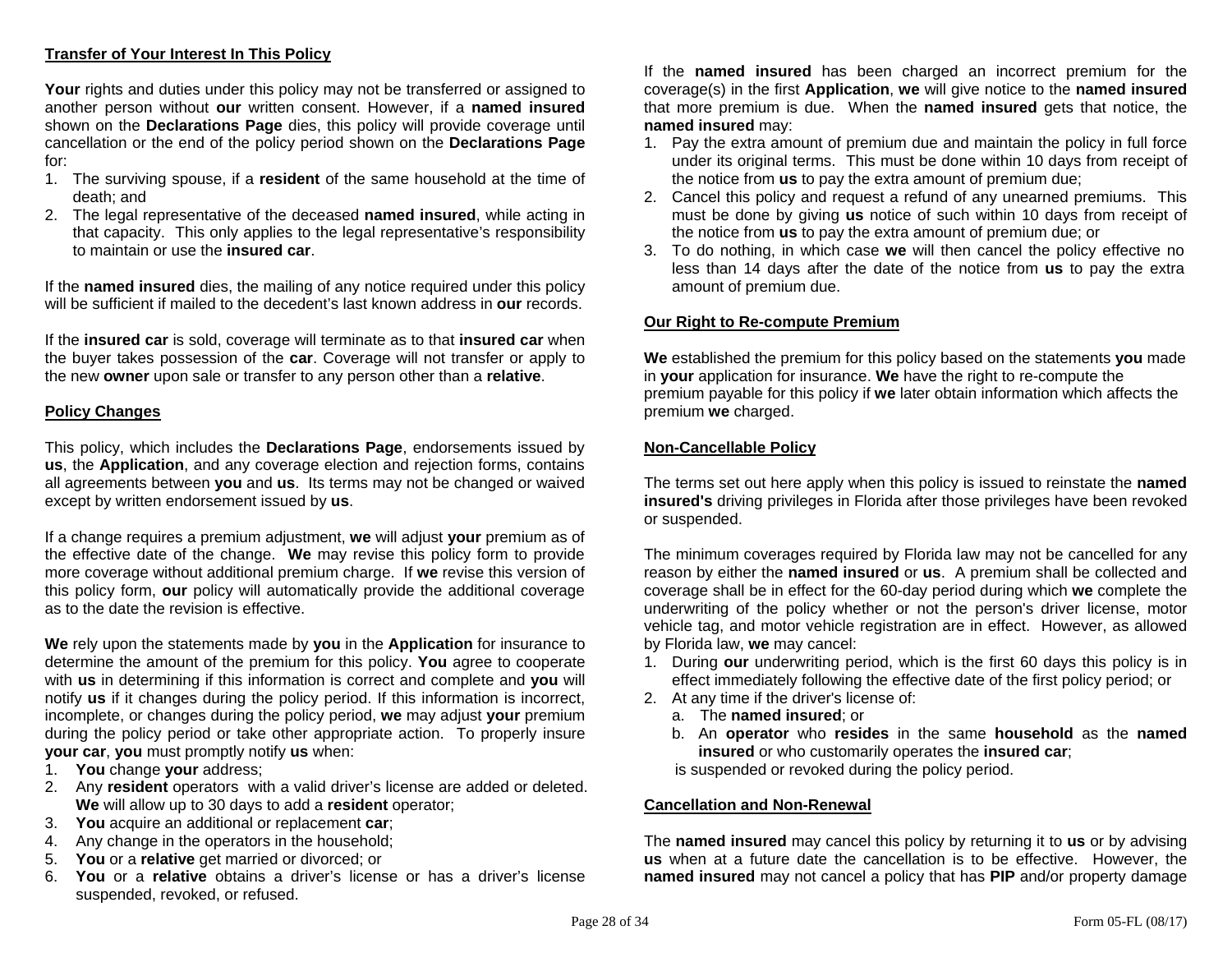liability during the first 2 months after the effective date of the initial policy period, except as follows:

- 1. The **insured car(s)** is totally destroyed;
- 2. **Ownership** of the **insured car(s)** is transferred;
- 3. Another policy covers the **insured car(s)**;
- 4. The **named insured** has been charged an incorrect premium for the coverage(s) set forth in the original **Application** and **we** have given notice of the extra premium due; or
- 5. The **named insured** is a military service member called to active duty or transferred by the United States Armed Forces to a location where the insurance is not required.

If the **named insured** has been charged an incorrect premium for the coverage(s) in the first **Application**, **we** will give notice to the **named insured** that more premium is due. When the **named insured** gets that notice, the **named insured** may:

- 1. Pay the extra amount of premium due and maintain the policy in full force under its original terms. This must be done within 10 days from receipt of the notice from **us** to pay the extra amount of premium due;
- 2. Cancel this policy and request a refund of any unearned premiums. This must be done by giving **us** notice of such within 10 days from receipt of the notice from **us** to pay the extra amount of premium due; or
- 3. To do nothing, in which case **we** will then cancel the policy effective no less than 14 days after the date of the notice from **us** to pay the extra amount of premium due.

**We** may cancel by mailing notice to the **named insured** shown on the **Declarations Page** at the last known address appearing on **our** records. Notice of cancellation will be mailed at least:

- 1. 10 days before the effective date of cancellation if due to **failure to pay premium**; or
- 2. 45 days before the effective date of cancellation if this policy is to be cancelled for any other reason.

**We** may cancel this policy for any lawful reason during the first 59 days of the first policy period. But, **we** will not cancel a policy that has **PIP** and/or property damage liability coverage for **failure to pay premium** during the first 59 days this policy is in effect unless the reason **we** cancel is due to the issuance of a payment for the premium that is dishonored for any reason. When this policy is in effect for 60 days, or if this is a renewal policy, **we** may cancel only for one or more of the following reasons:

- 1. The **failure to pay premium**;
- 2. For material misrepresentation or fraud when applying for this policy;
- 3. **You** or a **relative** submit a fraudulent claim; or
- 4. The loss of driving privileges through suspension or revocation of **your** operator's license or motor vehicle registration, or that of a principal operator of **your insured car**. This must have occurred during the policy period or during the 180 days immediately preceding its effective date or, if the policy is a renewal, during its policy period.

With respect to cancellation, this policy is neither severable or dividable. Any cancellaton will be effective for all persons and all vehicles.

If this policy is cancelled, coverage will not be provided as of the date and time shown in the notice of cancellation.

If **we** decide to cancel this policy, **our** decision will not be based on the lawful use, possession, or ownership of a firearm or ammunition by the insurance applicant, **insured**, or a household member of the applicant or **insured**.

Upon cancellation, **you** may be entitled to a premium refund. However, **our** making or offering of a refund is not a notice or condition of cancellation.

If this policy is cancelled by **us** for any reason other than **failure to pay premium**, any refund due will be computed on a daily pro-rata basis and will be mailed within 15 days after the effective date of the cancellation.

If this policy is cancelled at **your** request or due to **failure to pay premium**, any refund due will be calculated at a 90% of pro rata basis. Any refund due will be mailed within 30 days after the effective date of the cancellation or receipt of **your** request for cancellation, whichever is later.

**We** will refund 100 percent of the unearned premium if the **named insured** is a servicemember, as defined in Fla. Stat. § 250.01, who cancels because he or she is called to active duty or transferred by the United States Armed Forces to a location where the insurance is not required. **We** may require a servicemember to submit either a copy of the official military order or a written verification signed by the servicemember's commanding officer to support this refund. If **we** cancel this policy, **we** will refund 100 percent of the unearned premium to the servicemember.

If **we** decide to not to renew this policy, **we** will mail notice of nonrenewal to the **named insured** shown on the **Declarations Page** at the last known address appearing in **our** records. Notice will be mailed at least 45 days before the end of the policy period.

If **we** decide not to renew this policy, **our** decision will not be based solely on any of the following or combination of the following:

- 1. The insured's: sex, occupation, marital status, residence, military service, or age.
- 2. The insured's: race, color, creed or national origin.
- 3. The principal place of garaging of the **insured car** in Florida.
- 4. The insured was involved in a motor vehicle **accident** unless **we** in good faith determine that the insured was substantially at fault in the **accident**.
- 5. The insured has had only one **accident** in which he or she was at fault within the current 3-year period. But, **we** may refuse to renew a policy under which the insured has had 3 or more **accidents**, regardless of fault, during the most recent 3-year period.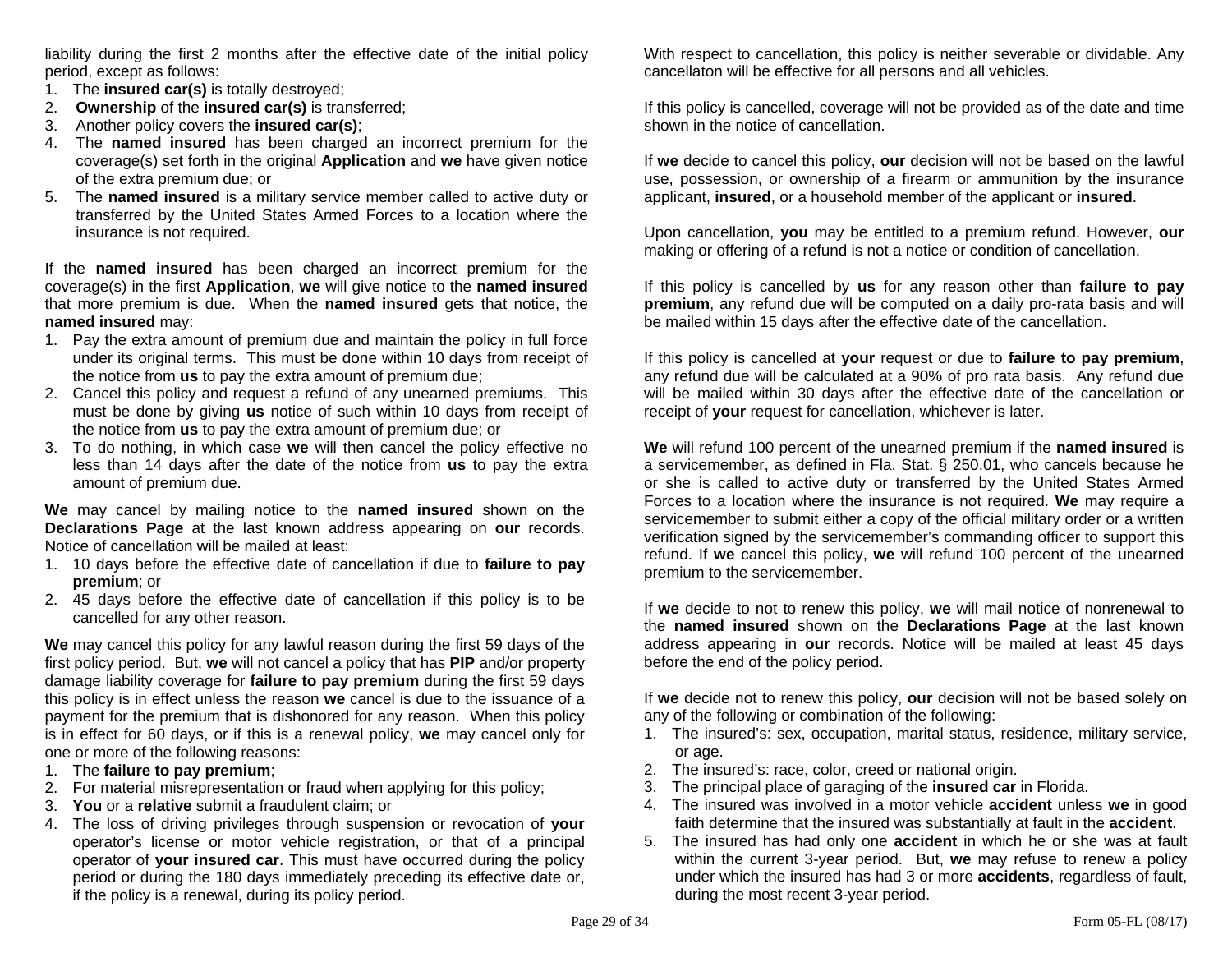- 6. The insured commits a non-criminal traffic infraction unless it is:
	- a. A second infraction committed within an 18-month period;
	- b. A third or subsequent infraction committed within a 36-month period; or
	- c. A violation of Florida laws prohibiting operation of a vehicle at an unlawful speed when such violation is a result of exceeding the lawful speed limit by more than 15 miles per hour.
- 7. A traffic infraction when adjudication has been withheld and no points have been assessed per Florida laws that apply to non-criminal traffic infractions. But, this does not apply to traffic infractions involving **accidents** in which **we** have incurred a **loss** due to the fault of the insured.
- 8. The handicap or physical disability of the insured, so long as that handicap or physical disability does not substantially impair such person's mechanically assisted driving ability.
- 9. Domestic violence.
- 10. The insured being a public official.
- 11. The lawful use, possession, or ownership of a firearm or ammunition by the insurance applicant, **insured**, or a household member of the applicant or **insured**.
- 12. Any reason that is unlawful, arbitrary or capricious.

# **Automatic Termination**

Coverage for **your insured car** shall terminate automatically when anyone other than **you** or a **relative** becomes the **owner** of the vehicle.

This policy will terminate automatically at the end of the current policy period if **we** offer to renew or continue **your** policy and **you** do not accept the offer. **Our** renewal offer is considered rejected if there is any **failure to pay premium**, when due, for the renewal.

If other insurance on an **insured car** is obtained, any similar insurance provided by this policy will terminate as to that **insured car** on the effective date of the other insurance.

# **Proof of Notice**

**We** may mail or deliver any notice to the **named insured**. Sufficient proof of notice shall be made by:

- 1. United States postal proof of mailing, or certified or registered mailing, of notice to the **named insured** at the address shown in the policy for any notice that:
	- a. The policy is cancelled;
	- b. The policy is not to be renewed;
	- c. Includes the reasons for cancellation; or
- d. **Our** intent is to issue a policy by another insurer under the same ownership or management;
- 2. Any type of proof of mailing or delivery of any other notice.

# **Our Right to Void for Fraud or Misrepresentation**

**We** have the right to void this policy from its inception if **you** provided false material information or omitted material information in **your Application**. This policy is issued in reliance upon information provided on **your Application**. **We** will void this policy from inception if **you**:

- 1. Made material false statements or representations to **us** as to any material fact or circumstance;
- 2. Concealed or misrepresented any material fact or circumstance; or
- 3. Engaged in fraudulent conduct;

at the time of **application**.

No coverage is provided for any **accident** or **loss** if **we** void this policy.

# **Our Right to Void for Failure of Initial Payment**

Coverage under this policy is conditioned upon **our** receipt of complete and unconditional payment of the initial down-payment of premium.

If **your** initial down-payment is not honored for any reason when first presented for payment to **your** bank or financial institution, this policy is void as if never issued, and there will be no coverage at any time. If this policy is void, **we** will not cover any claims, loss or damages of any kind. **You** must reimburse **us** for any amounts **we** are required by law to pay after **we** void the policy.

**We** will not void this policy from its inception, but only if the initial downpayment of premium that was returned unpaid is then cured within the earlier of:

- 1. 5 days after actual notice, sent by certified mail, is received by the **named insured**; or
- 2. 15 days after notice is sent to the **named insured** by certified or registered mail.

# **Policy Conformed to Statutes**

Terms of this policy that are in conflict with the statutes or other applicable law of the state where **you reside** when this policy is issued, as shown in **our**  records, are hereby amended to conform to the applicable state law. All other terms remain in full effect.

# **Fraudulent Claims**

**We** do not provide coverage for, or payment to, **you**, a **relative** and/or any other **person** when any **person**:

- 1. Commits fraud against **our** interest; or
- 2. Intentionally makes misrepresentations in connection with any **accident**  or **loss**.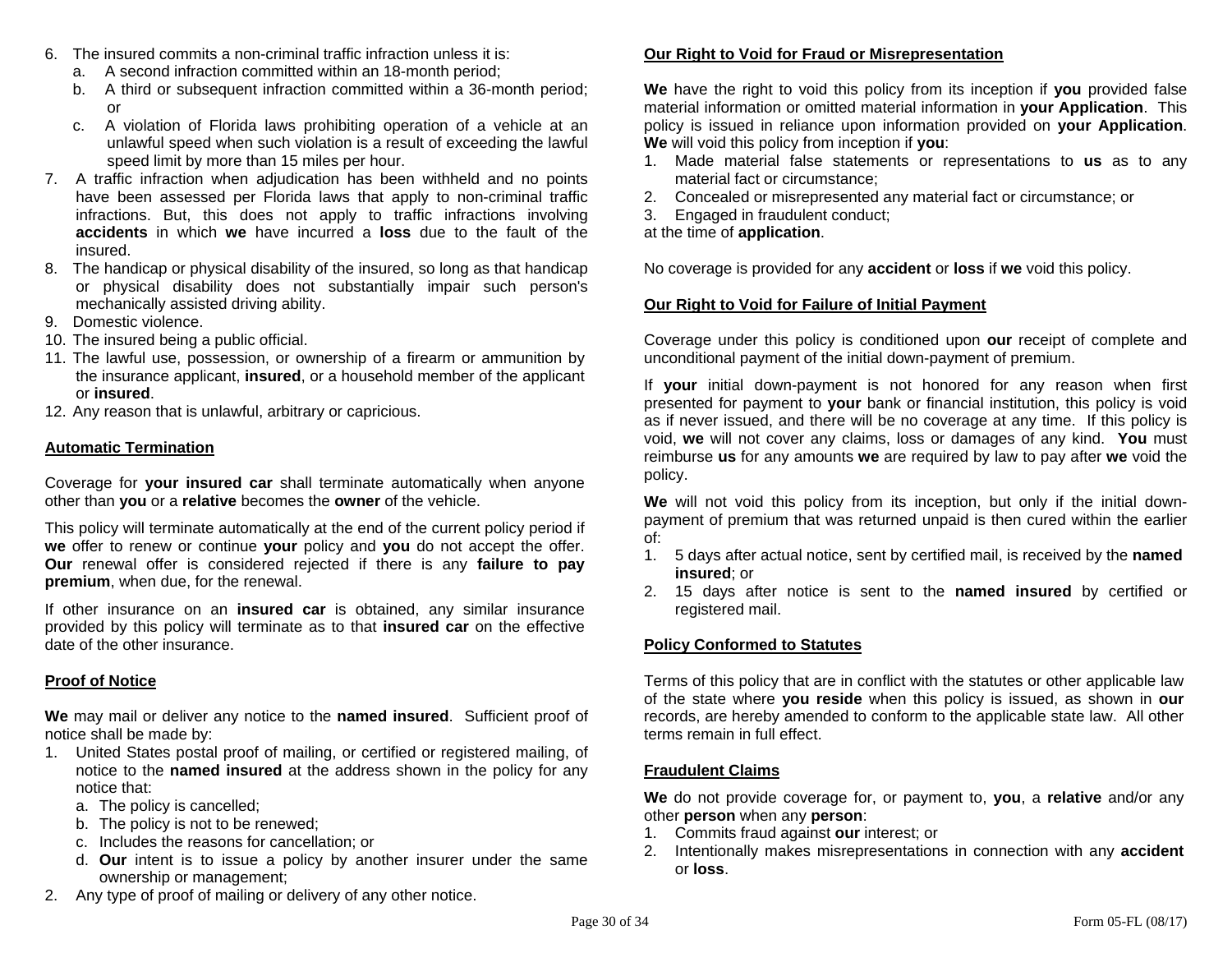This shall apply to preclude all coverage and benefits, except **PIP**, under this policy for all **persons** and as to all interests. Except as otherwise set forth directly below in the next clauses, a denial under this clause:

- 1. Means all coverage and benefits, except **PIP,** under this policy may be denied; and
- 2. Is not limited to only the interest of the **person** whose conduct is the basis of **our** denial of coverage.

As to Part II – **PIP**, **our** right to deny **PIP** coverage or benefits under this Fraudulent Claims clause will apply so that **PIP** benefits shall not be due or payable to or on the behalf of an **insured person** under **PIP** if that **person** has committed, by a material act or omission, any insurance fraud relating to **PIP** under his or her policy, if the fraud is:

- 1. Admitted to in a sworn statement by the **insured person**; or
- 2. Established in a court of competent jurisdiction.

For that **person**, any insurance fraud related to **PIP** shall:

- 1. Void all such **PIP** and any other coverage arising from the claim related to such fraud for that **person** who committed the fraud, even if a portion of that **person's** claim may be legitimate.
- 2. Require that any and all benefits paid prior to the discovery of the fraud be reimbursed to **us** by the **person** who committed the fraud.
- 3. That in an action to enforce **our** right of recovery, the prevailing party is entitled to its costs and attorney's fees.

If **we** have a reasonable belief that a fraudulent insurance act, for the purposes of § 626.989 or § 817.234, Florida Statutes, has been committed, **we** will notify the **insured person**, in writing, within 30 days after submission of the claim that the claim is being investigated for suspected fraud. Beginning at the end of the initial 30-day period, **we** have an additional 60 days to conduct **our** fraud investigation. No later than 90 days after the submission of the claim, **we** will deny the claim or pay the claim with simple interest as required by the **No-Fault Law** from the day the claim was submitted until the day the claim is paid. All claims denied for suspected fraudulent insurance acts will be reported to the Division of Insurance Fraud.

#### **Bankruptcy**

The bankruptcy or insolvency of a **person** insured by this policy, or that **person's** estate, shall not relieve **us** of **our** obligations under this policy.

### **YOUR DUTIES & REPORTING ALL ACCIDENTS AND LOSSES**

**IMPORTANT:** For coverage as described in this policy to apply, all notice requirements, duties (those listed here and under any coverage that applies), and policy terms that apply must be properly performed. Not doing so may result in a claim or coverage being partially or fully denied.

#### **Notice of an Accident or Loss**

In the event of an **accident** or **loss**, it must be reported to **us** or one of **our**  authorized agents as soon as practicable. The report must give time, place and circumstances of the **accident** or **loss** including the names and addresses of all injured parties and all witnesses involved in the **accident** or **loss**. If an **accident** or **loss** is not reported as soon as practicable, coverage may be denied if **our** rights are prejudiced.

#### **Other Duties**

Anyone claiming any coverage under the policy and as a condition of coverage must:

- 1. Cooperate with **us** and assist **us** in any matter concerning a claim or lawsuit. If a **person** does not cooperate with and assist **us**, coverage may be denied if **our** rights are prejudiced.
- 2. Refuse to assume any obligation that is prejudicial to **us** or incur any unreasonable and unnecessary expenses at the time of the **accident** or **loss**.
- 3. Immediately send **us** any legal papers relating to any claim or lawsuit.
- 4. Provide **us** with access, as **we** may reasonably require, to the recorded data contained with the **insured car's** event data recorder (EDR) or similar device, in connection with any matter concerning an **accident**, **loss**, claim, or lawsuit.
- 5. Authorize **us** to obtain medical, wage and other records. Any medical records requested will pertain to the **bodily injury** arising from an **accident**.
- 6. Provide any written proof of **loss** that **we** require.
- 7. At a site picked by **us**, submit to statements or examinations under oath and subscribe to the same as **we** may reasonably require. **We** may require that such statements or examinations be recorded and videotaped, as well as conducted individually and outside the presence of witnesses or other **persons** seeking coverage or benefits under this policy. A personal representative of the **person** claiming coverage may be present so long as that representative is not one who is seeking coverage or benefits.
- 8. Provide **us** with written authorization to obtain:
	- a. Cell phone records that are relevant to any matter concerning an **accident**, **loss**, claim, or lawsuit;
	- b. Sales agreements;
	- c. Rental and financial documents; and
	- d. Other relevant records **we** request.
- 9. Provide information required by state or federal law including but not limited to Centers for Medicare & Medicaid Services (CMS) reporting.

Anyone claiming Uninsured Motorist Coverage must contact the police within 24 hours, or as soon as is practicable, after the **accident** if a hit and run driver is involved. If an **accident** with a hit and run driver is not reported to the police as described here, Uninsured Motorist Coverage may be denied if **our**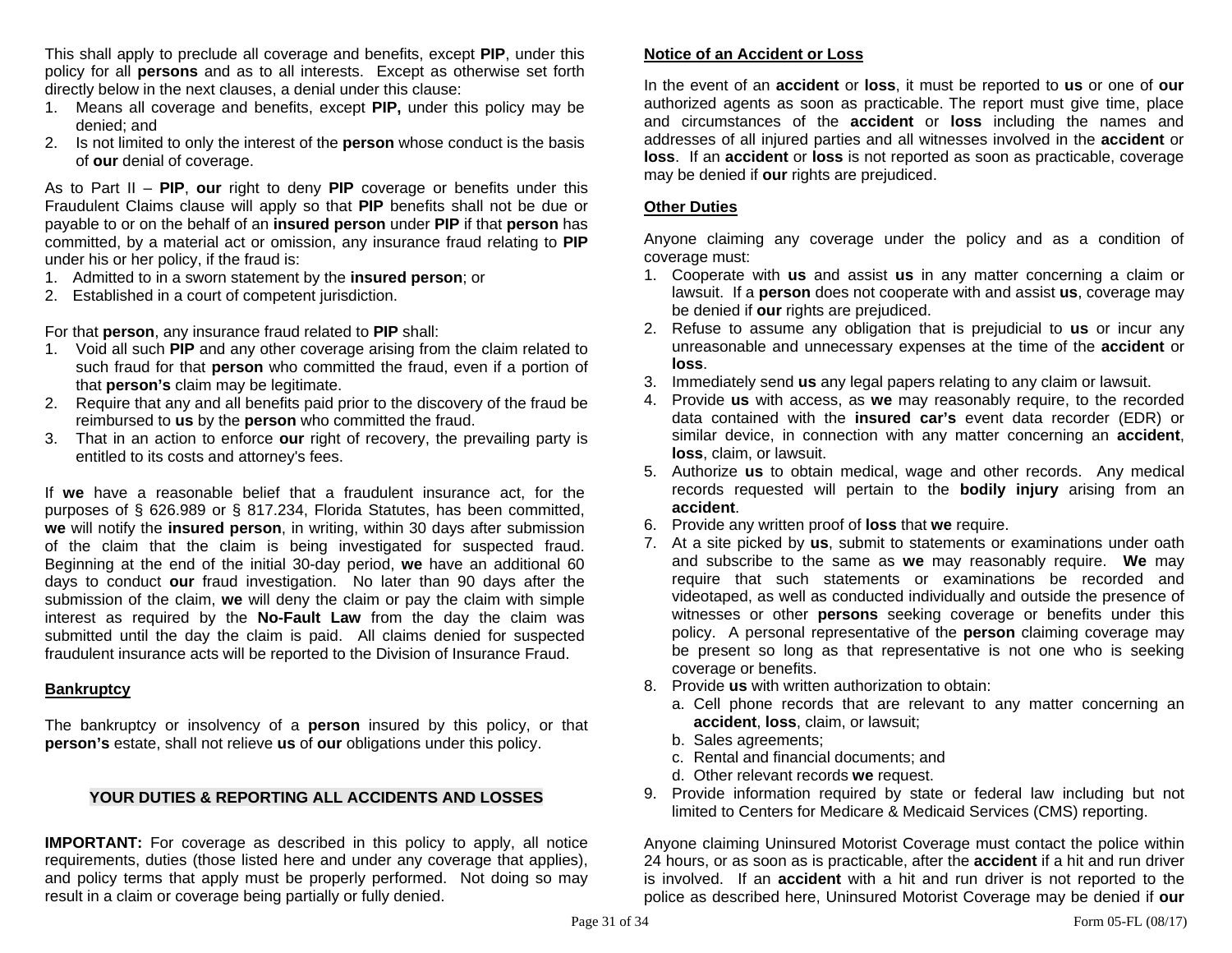rights are prejudiced. Adequate proof of loss and a statement under oath must be filed with us within 30 days of our request if a hit and run driver is involved and **you** are claiming Uninsured Motorist Coverage.

Anyone claiming any coverage under this policy must also:

- 1. Take reasonable steps after loss to protect an insured car and its equipment from further loss. If you fail to do so, any further damage will not be covered under this policy. We will pay reasonably necessary expenses incurred in providing that protection.
- 2. Report the total theft of the **car** to the police promptly and as soon as practicable after the **loss**.
- 3. Allow repair or disposal. us to inspect and appraise the damage to an *insured car* before its
- 4. Provide us with the documentation required for the pre-insurance inspection of certain insured vehicles specified in Section 627.744, Florida Statutes.

**\* \*\* \* \* \* \* \* \* \* \* \* \* \* \* \*\* \* \* \*** 

**IN WITNESS WHEREOF**, the Company has caused this policy to be executed and attested.

President

Marburg

Secretary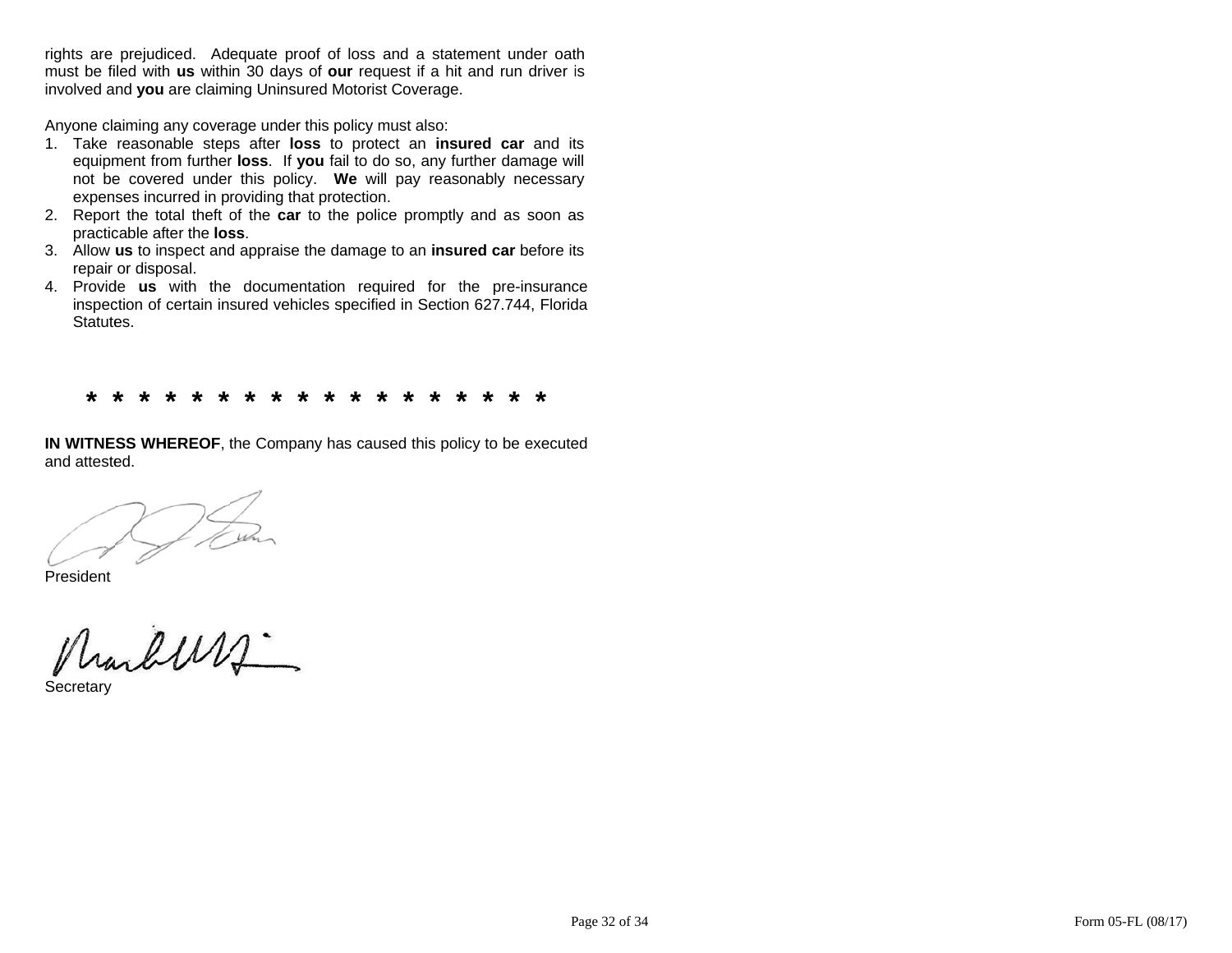# **ENDORSEMENTS**

These Endorsements are separate coverage options that are not part of **your** policy unless selected by **you** and they appear on the **Declarations Page**. When any Endorsement applies, all other terms, limits and conditions of the policy that do not conflict with the terms of the Endorsement shall continue to apply.

THE FOLLOWING NAMED DRIVER NON-OWNED COVERAGE ENDORSEMENT APPLIES ONLY IF FORM NUMBER E-400 APPEARS ON **YOUR DECLARATIONS PAGE**.

### **NAMED DRIVER, NON-OWNED COVERAGE**

If **you** have elected Named Driver, Non-Owned Coverage, **we** will only cover the permissive use of a "**non-owned car**" by the **named insured**. The following policy changes shall apply:

- 1. The general policy definition of "**you**" and "**your**" are revised and "**you**" and "**your**" mean the **named insured**. No entity or **person** other than the **named insured** has any insurance under this policy.
- 2. The definition of "**insured person**" is revised in all parts of the policy and "**insured person**" means the **named insured**. No entity or **person** other than the **named insured** has any insurance under this policy.
- 3. No coverage applies under the policy for use of any **car** other than the permissive use of a **non-owned car** by a **named insured**.
- 4. No coverage applies under the policy for any **person** other than the **named insured**.
- 5. The "**Other Insurance**" clause in every part of this policy is revised and any insurance **we** provide shall be excess over any other applicable insurance, self-insurance or bond providing the same or similar insurance or benefits. However, this does not apply as to coverage under Part I - Liability to Others and Part II – **PIP** but only when **our** duty to pay damages, provide a liability defense, and provide **PIP** benefits will be primary as compared to a policy issued to the lessor or **owner** of a rental or leased **car** because:
	- a. **You** rent or lease a **car** that **you** do not **own**; and
	- b. The rental or leasing contract for that **car** has a notice that meets all the requirements of Florida law by stating, in at least 10-point type, that: "The valid and collectible liability insurance and personal injury protection insurance of any authorized rental or leasing driver is primary for the limits of liability and personal injury protection coverage required by ss. 324.021(7) and 627.736, Florida Statutes."

In this case, **our** duty to pay damages applies only for **minimum limits** and **our** defense duty with respect to liability coverage will apply only to the **named insured**. **We** have no duty to defend the lessor or **owner** of that **car**.

6. No Car Damage Coverage applies under the policy.

THE FOLLOWING NAMED DRIVER EXCLUSION ENDORSEMENT APPLIES ONLY IF FORM NUMBER E-500 APPEARS ON **YOUR DECLARATIONS PAGE**.

### **NAMED DRIVER EXCLUSION**

If one or more **persons** have been shown on the **Declarations Page** as Excluded Drivers or **you** have elected to exclude any drivers from coverage under this policy, **we** do not provide any coverage under any part of this policy for any **accident** or **loss** that occurs while any Excluded Driver is operating a **car** or any other motor vehicle.

When the Excluded Driver is operating a motor vehicle, no coverage applies for the Excluded Driver or anyone else, including but not limited to claims against **you**, **relatives**, or any other entity or **person** who may be vicariously liable or liable for negligent entrustment with respect to any **accident** or **loss**  arising out of the operation of a motor vehicle by any named Excluded Driver.

However, if **you** paid the premium for:

- 1. Property Damage Liability To Others Coverage, this Named Driver Exclusion will not prevent that coverage which would otherwise apply for **property damage**, but only in an amount up to the **minimum limits**.
- 2. **PIP**, this Named Driver Exclusion will not prevent **PIP** that would otherwise apply, but only in the amount required by the **No-Fault Law**, with no other Added **PIP**.
- 3. Bodily Injury Liability To Others Coverage and **we** have certified this policy as proof of future financial responsibility when required by Florida law following an **accident**, this Named Excluded Driver clause will not prevent recovery for Bodily Injury Liability To Others Coverage up to the certified limit for Bodily Injury To Others Coverage.
- 4. Coverage for Uninsured Motorists, this Named Driver Exclusion will not prevent recovery under that coverage which would otherwise apply for **bodily injury**.

Driver exclusions shall apply to all renewals, reinstatements after a lapse, continuation and replacement policies unless **you** notify **us** in writing that the election is revoked and **you** pay the additional premium for coverage of that driver.

E-500 (05/10)